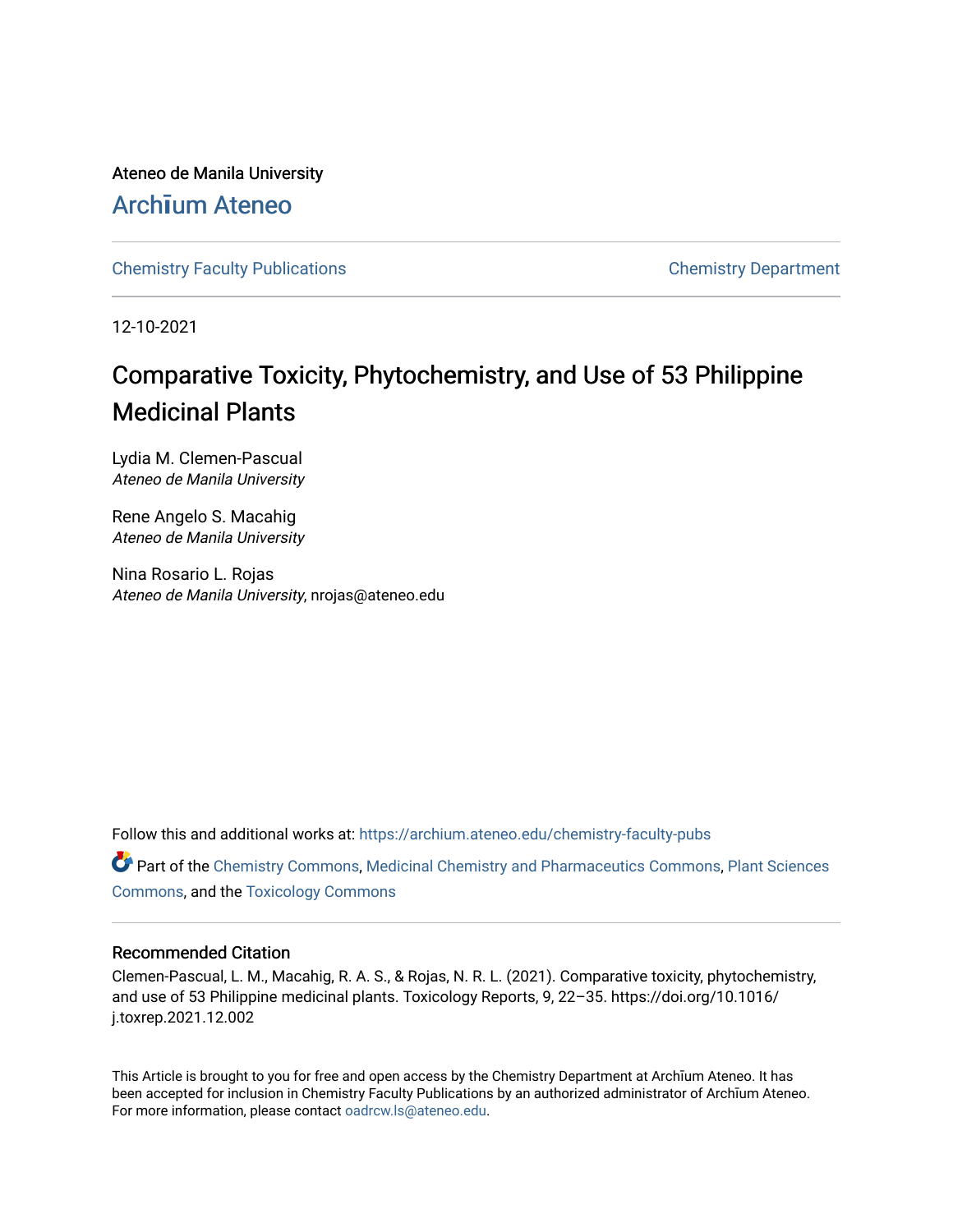**SEVIER** 



Contents lists available at [ScienceDirect](www.sciencedirect.com/science/journal/22147500)

# Toxicology Reports

journal homepage: [www.elsevier.com/locate/toxrep](https://www.elsevier.com/locate/toxrep)

# Comparative toxicity, phytochemistry, and use of 53 Philippine medicinal plants

Lydia M. Clemen-Pascual <sup>a, b</sup>, Rene Angelo S. Macahig <sup>a, 1</sup>, Nina Rosario L. Rojas <sup>a, \*</sup>

<sup>a</sup> *Department of Chemistry, School of Science and Engineering, Ateneo de Manila University, Loyola Heights, Quezon City, 1108, Philippines* <sup>b</sup> *Department of Chemistry, College of Arts and Sciences, University of Southern Mindanao, North Cotabato, 9407, Philippines* 

# ARTICLE INFO

Handling Editor: Dr. Aristides M. Tsatsakis

*Keywords:*  Brine shrimp lethality assay *Artemia*  Phytochemistry Toxicity Traditional medicine Philippines

# ABSTRACT

The study compares the toxicity of 53 selected medicinal plants commonly used in the Philippines to treat various diseases. It uses as a benchmark *Vitex negundo* L., which was approved by the Philippine Food and Drug Administration as an herbal drug for cough and asthma after passing clinical trials for safety and efficacy. The methods were chosen for their simplicity and accessibility even for resource-limited laboratories. Extracts (95 % ethanol) of the medicinal parts of the plants were (1) chemically profiled using qualitative phytochemical tests that detect the presence of key classes of bioactive compounds; and (2) evaluated for toxicity using the brine shrimp (*Artemia* sp.) lethality assay (BSLA). General phytochemical screening revealed the presence of tannins in 50 plant extracts, alkaloids in 43, glycosides in 33, flavonoids in 31, steroids in 21, triterpenoids in 20, anthraquinones in 10, and saponins in 8. Extracts from eight plants had  $LC_{50}$  values lower than the potassium dichromate control (approximately 12 μg/mL) and were considered highly toxic; extracts from 21 plants had LC<sub>50</sub> values between 12 μg/mL and 100 μg/mL and were considered moderately toxic; extracts from 19 plant extracts, including Vitex negundo and some common vegetables, had LC<sub>50</sub> values between 100 μg/mL and 500 μg/mL, and were considered mildly toxic and likely to have reasonable safety margins; five plant extracts, including common vegetables, had  $LC_{50}$  values above 500  $\mu$ g/mL and were considered essentially nontoxic. No apparent correlation could be found between toxicity and chemical diversity or a specific class of phytochemicals present. Our findings may serve as a guide for herbal drug and nutraceutical development, especially in prioritizing plants for more detailed safety studies.

The use of medicinal plants in treating various diseases is gaining increasing attention worldwide. The World Health Organization estimated that up to 80 % of the total population rely on herbal medicines for their primary health care  $[1,2]$  $[1,2]$  $[1,2]$ . In the Philippines, the use of herbal medicines has been a practice for centuries, especially in rural areas. Among Filipinos, the folkloric history of herbal medicines was inherited from their ancestors through oral tradition, developed by trial-and-error method, and handed on from generation to generation until today [[3](#page-11-0),[4](#page-11-0)].

The Philippines recorded about 13,500 plant species, according to the Department of Environment and Natural Resources [\[5\]](#page-11-0). About 3500 of them are endemic [\[6\]](#page-11-0), and 1500 were found to have medicinal and therapeutic value [\[7\]](#page-11-0). A number of medicinal plants are under different stages of development as herbal drugs [\[8\]](#page-11-0).

Starting in the 1970s and 1980s, a major national research program

sought to develop herbal medicines for the mainstream, focusing on the following criteria: safety, efficacy, quality, availability of raw material, and availability of propagation studies of the raw herbs, in order to allow scaling up for commercialization [[9](#page-11-0)]. Studies initially focused on *Blumea balsamifera* Linn., family Compositae, locally known as sambong; *Senna alata* L., family Fabaceae, locally known as akapulko; and *Vitex negundo* Linn., family Verbenaceae, locally known as lagundi. More were later added to make the initial ten priority medicinal plants and the expanded list of priority medicinal plants (Expanded herbal plants from DOH) [[10\]](#page-11-0).

*Vitex negundo* became the pioneer commercial herbal medicine. Through technology transfer and partnership with the private sector, *Vitex negundo* leaf became the second most popular commercial cough medicine in the country by 2011 [[9](#page-11-0)]. Ten years later, a number of brands

<https://doi.org/10.1016/j.toxrep.2021.12.002>

Available online 10 December 2021<br>2214-7500/© 2021 The Author(s). Received 18 June 2021; Received in revised form 30 November 2021; Accepted 4 December 2021

<sup>\*</sup> Corresponding author at: Department of Chemistry, School of Science and Engineering, Ateneo de Manila University, Katipunan Ave., Loyola Heights, Quezon City 1108, Philippines.

*E-mail addresses:* [lydiapascual@usm.edu.ph](mailto:lydiapascual@usm.edu.ph) (L.M. Clemen-Pascual), [rene.angelo.macahig@gmail.com](mailto:rene.angelo.macahig@gmail.com) (R.A.S. Macahig), [nrojas@ateneo.edu](mailto:nrojas@ateneo.edu) (N.R.L. Rojas). 1 Present address: Andrew Moore and Associates Ltd, Singapore.

<sup>2214-7500/© 2021</sup> The Author(s). Published by Elsevier B.V. This is an open access article under the CC BY-NC-ND license (a).org/licenses/by-nc-nd/4.0/).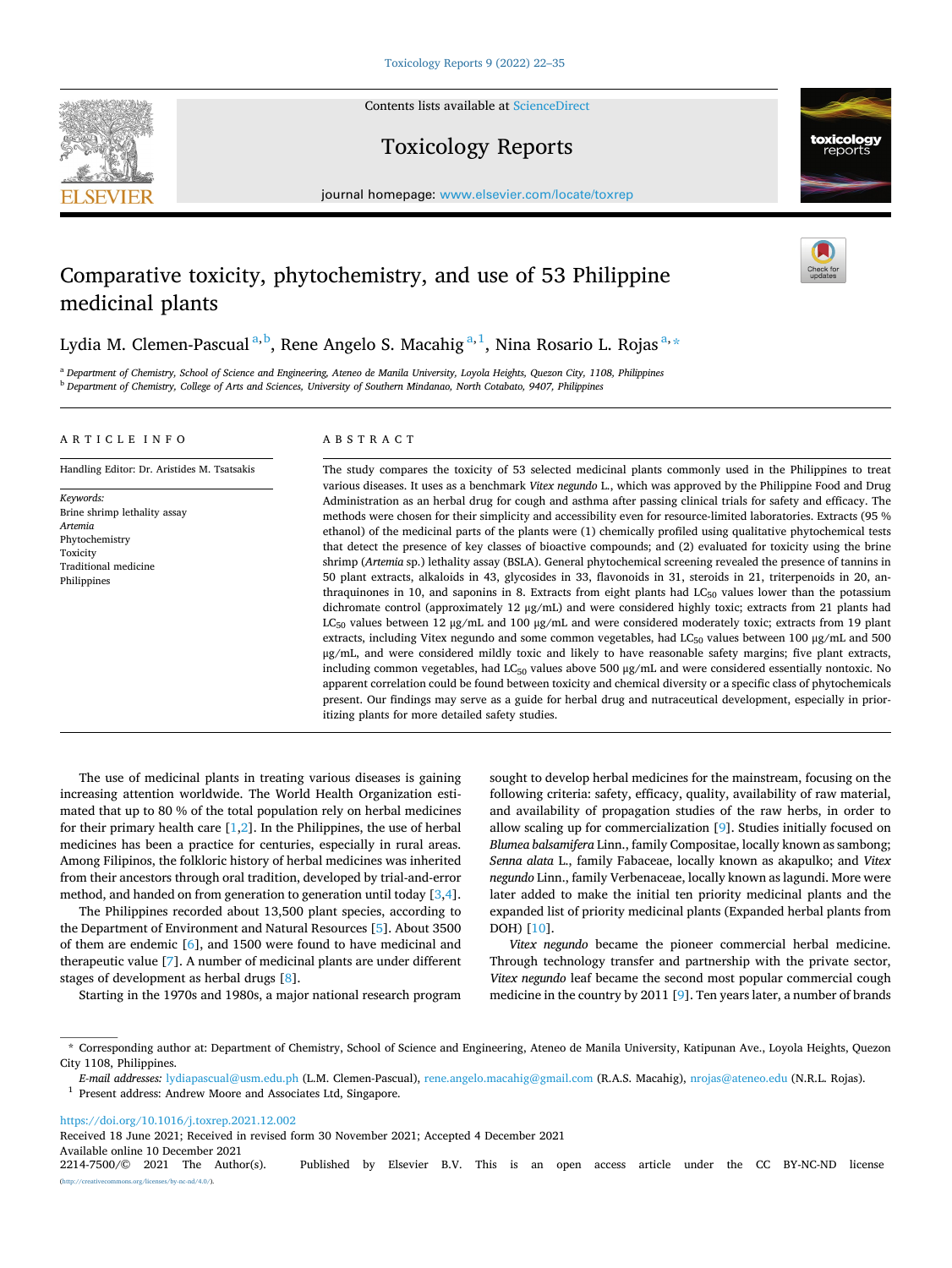and formulations of *Vitex negundo* leaf, from tablets and capsules to cough syrups, are registered as herbal medicines for cough and asthma by the Philippine Food and Drug Administration or FDA Philippines. [[11\]](#page-11-0). At present, the Philippine Department of Science and Technology is studying its possible use as therapy for mild cases of COVID-19 [\[12](#page-11-0)].

To be registered as herbal medicine with therapeutic claims by FDA Philippines, the product must pass plant authenticity and chemical profile standards, comply with quality assurance and good manufacturing practice, be non-mutagenic as shown by assays such as the Ames and micronucleus tests, and show safety and pharmacologic effect for the therapeutic claim in pre-clinical animal studies and in clinical trials [\[13](#page-11-0)].

One of the key concerns modern medical practitioners have about medicinal plants is their safety. Researchers have used different laboratory-based assays to measure safety in the use of herbal plants and herbal plants derived products, but challenges remain [[14\]](#page-11-0). For example, although there are many reports on the potential of medicinal plants, there are few studies of the toxicogenic effects when consumed in large amounts [\[15](#page-11-0)]. Also, it is not straightforward to compare toxicity data for different plants, given differences in experimental conditions, as well as plant sources.

To address the question of acute toxicity of medicinal plants, we studied a collection of 53 plants sourced from selected areas of North Cotabato, in the island of Mindanao, based on their availability and their traditional use. These plants are used for a variety of health conditions, and have a diverse set of bioactivities, as shown in [Table 1](#page-3-0). While some have been studied in detail for bioactivity and chemical composition, some are less well-described. By studying them in parallel, their toxicity and therapeutic potential can be compared.

To make our comparisons of Philippine plants potentially useful to a broader set of researchers, we focused on three key points. (1) We chose methods that use only small amounts of material, and are simple and readily available even in laboratories with limited resources. (2) The range of plants we studied includes those that are used in other medicinal plant traditions, such as traditional Chinese medicine or Ayurvedic medicine. This would allow comparison with other studies, even in cases where the specific results, such as  $LC_{50}$  values, may vary due to differences in plant growth or experimental conditions. (3) We used potassium dichromate as a positive control in the toxicity assay, instead of specific cytotoxic drugs which may not be readily available in laboratory stockrooms. A large number of studies use this as a toxicity control, and comparisons can be made across studies, again despite variations in specific  $LC_{50}$  values due to differences in experimental conditions. We note though that potassium dichromate may be a regulated chemical, and local authorities often have guidelines and reporting requirements for proper procurement, use, storage, and disposal [[16,17\]](#page-11-0).

To profile the chemical constituents of the 53 plants in parallel, standard phytochemical screening was conducted to determine the presence of alkaloids, anthraquinones, flavonoids, glycosides, saponins, steroids, tannins and triterpenoids.

To assess the toxicity of the plants in parallel, we used the brine shrimp lethality assay (BSLA), which is a simple, reliable, inexpensive micro-scale bioassay technique that can detect a range of bioactivity in ethanolic extracts as well as isolated purified bioactive natural products [[18\]](#page-11-0). This assay is based on the ability of the extract to kill laboratory-cultured brine shrimp nauplii, from the genus *Artemia*  [19–[21\]](#page-11-0). Brine shrimp lethality assay only requires small amounts of sample. Unlike vertebrate and especially mammalian species, *Artemia*  species are not typically subject to strict animal research regulations.

Toxicity testing using BSLA is often done for two different purposes. These two lines of research using BSLA offer different perspectives on how the results are interpreted and used. First, it is often used as a firstpass tool to screen libraries of extracts or compounds for possible bioactivity, prior to more detailed, more complex bioactivity assays of selected candidates [\[22](#page-11-0)]. Second, BSLA may also be used as an indicator for toxicity in various contexts, such as ecotoxicology [[23,24\]](#page-11-0).

Drawing from these two lines of research, our study aimed to investigate the comparative toxicity of the ethanolic extracts of these selected medicinal plants using the brine shrimp lethality assay and thus, contribute towards estimating the safety of the plant extracts. Extrapolating from *Artemia* species to human toxicity is not straightforward. For example, efforts have been made to model acute toxicity of chemicals in humans from a number of parameters, including toxicity in *Artemia*, with promising but limited results [\[25,26](#page-11-0)]. To partially address this, the study includes comparison or benchmark plants where some level of human toxicity information is available from practice: the over-the-counter medicine *Vitex negundo* leaf, as discussed previously, and some common vegetables, such as *Allium cepa* (onion) leaf, and *Ipomoea batata* (sweet potato) leaf, which are part of the diet and may be considered as safe.

# **1. Materials and methods**

# *1.1. Plant materials*

Plant materials were collected from private farms in the province of North Cotabato, Philippines. The plant parts were chosen based on known ethnobotanical information as summarized in [Table 1.](#page-3-0) The vouchered specimens were identified by Prof. James V. LaFrankie of the University of the Philippines and deposited at the University of the Philippines Herbarium.

# *1.2. Chemicals*

Potassium dichromate, ethanol, dimethyl sulfoxide (DMSO), and other chemicals used were reagent grade, unless otherwise noted.

#### *1.3. Sample preparation and extraction*

The plant samples were washed with running water to remove dirt and other contaminants and final washing was done with distilled water. After washing, the plant materials were dried and transferred into small plastic net bags for further drying. Then, these were air dried until the samples were brown and brittle. Samples that needed further drying were dried in an oven at 40 ℃ for 24 h. The dried samples were ground using a blender. The ground samples were kept in clean, dry bottles and stored at 4 ◦C. Each powdered plant part was soaked with 95 % ethanol for 72 h. The collected extracts were filtered and concentrated *in vacuo*  at 30–35 ◦C. The resulting extracts were kept refrigerated at 4 ◦C and used for phytochemical screening and cytotoxicity tests.

# *1.4. General phytochemical screening*

The phytochemical constituents were qualitatively determined following a standard method described by Trease and Evans; Harborne, and Kokate [100–[102\]](#page-12-0). Phytochemical analysis was conducted to determine the presence of alkaloids, anthraquinones, flavonoids, glycosides, saponins, steroids, tannins and triterpenoids.

# *1.5. Brine shrimp lethality assay*

Brine shrimp lethality assay (BSLA) was carried out following the filter disc procedure previously described by Meyer et al. [\[22](#page-11-0)], McLaughlin et al. [[103](#page-12-0)], Krishnaraju et al. [[104](#page-12-0)] and Peteros and Uy [[105](#page-12-0)].

# *1.5.1. Sample preparation*

Plant samples for the assay were prepared by initially dissolving 50 mg of extract with 5 drops of dimethyl sulfoxide (DMSO) in a test tube and further diluted with 5 mL 95 % ethanol to make a 10 mg/mL stock solution. Appropriate amounts of this stock solution (5, 50, and 500 μL) were used to give the final concentrations of 10, 100, and 1000 μg/mL in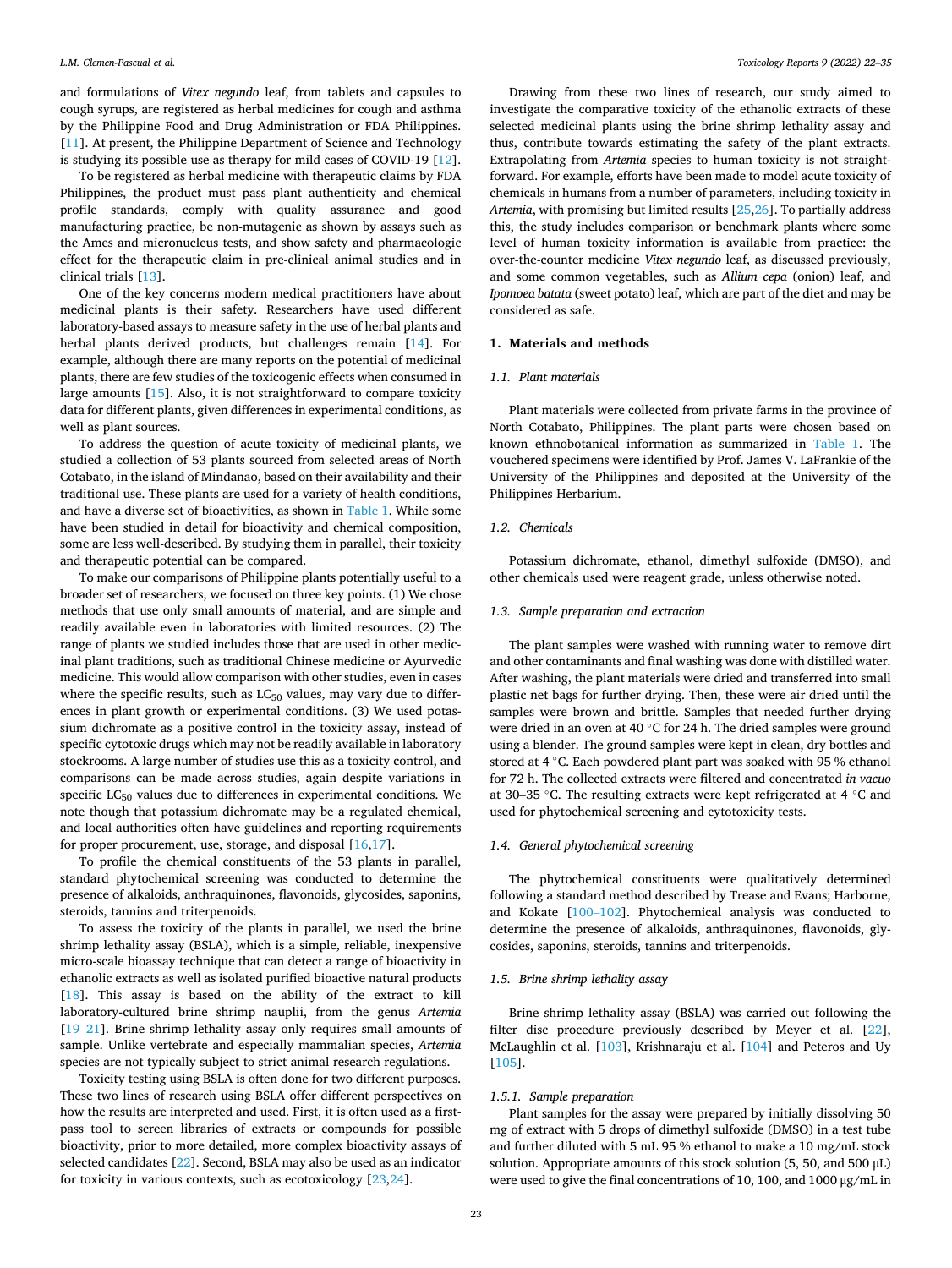# <span id="page-3-0"></span>**Table 1**

Ethnobotanical information of the Philippine medicinal plants in this study, arranged in alphabetical order.

| Plant<br>No. | Scientific Name                             | Family Name    | Common name                                                                 | Plant parts                                                                      | Medicinal uses and properties                                                                                          | References <sup>®</sup>          |
|--------------|---------------------------------------------|----------------|-----------------------------------------------------------------------------|----------------------------------------------------------------------------------|------------------------------------------------------------------------------------------------------------------------|----------------------------------|
| $\mathbf{1}$ | Abelmoschus esculentus (L.)<br>Moench       | Malvaceae      | Okra (English, Filipino)<br>Fruit                                           |                                                                                  | For inflammation, gastric ulcer, diarrhea,<br>urinary problems                                                         | [27, 28]                         |
| 2            | Adonidia merrillii (Becc.) Becc.            | Arecaceae      | Manila palm (English), bunga<br>de Jolo (Filipino)                          | Young<br>fruit                                                                   | For diarrhea; seeds stimulate mental<br>alertness                                                                      | [28]                             |
| 3            | Aglaia odorata Lour.                        | Meliaceae      | Chinese perfume plant<br>(English), kutsaritas (Filipino)                   | Leaves                                                                           | As post-partum bath, for fractures and<br>injuries from falls                                                          | Traditional use,<br>[28]         |
| 4            | Allium cepa L.                              | Amaryllidaceae | Onion (English), sibuyas<br>dahunan (Filipino)                              | Leaves                                                                           | For abdominal pain; antimicrobial,<br>antioxidant                                                                      | Traditional use,<br>[29, 30, 31] |
| 5            | Annona reticulata L.                        | Annonaceae     | Custard apple (English),<br>anonas (Filipino)                               | Leaves                                                                           | For abdominal pain, diarrhea, boils, over-<br>fatigue, fever, inflammation; antiparasitic,<br>insecticidal, anticancer | Traditional use,<br>[32, 33, 34] |
| 6            | Arcangelisia flava (L.) Merr.               | Menispermaceae | Albutra (Filipino)                                                          | Leaves                                                                           | For malaria, itching, and topical ulcers                                                                               | Traditional use,<br>31           |
| 7            | Artemisia vulgaris L.                       | Compositae     | Mugwort (English), damong-<br>Maria (Filipino)                              | Leaves                                                                           | For cough and diarrhea                                                                                                 | Traditional use,<br>[35, 36]     |
| 8            | Artocarpus heterophyllus Lam.               | Moraceae       | Jackfruit (English), langka<br>(Filipino)                                   | Leaves<br>For diabetes, wounds, and abdominal pain                               |                                                                                                                        | Traditional use,<br>[37]         |
| 9            | Bauhinia integrifolia Roxb.                 | Fabeacea       | Agpoi (Filipino)                                                            | Stem<br>For relapse; antibacterial and antifungal                                |                                                                                                                        | Traditional use,<br>$[38]$       |
| 10           | Bauhinia purpurea L.                        | Fabaceae       | Butterfly tree (English),<br>alibangbang (Filipino)                         | Leaves<br>For wounds and constipation                                            |                                                                                                                        | [39, 40]                         |
| 11           | Bidens pilosa L.                            | Compositae     | Spanish needle (English),                                                   | Whole                                                                            | For diabetes, fatigue, inflammation,                                                                                   | Traditional use,                 |
| 12           | Bixa orellana L.                            | Bixaceae       | tuway-tuway (Filipino)<br>Annatto (English), atchuete                       | plant<br>Leaves                                                                  | malaria, dysentery<br>For headache, burns, and wounds;                                                                 | [28]<br>Traditional use,         |
|              |                                             |                | (Filipino)                                                                  |                                                                                  | antimicrobial, antifungal, antileishmanial,<br>antihistamine                                                           | [41, 42]                         |
| 13           | Cananga odorata (Lam.) Hook.f.<br>& Thomson | Annonaceae     | Ylang-ylang (English, Filipino)                                             | Leaves                                                                           | For urinary tract and other microbial<br>infections                                                                    | Traditional use,<br>[43, 44]     |
| 14           | Carmona retusa (Vahl) Masam                 | Boraginaceae   | Scorpionbush (English),<br>tsaang gubat (Filipino)                          | For cough, colic, diarrhea, dysentery, and<br>Leaves<br>stomachache; antioxidant |                                                                                                                        | Traditional use,<br>$[36, 45]$ , |
| 15           | Ceiba pentandra (L.) Gaertn.                | Malvaceae      | Kapok (English, Filipino)                                                   | Leaves                                                                           | For diabetes                                                                                                           | [28, 46]                         |
| 16           | Citrus maxima (Burm.) Merr.                 | Rutaceae       | Pomelo (English), Suha<br>Leaves<br>(Filipino)                              |                                                                                  | As postpartum bath; anticancer                                                                                         | [47, 48]                         |
| 17           | Coleus blumei Benth.                        | Lamiaceae      | Coleus (English), mayana<br>(Filipino)                                      | Leaves                                                                           | For bruises and sprains; antibacterial,<br>antioxidant                                                                 | Traditional use,<br>[49, 50]     |
| 18           | Colocasia esculenta (L.) Schott             | Araceae        | Taro (English), gabi (Filipino)                                             | Leaves                                                                           | For hypertension and itching; diuretic and<br>antioxidant                                                              | Traditional use,<br>[51, 52]     |
| 19           | Corchorus aestuans L.                       | Malvaceae      | Jute (English), saluyot<br>(Filipino)                                       | Leaves                                                                           | For sprain, inflammation, fever, and<br>constipation                                                                   | Traditional use,<br>$[53]$       |
| 20           | Crescentia cujete L.                        | Bignoniaceae   | Calabash tree (English), Cujete<br>(Filipino)                               | Leaves                                                                           | For diabetes and fever, as diuretic; fruit is<br>antibacterial                                                         | Traditional use,<br>$[54]$       |
| 21           | Croton tiglium L.                           | Euphorbiaceae  | Purging croton (English), tuba<br>(Filipino)                                | Stem                                                                             | For snakebite, skin diseases, sprains and<br>bone pains                                                                | Traditional use,<br>[28, 55]     |
| 22           | Cyperus kyllingia Endl.                     | Cyperaceae     | White-top sedge (English),<br>anuwang (Filipino)                            | Whole<br>plant                                                                   | For fever, snakebite, acne and excessive<br>sweating; antibacterial                                                    | Traditional use,<br>[56, 57, 58] |
| 23           | Diospyros blancoi A.DC.                     | Ebenaceae      | Velvet apple (English), mabolo<br>(Filipino)                                | Leaves                                                                           | For colds, diarrhea, hypertension, heart<br>disease, diabetes, stomachache, eczema,<br>and spider bites                | Traditional use,<br>[28, 59]     |
| 24           | Durio zibethinus L.                         | Malvaceae      | Durian (English, Filipino)                                                  | Roots                                                                            | For dengue; antibacterial and antioxidant                                                                              | Traditional use,<br>[60, 61]     |
| 25           | Ficus minahassae (Teijsm.<br>& Vriese) Miq. | Moraceae       | Cluster fig tree (English),<br>hagimit (Filipino)                           | Roots                                                                            | For bone fracture and rheumatism; to<br>promote lactation; astringent and<br>antibacterial                             | Traditional use,<br>[28, 62]     |
| 26           | Ficus septica Burm.f.                       | Moraceae       | Hauili fig tree (English), leng<br>guo rong (Chinese), hawili<br>(Filipino) | For rheumatism; diuretic; anticancer<br>Leaves                                   |                                                                                                                        | [62]                             |
| 27           | Garcinia mangostana L.                      | Clusiaceae     | Mangosteen (English, Filipino)                                              | Leaves                                                                           | For cough; neuroprotective and antioxidant                                                                             | Traditional use,<br>[36, 63]     |
| 28           | Heliconia rostrata Ruiz & Pav.              | Heliconiaceae  | Lobster claw, false bird of<br>paradise (English)                           | Leaves                                                                           | Antimicrobial                                                                                                          | [64]                             |
| 29           | Hibiscus rosa-sinensis L.                   | Malvaceae      | Hibiscus (English), gumamela<br>(Filipino)                                  | Leaves                                                                           | For diabetes and inflammation                                                                                          | [65]                             |
| 30           | Hydrocotyle asiatica L.                     | Apiaceae       | Centella (English), takip-kohol<br>(Filipino)                               | Whole<br>plant                                                                   | For anxiety, depression, and mental or<br>neurological conditions, inflammation,<br>infection, diabetes                | [66, 67]                         |
| 31           | Ipomoea batatas (L.) Lam.                   | Convolvulaceae | Sweet potato (English),<br>kamote (Filipino)                                | Leaves                                                                           | Antioxidant                                                                                                            | [68]                             |
| 32           | Jasminum elongatum (P.J.<br>Bergius) Willd. | Oleaceae       | Sampaguita-gubat (Filipino)                                                 | Leaves                                                                           | For fever, headache and vertigo;<br>antibacterial                                                                      | Traditional use,<br>[28, 69]     |
| 33           | Kalanchoe pinnata (Lam.) Pers.              | Crassulaceae   | Goethe plant (English),<br>katakataka (Filipino)                            | Leaves                                                                           | For cold with fever, whooping cough,<br>malaria, snakebites, bone fracture, wound<br>healing                           | Traditional use,<br>[70]         |
| 34           | Lansium domesticum Corrêa                   | Meliaceae      |                                                                             | Leaves                                                                           |                                                                                                                        | [71, 72]                         |
|              |                                             |                |                                                                             |                                                                                  |                                                                                                                        | (continued on next page)         |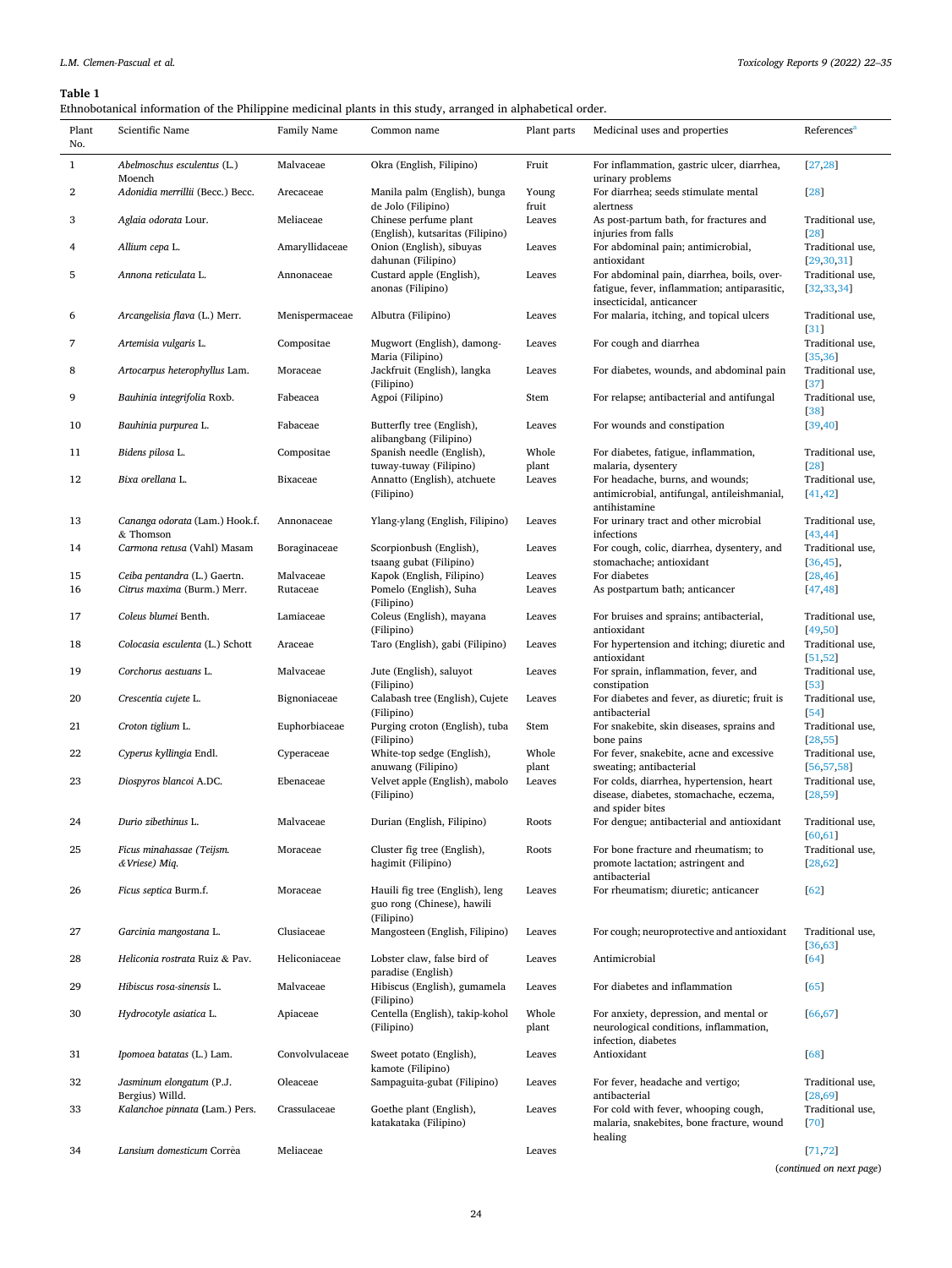#### <span id="page-4-0"></span>**Table 1** (*continued* )

| Plant<br>No. | Scientific Name                                                         | Family Name    | Plant parts<br>Common name                               |                  | Medicinal uses and properties                                                                          | References <sup>a</sup>              |
|--------------|-------------------------------------------------------------------------|----------------|----------------------------------------------------------|------------------|--------------------------------------------------------------------------------------------------------|--------------------------------------|
|              |                                                                         |                | Langsat (English), lansones<br>(Filipino)                |                  | For dysentery, microbial infection, and<br>aging                                                       |                                      |
| 35           | Manihot esculenta Crantz                                                | Euphorbiaceae  | Cassava (English), kamoteng<br>kahov (Filipino)          | Leaves           | For urinary tract infection, abdominal pain;<br>antioxidant                                            | Traditional use,<br>[28, 73, 74]     |
| 36           | Mentha arvensis L.                                                      | Lamiaceae      | Wild mint (English), yerba<br>buena (Filipino)           | Leaves           | For insect bites, fevers, toothaches,<br>headaches                                                     | [28]                                 |
| 37           | Momordica charantia L.                                                  | Cucurbitaceae  | Bitter melon (English),<br>ampalaya (Filipino)           | Leaves           | For diabetes, wounds, skin diseases, burns<br>and scalds                                               | [28, 36]                             |
| 38           | Muntingia calabura L.                                                   | Muntingiaceae  | Jamaica cherry (English),<br>aratiles (Filipino)         | Leaves           | For loose bowel movement and bacterial<br>infection                                                    | Traditional use,<br>[28, 75]         |
| 39           | Nephelium lappaceum L.                                                  | Sapindaceae    | Rambutan (English, Filipino)                             | Leaves           | Antioxidant and antibacterial                                                                          | [76]                                 |
| 40           | Pandanus amaryllifolius Roxb.                                           | Pandanaceae    | Pandan (English, Filipino)                               | Leaves           | For fever; antibacterial and anticancer                                                                | [36, 77]<br><b>Traditional</b> use   |
| 41           | Peperomia pellucida (L.) Kunth                                          | Piperaceae     | Pepper-elder (English), pansit-                          | Whole            | For arthritis, rheumatism, abscesses, boils,                                                           | Traditional use,                     |
|              |                                                                         |                | pansitan (Filipino)                                      | plant            | inflammation; antioxidant                                                                              | [28, 36, 78, 79]                     |
| 42           | Persea americana Mill                                                   | Lauraceae      | Avocado (English, Filipino)                              | Leaves           | For menstruation, wounds, diabetes, loose<br>bowel movement; antiviral                                 | [80,81,82,83,84,<br>851              |
| 43           | Piper betle L.                                                          | Piperaceae     | Betel (English), ikmo<br>(Filipino)                      | Leaves           | For sprains, cough, bronchitis, rheumatism<br>and bone and joint pain; antibacterial and<br>antifungal | [28, 31, 86, 87]                     |
| 44           | Polyscias guilfoylei (W. Bull) L.<br>H. Bailey                          | Araliaceae     | Geranium aralia (English), San<br>Francisco (Filipino)   | Leaves           | As postpartum bath; antimicrobial,<br>anticancer, antioxidant                                          | Traditional use,<br>[28,88]          |
| 45           | Pseudelephantopus spicatus (B.<br>Juss. ex Aubl.) Rohr ex C.F.<br>Baker | Compositae     | Dog's tongue (English); dila ng<br>aso (Filipino)        | Stems/<br>leaves | For eczema, wounds, sprains                                                                            | [28, 49, 80]                         |
| 46           | Psidium guajava L.                                                      | Myrtaceae      | Guava (English), bayabas<br>(Filipino)                   | Bark             | For diarrhea and prevention of liver<br>damage                                                         | Traditional use,<br>[28, 36, 89, 90] |
| 47           | Pterocarpus indicus Willd.                                              | Fabaceae       | Rosewood (English), Narra<br>(Filipino)                  | Leaves           | As post-partum bath; antimicrobial, anti-<br>angiogenic                                                | Traditional use,<br>[28, 91, 92]     |
| 48           | Senna alata (L.) Roxb.                                                  | Fabeacea       | Emperor's candlesticks<br>(English), akapulco (Filipino) | Leaves           | For constipation, skin diseases, asthma;<br>anticancer                                                 | [36, 93, 94]                         |
| 49           | Stachytarpheta jamaicensis (L).<br>Vahl                                 | Verbenaceae    | Blue porterweed (English),<br>kandikandilaan (Filipino)  | Leaves           | For sprains, bruises, inflammation, cough,<br>asthma, malaria, worms, parasites                        | Traditional use,<br>[28]             |
| 50           | Theobroma cacao L.                                                      | Malvaceae      | Cacao (English, Filipino)                                | Leaves           | Anticancer, antioxidant                                                                                | [95, 96]                             |
| 51           | Tinospora rumphii Boerl.                                                | Menispermaceae | Guduchi (English),                                       | Stem             | For wounds, skin diseases, fertility                                                                   | [28, 36]                             |
|              |                                                                         |                | makabuhay (Filipino)                                     |                  | regulation, rheumatism, malaria, fever,<br>diarrhea, dysentery, stomachache                            |                                      |
| 52           | Typhonium trilobatum (L.)<br>Schott                                     | Araceae        | Bengal arum (English), gabing<br>nuno (Filipino)         | Rhizomes         | For skin eruption, nausea, diarrhea, gastric<br>ulcer, asthma, cough, headache,<br>rheumatism          | [28, 97]                             |
| 53           | Vitex negundo L.                                                        | Lamiaceae      | Five-leaved chaste tree<br>(English), lagundi (Filipino) | Leaves           | For cough, asthma, colds, flu, fever,<br>malaria; antimicrobial, anticancer                            | [36, 98, 99]                         |

 $^{\rm a}$  Traditional use – uses of medicinal plants as practiced by the local people in the community.

the final 5-mL assay solution. The stock solutions were dispensed to 1.25-cm discs of filter paper (Whatman filter paper no. 42, Cat No. 1442- 125) in a glass vial, air dried, and then dried further *in vacuo* for one hour. Drying by nitrogen gas was performed when necessary to completely remove the solvent. Additional dilutions were processed in a similar way to prepare samples with final concentrations of 0.10, 0.25, 0.50, 0.75, 1.00, and 10.00 μg/mL for selected plant extracts, as noted in [Table 2.](#page-5-0) Control vials were prepared using artificial sea water, potassium dichromate, DMSO and ethanol. These were done in triplicates for each concentration.

### *1.5.2. Hatching of brine shrimp*

Brine shrimp eggs (*Artemia* sp.) were obtained from the Institute of Fisheries Research and Development – Mindanao State University, Naawan Campus, Philippines. The eggs were hatched in artificial sea water prepared by dissolving 38 g of rock salt or sea salt in 1 L of distilled water and then filtered to remove the particulates. The eggs were incubated in a specially designed two-compartment glass tank, illuminated, and fully aerated. After 48 h incubation at 32 ◦C, the nauplii (larvae) were attracted to one side of the tank with a light source and collected with a glass pipette.

#### *1.5.3. Bioassay*

Four mL of artificial sea water was added to each of the previously prepared sample vials containing the loaded filter paper discs. Ten actively swimming nauplii (estimated at second-third instar stage, based on hours from hatching) were transferred using a clear glass pipette to each sample vial. The nauplii were counted macroscopically in the stem of the pipette against a lighted background. More artificial sea water was added to make up the 5 mL final assay volume. A drop of dry yeast suspension (Red Star) (3 mg in 5 mL artificial sea water) was added as food to each vial. The vials were maintained under illumination at 32 ◦C. After 24 h, survivors were counted and the percentage mortality in each vial and the controls was determined using the equation:

#### % mortality = (no. of dead nauplii/ initial no. of nauplii)  $\times$  100

The resulting data were analyzed using the Statistical Package for Social Sciences (SPSS) and R with R Studio. The  $LC_{50}$  values were calculated using logarithmic or linear regression as appropriate for the concentration ranges used.  $LC_{50}$  data are expressed as means. Correlations between each phytochemical class or phytochemical diversity and  $LC_{50}$  were tested by one-way ANOVA. The limit of significance was set at p*<*0.05.

# **2. Results**

The results of the phytochemical screening and BSLA on the ethanolic extracts of the Philippine medicinal plants are shown in [Table 2](#page-5-0). The general phytochemical assessment showed that of the 53 plant extracts profiled, 43 tested positive for alkaloids, 10 for anthraquinones,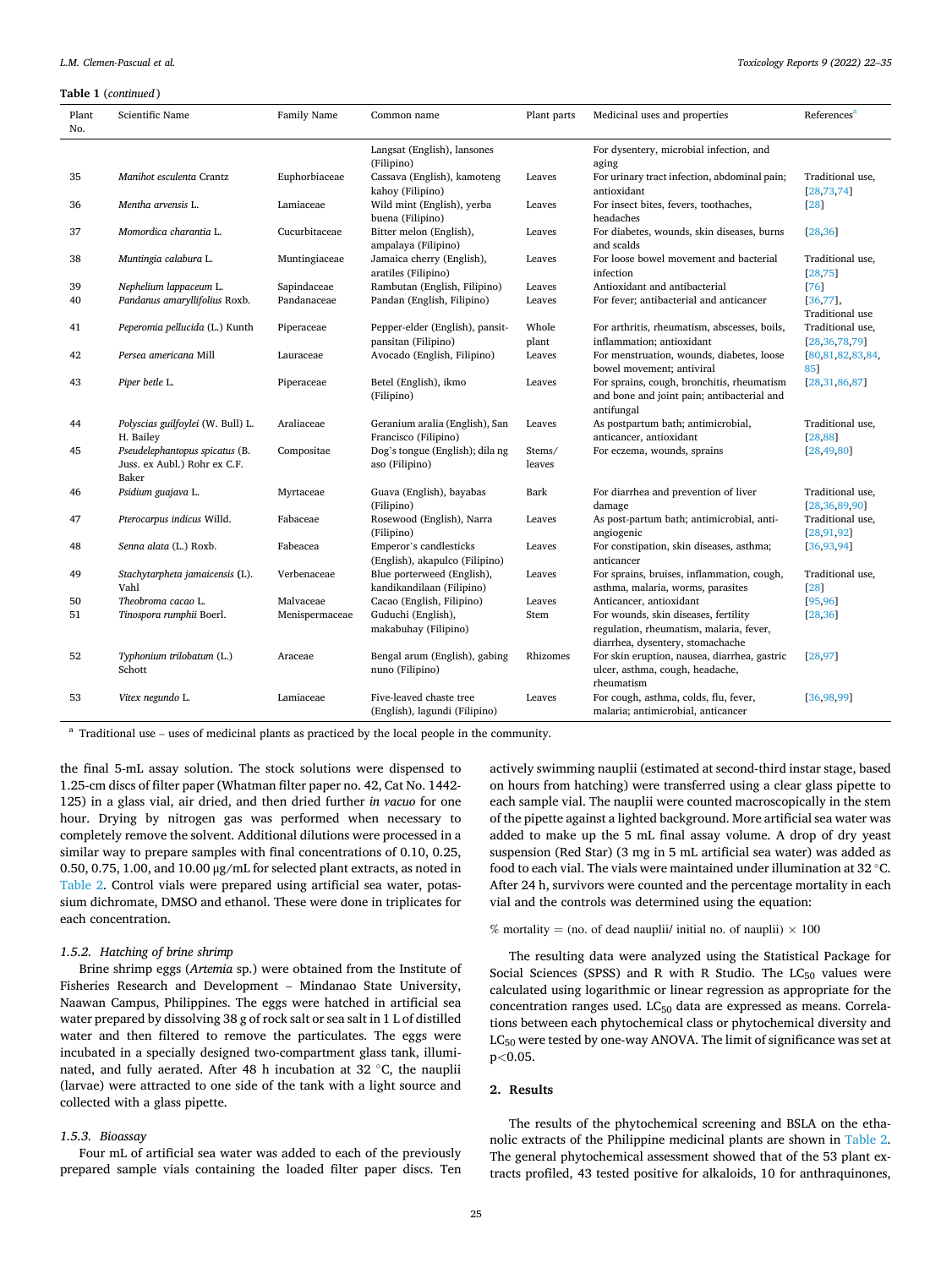<span id="page-5-0"></span>

| Plant          | Scientific Name                                     | Family Name                             | Plant parts      | Alkaloids                | Anthraquinones | Flavonoids  | Glycosides               | Saponins       | Steroids        | Tannins                     | Triterpenoids            | $LC_{50}$ (in $\mu g/$ |
|----------------|-----------------------------------------------------|-----------------------------------------|------------------|--------------------------|----------------|-------------|--------------------------|----------------|-----------------|-----------------------------|--------------------------|------------------------|
| no.            |                                                     |                                         |                  |                          |                |             |                          |                |                 |                             |                          | $mL$ <sup>*</sup>      |
| $\mathbf{1}$   | Abelmoschus esculentus (L.) Moench                  | Malvaceae                               | fruit            | ۰                        |                |             | $\overline{\phantom{a}}$ |                | $+$             | $^{+}$                      |                          | 465                    |
| $\overline{2}$ | Adonidia merrillii (Becc.) Becc.                    | Arecaceae                               | young fruit      | $^{+}$                   |                | $\ddot{}$   | $\overline{\phantom{a}}$ |                | $^{+}$          | $^{+}$                      | $^{+}$                   | 51.3                   |
| 3              | Aglaia odorata Lour.                                | Meliaceae                               | leaves           | $\overline{+}$           |                | $\ddot{}$   | $\overline{+}$           | $\overline{a}$ | $\overline{+}$  | $\overline{+}$              |                          | 424                    |
| $\overline{4}$ | Allium cepa L.                                      | Amaryllidaceae                          | leaves           |                          |                |             |                          | $^{+}$         |                 | $\overline{+}$              |                          | 503                    |
| 5              | Annona reticulata L.                                | Annonaceae                              | leaves           | $^{+}$                   |                | ۳           | $\overline{+}$           |                |                 | $^{+}$                      |                          | $1.83**$               |
| 6              | Arcangelisia flava (L.) Merr.                       | Menispermaceae                          | leaves           | $\overline{+}$           |                | $^{+}$      |                          |                |                 | $^{+}$                      |                          | $2.32**$               |
| 7              | Artemisia vulgaris L.                               | Compositae                              | leaves           | $^{+}$                   |                | $^{+}$      | $\overline{+}$           |                |                 | $\overline{+}$              |                          | 84                     |
| 8              | Artocarpus heterophyllus Lam.                       | Moraceae                                | leaves           | $^{+}$                   |                |             | $^{+}$                   |                |                 | $\overline{+}$              |                          | 454                    |
| 9              | Bauhinia integrifolia Roxb.                         | Fabeacea                                | stem             | $^{+}$                   | $^{+}$         |             |                          |                | $^{+}$          |                             | $^{+}$                   | 409                    |
| 10             | Bauhinia purpurea L.                                | Fabaceae                                | leaves           | $\ddot{}$                |                |             | $\overline{+}$           |                |                 | $\overline{+}$              |                          | 584                    |
| 11             | Bidens pilosa L.                                    | Compositae                              | whole plant      | $\overline{+}$           | $\overline{+}$ | $\ddot{}$   | $\overline{+}$           |                | $\overline{+}$  | $\overline{+}$              |                          | 137                    |
| 12             | Bixa orellana L.                                    | Bixaceae                                | leaves           | $^{+}$                   |                | $^{+}$<br>۳ | $^{+}$                   |                | $^{+}$          | $^{+}$                      |                          | 54.8<br>370            |
| 13             | Cananga odorata (Lam.) Hook.f. & Thomson            | Annonaceae                              | leaves           | $^{+}$                   |                |             | $^{+}$                   |                |                 | $\overline{+}$              |                          | 15.9                   |
| 14             | Carmona retusa (Vahl) Masam                         | Boraginaceae                            | leaves           | $\overline{+}$           |                | $^{+}$      |                          |                |                 | $\overline{+}$              | $\overline{\phantom{a}}$ | 409                    |
| 15             | Ceiba pentandra (L.) Gaertn.                        | Malvaceae                               | leaves<br>leaves | $^{+}$<br>$^{+}$         |                | $^{+}$      | $^{+}$                   | $^{+}$         | $^{+}$          | $\overline{+}$<br>$\ddot{}$ | $^{+}$                   | 485                    |
| 16<br>17       | Citrus maxima (Burm.) Merr.<br>Coleus blumei Benth. | Rutaceae<br>Lamiaceae                   | leaves           | ÷                        | $\overline{+}$ | $\ddot{}$   | $^{+}$                   | $\ddot{+}$     | ۰               | $\overline{+}$              | $^{+}$                   | 454                    |
| 18             | Colocasia esculenta (L.) Schott                     | Araceae                                 | leaves           | ÷                        |                | $^{+}$      | $^{+}$                   |                |                 | $^{+}$                      |                          | 60                     |
| 19             | Corchorus aestuans L.                               | Malvaceae                               | stem $\&$        | $^{+}$                   |                |             | $^{+}$                   |                |                 | $^{+}$                      |                          | 43                     |
|                |                                                     |                                         | leaves           |                          |                |             |                          |                |                 |                             |                          |                        |
| 20             | Crescentia cujete L.                                | Bignoniaceae                            | leaves           | $^{+}$                   |                |             | $^{+}$                   |                |                 | $^{+}$                      |                          | 25.6                   |
| 21             | Croton tiglium L.                                   | Euphorbiaceae                           | stem             | $^{+}$                   | $^{+}$         |             |                          |                | $\overline{+}$  |                             | $^{+}$                   | $1.32**$               |
| 22             | Cyperus kyllingia Endl.                             | Cyperaceae                              | whole plant      | $^{+}$                   |                | $^{+}$      | $^{+}$                   |                |                 | $^{+}$                      |                          | $2.22**$               |
| 23             | Diospyros blancoi A.DC.                             | Ebenaceae                               | leaves           |                          | $^{+}$         | $^{+}$      |                          | $+$            | $^{+}$          | $\overline{+}$              |                          | 90                     |
| 24             | Durio zibethinus L.                                 | Malvaceae                               | roots            |                          |                | $^{+}$      |                          |                | $^{+}$          | $\overline{+}$              | $^{+}$                   | 31.1                   |
| 25             | Ficus minahassae (Teijsm. & Vriese) Miq.            | Moraceae                                | roots            | $^{+}$                   | $^{+}$         |             |                          |                | $^{+}$          |                             | $^{+}$                   | 61.2                   |
| 26             | Ficus septica Burm.f.                               | Moraceae                                | leaves           | $^{+}$                   |                |             | $^{+}$                   |                |                 | $\overline{+}$              |                          | 37.9                   |
| 27             | Garcinia mangostana L.                              | Clusiaceae                              | leaves           | $\overline{+}$           | $\overline{+}$ | $^{+}$      | $^{+}$                   |                | $^{+}$          | $^{+}$                      |                          | 70.1                   |
| 28             | Heliconia rostrata Ruiz & Pav.                      | Heliconiaceae                           | leaves           | $+$                      |                | $^{+}$      | $^{+}$                   |                |                 | $\overline{+}$              |                          | 64.5                   |
| 29             | Hibiscus rosa-sinensis L                            | Malvaceae                               | leaves           | $+$                      |                |             | $+$                      | $+$            |                 | $\overline{+}$              |                          | 465                    |
| 30             | Hydrocotyle asiatica L.                             | Apiaceae                                | whole plant      | $^{+}$                   |                | ۳           | $^{+}$                   |                |                 | $\overline{+}$              | $^{+}$                   | 41.1                   |
| 31             | Ipomoea batatas (L.) Lam.                           | Convolvulaceae                          | leaves           | $^{+}$                   |                | $^{+}$      |                          |                |                 | $^{+}$                      |                          | 511                    |
| 32             | Jasminum elongatum (P.J. Bergius) Willd.            | Oleaceae                                | leaves           | $^{+}$                   | $^{+}$         |             |                          |                |                 | $\overline{+}$              |                          | 113                    |
| 33             | Kalanchoe pinnata (Lam.) Pers.                      | Crassulaceae                            | leaves           | $^{+}$                   |                | $^{+}$      |                          | $\overline{+}$ | $\overline{+}$  | $\overline{+}$              | $^{+}$                   | 283                    |
| 34             | Lansium domesticum Corrêa                           | Meliaceae                               | leaves           | $^{+}$                   |                |             | $^{+}$                   |                |                 | $\overline{+}$              |                          | 0.51                   |
| 35             | Manihot esculenta Crantz                            | Euphorbiaceae                           | leaves           | $+$                      |                | $^{+}$      | $^{+}$                   |                |                 | $^{+}$                      |                          | 409                    |
| 36             | Mentha arvensis L.                                  | Lamiaceae                               | leaves           | $^{+}$                   | $\overline{+}$ | $^{+}$      | $^{+}$                   |                |                 | $\overline{+}$              |                          | 421                    |
| 37             | Momordica charantia L.                              | Cucurbitaceae                           | leaves           | $\overline{\phantom{a}}$ |                |             |                          |                |                 | $\overline{+}$              | $\overline{\phantom{a}}$ | 111                    |
| 38             | Muntingia calabura L.                               | Muntingiaceae                           | leaves           | $\overline{+}$           |                | $^{+}$      |                          |                | $^{+}$          | $\overline{+}$              | $^{+}$                   | 23.1                   |
| 39             | Nephelium lappaceum L.                              | Sapindaceae                             | leaves           | $\overline{+}$           |                |             | $^{+}$                   |                |                 | $\ddot{}$                   |                          | 2.78                   |
| 40             | Pandanus amaryllifolius Roxb.                       | Pandanaceae                             | leaves           | $^{+}$                   |                | $^{+}$      | $^{+}$                   |                |                 | $\overline{+}$              |                          | 17.8                   |
| 41             | Peperomia pellucida (L.) Kunth                      | Piperaceae                              | whole plant      |                          |                |             | $^{+}$                   | $\overline{+}$ |                 | $\overline{+}$              |                          | 12.9                   |
| 42             | Persea americana Mill                               | Lauraceae                               | leaves           | $\overline{+}$           |                | $^{+}$      | $^{+}$                   | $^{+}$         | $+$             | $^{+}$                      |                          | $1.92**$               |
| 43             | Piper betle L.                                      | Piperaceae                              | leaves           | $^{+}$                   |                | $^{+}$      | $^{+}$                   |                | $^{+}$          | $\overline{+}$              | $^{+}$                   | 106                    |
| 44             | Polyscias guilfoylei (W. Bull) L. H. Bailey         | Araliaceae                              | leaves           | $^{+}$                   |                | $^{+}$      | $^{+}$                   |                |                 | $^{+}$                      |                          | 13.3                   |
| 45             | Pseudelephantopus spicatus (B. Juss. ex Aubl.) Rohr | Compositae                              | whole plant      | ÷                        |                | $^{+}$      | $^{+}$                   |                |                 | $^{+}$                      |                          | 503                    |
|                | ex C.F. Baker                                       |                                         |                  |                          |                |             |                          |                |                 |                             |                          |                        |
| 46             | Psidium guajava L.                                  | Myrtaceae                               | bark             | $^{+}$                   |                | $^{+}$      |                          |                | $^{+}$          | $^{+}$                      | $^{+}$                   | 12.5                   |
| 47             | Pterocarpus indicus Willd.                          | Fabaceae                                | leaves           | $\overline{a}$           |                |             | L.                       |                |                 | $^{+}$                      |                          | 46.4                   |
| 48             | Senna alata (L.) Roxb                               | Fabaceae                                | leaves           | $^{+}$                   | $\overline{+}$ | $^{+}$      | $^{+}$                   |                | $+$             | $\overline{+}$              | $\overline{+}$           | 206                    |
| 49             | Stachytarpheta jamaicensis (L). Vahl                | Verbenaceae                             | whole plant      | $^{+}$                   |                | $^{+}$      | $^{+}$                   |                | $^{+}$          | $\overline{+}$              | $^{+}$                   | 9.43                   |
| 50             | Theobroma cacao L.                                  | Malvaceae                               | leaves           | $\overline{+}$           |                | $^{+}$      | $^{+}$                   |                |                 | $^{+}$                      |                          | 754                    |
| 51             | Tinospora rumphii Boerl.                            | Menispermaceae                          | stem             | $^{+}$                   |                |             |                          |                | $^{+}$          | $^{+}$                      | $^{+}$                   | 199                    |
| 52             | Typhonium trilobatum (L.) Schott                    | Araceae                                 | rhizomes         | $\overline{+}$           |                | $^{+}$      | $^{+}$                   |                |                 | $^{+}$                      |                          | 29.3                   |
| 53             | Vitex negundo L.                                    | Lamiaceae                               | leaves           | $^{+}$                   |                | $^{+}$      |                          |                | $\! + \!\!\!\!$ | $^{+}$                      | $^{+}$                   | 465                    |
|                | Potassium dichromate ( $K_2Cr_2O_7$ )               | (positive control)<br>$\star\star\star$ |                  |                          |                |             |                          |                |                 |                             |                          | 12.24                  |
|                |                                                     |                                         |                  |                          |                |             |                          |                |                 |                             |                          |                        |

\*Mean of three replicates.

\*\*Confirmed using 6 different concentrations  $(0.10, 0.25, 0.50, 0.75, 1.00, 10.00 \mu g/mL)$ .

\*\*\*Solvent controls showed 100 % survival of the brine shrimp nauplii.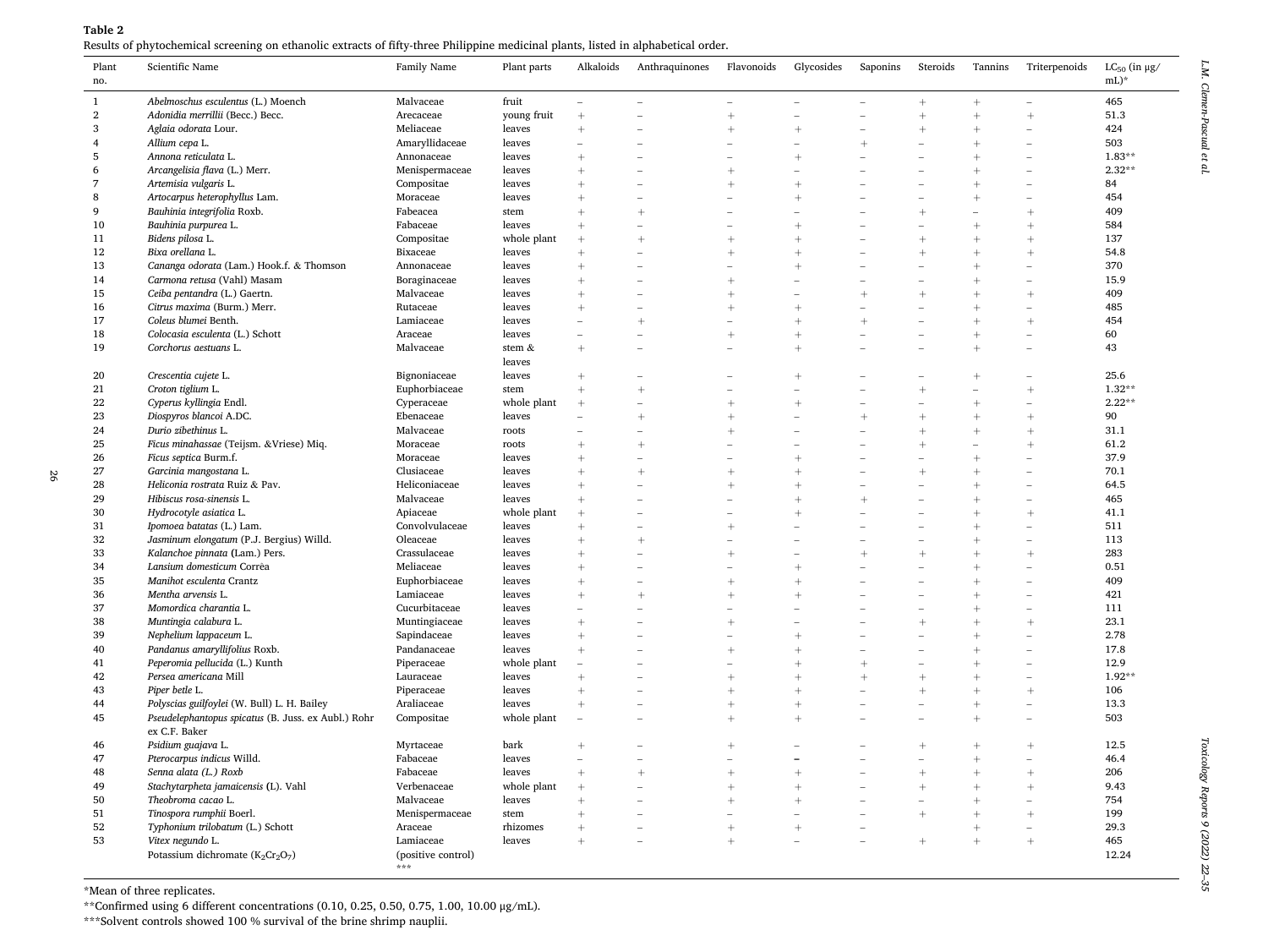<span id="page-6-0"></span>31 for flavonoids, 33 for glycosides, eight for saponins, 21 for steroids, 50 for tannins and 20 for triterpenoids. Most extracts were chemically diverse: on average, the plants tested positive for four different classes of secondary metabolites. *Momordica charantia* and *Pterocarpus indicus*  showed the least diversity by testing positive only for tannins, and *Senna alata* and *Bidens pilosa* showed the greatest diversity by testing positive for all classes except saponins.

[Table 2](#page-5-0) also shows the  $LC_{50}$  in brine shrimp after 24 h of exposure to the ethanolic extracts. The toxicity values ranged from less than 1 μg/mL to over 700 μg/mL. The potassium dichromate control had an  $LC_{50}$  of 12.24 μg/mL. All brine shrimp nauplii survived in the solvent controls, showing no apparent toxicity from solvent. This is not surprising since the filter disc method involves evaporating the solvent prior to reconstituting the assay solution using artificial sea water.

Based on the results, toxicity values were classified according to Table 3. The most toxic category has a cut-off based on the potassium dichromate control's  $LC_{50}$ , rounded off to 12  $\mu$ g/mL. The rationale for the full classification is detailed in the discussion. No clear correlations were found between the classes of phytochemicals present and the toxicity classification, as shown in [Fig. 1.](#page-7-0) However, alkaloids were found in all the highly toxic extracts. No apparent correlation was seen between the phytochemical diversity, as measured by the number of phytochemical classes present, and the  $LC_{50}$  values.

Among the least toxic extracts were those from common vegetables, such as *Ipomoea batatas* (sweet potato) leaves, with  $LC_{50} = 511 \mu g/mL$ ; and *Allium cepa* (onion) leaves, with  $LC_{50} = 503 \mu g/mL$ . Another common vegetable, *Abelmoschus esculentus* (okra) fruit, shared the same LC<sub>50</sub> of 465 μg/mL with the FDA-approved benchmark plant *Vitex negundo*. Some other vegetables showed greater toxicity: the leaves of *Momordica charantia* (bitter melon, with  $LC_{50} = 111 \mu g/mL$ ), the leaves of *Colocasia*  $e$ *sculenta* (taro, with  $LC_{50} = 60 \text{ µg/mL}$ ), and the leaves of *Corchorus aestuans* (locally known as *saluyot*, a type of jute, with  $LC_{50} = 43 \mu g/mL$ ). The ethanolic extract of the leaves of *Pandanus amaryllifolius* (pandan), which is used for flavor and aroma across Southeast Asia, exhibited an LC<sub>50</sub> of 17.8  $\mu$ g/mL, which would classify it as moderately toxic, at least to brine shrimp.

#### **3. Discussion**

#### *3.1. Phytochemical screening*

The pharmacologic effects of medicinal plants are due to the presence of bioactive constituents. For example, a number of flavonoid compounds–casticin, chrysoplenol D, luteolin, isoorientin and luteolin-

# **Table 3**

Proposed brine shrimp lethality assay (BSLA) toxicity classification scheme based on  $LC_{50}$  values.

| $LC_{50}$ Value<br>$(\mu g/mL)$    | Toxicity                  | Rationale                                                                                                                                                                                                                                                                                                   |
|------------------------------------|---------------------------|-------------------------------------------------------------------------------------------------------------------------------------------------------------------------------------------------------------------------------------------------------------------------------------------------------------|
| $LC_{50} \leq 12$                  | highly toxic              | Similar to or higher toxicity than potassium<br>dichromate control ( $LC_{50} = 12.24 \mu g/mL$ in this<br>study, rounded off to $12 \mu g/mL$ for simplicity)                                                                                                                                              |
| $12 <$ LC <sub>50</sub> $<$<br>100 | moderately<br>toxic       | Parallels classification in other schemes                                                                                                                                                                                                                                                                   |
| $100 < \text{LC}_{50}$<br>< 500    | mildly toxic              | Non-toxic in some schemes [199,200],<br>moderately toxic in others [197,198]; includes<br>some vegetables and Vitex negundo leaf, which<br>has preparations approved by the Philippine FDA<br>as over-the-counter cough and asthma<br>medication based on clinical studies for safety<br>and efficacy       |
| $500 < L C_{50}$                   | essentially non-<br>toxic | Includes some common vegetables; in<br>preliminary screens for drug discovery purposes,<br>where toxicity is used as a surrogate marker for<br>other bioactivities, this category is often<br>considered as sufficiently toxic for further study<br>as a drug candidate if $LC_{50}$ < 1000 $\mu$ g/mL [22] |

7− 0-glucosides– were isolated from the leaves of *Vitex negundo* L., three of which showed antihistamine and bronchial-relaxing activity [[98\]](#page-12-0). In addition, four iridoids were isolated from the pharmacologically active fraction, and shown to have anti-inflammatory activity [[106](#page-12-0)].

Phytochemical screening of the plant extracts provides a quick profile of their chemical constituents. Such phytochemicals exert biological properties through different mechanisms. While the results of this type of screening are preliminary, they give an estimate of the chemical diversity of the plant extract, and may provide us the basis for developing the leads for new compounds with potential bioactivities.

The overall picture shows that the extracts tend to be chemically diverse. This highlights the complex chemistry of medicinal plants. This makes their possible pharmacological effects complex as well, whether on brine shrimp, cultured cells, model animals, or humans [\[107\]](#page-12-0).

Alkaloids, which were present in most of the extracts examined, have been shown to be generally bioactive. Studies of alkaloids show they possess cytotoxic, antioxidant, anti-inflammatory, anti-asthmatic, and anti-anaphylactic, vasorelaxant, and antiplatelet activating effects [108–[110\]](#page-12-0). From the results, both Annonaceae species, *Annona reticula*  and *Cananga odorata,* tested positive for alkaloids. These results are consistent with the literature describing the presence of isoquinoline alkaloids in Annonaceae family [\[111\]](#page-12-0). Alkaloidal compounds such as onychine, euplauridine, annomontine have also been isolated from *Ostenychopetalum amazonicum*, *Cananga odorata* and *Annona montana*, which are members of the Annonaceae family [\[112\]](#page-12-0). *Cyperus kallingia,*  from the Cypereceae family, showed the presence of alkaloids, flavonoids, glycosides and tannins, which is consistent with the compilation of Stuart [\[28](#page-11-0)]. The presence of alkaloids in *Croton tigliuim* is also consistent with the result of Koche et al. [\[113\]](#page-13-0).

Anthraquinones were detected in ten plant extracts studied. Natural anthraquinones are distinguished by structural variety, a wide range of biological activity, and low toxicity. They possess strong anti-plasmodial activity *in vitro* [\[114\]](#page-13-0). They are also known for astringent, purgative, anti-inflammatory, and bactericide effects; they participate in the processes of metabolism, respiration, division of cells, oxidative phosphorylation, complexation with DNA as shown by anti-tumor activity, and in other physiological processes of vital importance [\[115\]](#page-13-0); and they are components of many medicines of plant origin [\[114\]](#page-13-0). They are also known for their laxative and antibacterial properties [\[116,117](#page-13-0)].

In this study, the results revealed the presence of anthraquinones in the extracts from *Bauhinia integrifolia* and *Senna alata.* The genus Senna is known for anthraquinone-containing plants, and our results are consistent with the phytochemical analysis of S*enna alata* conducted by Sule et al. [\[118\]](#page-13-0). *Senna alata* is known for its laxative activity, a property it shares with *Cassia fistula*, another member of the family Fabaceae [[116](#page-13-0)]. Similarly, the plant extract of *Bidens pilosa* also revealed the presence of anthraquinones, which is consistent with the phytochemical screening conducted by Moabe and co-workers [\[119\]](#page-13-0).

Flavonoids, which were present in 31 plant extracts studied, are naturally occurring polyphenolic substances with variable chemical structures, including anthocyanins, flavones, flavonols, isoflavones, flavonones and chalcones. They possess various biological and pharmacological activities and are found in fruits, vegetables, grains, tree barks, roots, stems, and flowers, as well as in tea and wine [\[105,](#page-12-0)[120](#page-13-0), [121](#page-13-0)]. Current evidence strongly supports a contribution of polyphenols to the prevention of cardiovascular diseases, cancers, and osteoporosis, and suggests a role in the prevention of neurodegenerative diseases and diabetes mellitus [\[122\]](#page-13-0). Because of their antioxidant and anti-inflammatory properties, flavonoids may also beneficially influence other chronic diseases involving oxidative stress or inflammation, such as rheumatoid arthritis and chronic obstructive pulmonary disease (COPD) [\[123\]](#page-13-0).

The presence of flavonoids in most of the plant extracts is in agreement with the results of previous studies conducted on the same families. For example, in family Araceae, anthocyanins, flavones Cglycosides and proanthocyanidins were the major flavonoids in the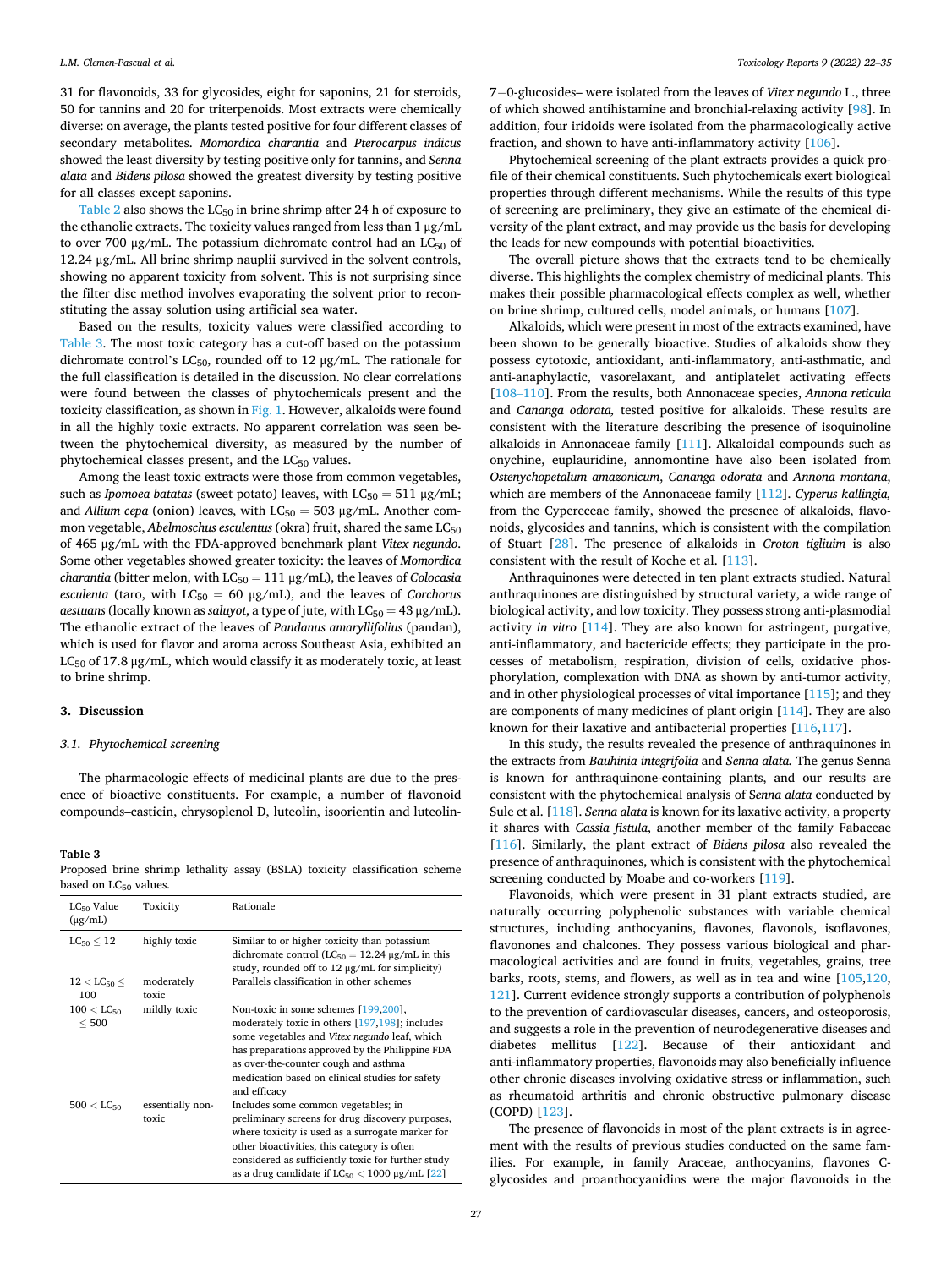<span id="page-7-0"></span>

**Fig. 1.** Phytochemical profiles of extracts for each toxicity category, expressed in percent of the number of plant extracts in that category that test positive for each class of phytochemicals.

species [[124](#page-13-0)]. Specifically, flavonoids have been shown to be present in *Colocasia esculenta* [[125](#page-13-0)] and *Typhonuim flagelliforme* [[126](#page-13-0)]. The results in *Artemisia vulgaris, Bidens pilosa*, and *Pseudelephantopus spicatus* are consistent with the positive result for flavonoids reported in the literature [[127](#page-13-0)–129]. *Diospyros blancoi* yielded the same result with the phytochemical screening conducted by Howlader et al. [\[130\]](#page-13-0). *Manihot esculenta* also showed the presence of flavonoids, which is consistent with the result of Ebuehi et al. [[131](#page-13-0)]. Our results from *Senna alata* are also consistent with the findings of El-Mahmood and Doughari [[132](#page-13-0)]. The flavonoids in the family Bixaceae, Bombaceae, Boraginaceae are in accordance with similar findings in the literature [133–[135](#page-13-0)]. Family Clusiaceae, Convolvolaceae, Crassulaceae and Cyperceae also exhibited positive results in flavonoids, which are consistent with similar studies conducted on the same plants [\[135](#page-13-0)–138]. Family Heliconiaceae, Myrtaceae, Aracaceae, Pandanaceae, Piperaceae, Rutaceae, and Verbanaceae showed positive results for flavonoids, which are in agreement with previous reports [[139,140\]](#page-13-0).

Glycosides were present in 33 plant extracts belonging to family Annonanceae, Araceae, Asteraceae, Lamiaceae, Meliaceae, and Piparaceae. Some glycosides are known to treat heart conditions. Cardiac glycosides help improve symptoms of congestive heart failure and cardiac arrhythmia by inhibiting the  $Na^+/K^+$  ATPase pump and promote  $Na<sup>+</sup>/Ca<sup>2+</sup>$  exchange within the myocardial cells resulting to improved cardiac output and reduced distention of heart [\[119,141\]](#page-13-0). Glycosides have been reported to exhibit antidiabetic characteristics [[119](#page-13-0)], which is consistent with our result for *Persea americana*, which tested positive for glycosides and is used traditionally to treat diabetes. In addition, some glycosides also exhibit a hepatoprotective property [[126](#page-13-0),[127](#page-13-0)], consistent with our result for *Psidium guajava,* which tested positive for glycosides [[89\]](#page-12-0). These findings support the traditional medicinal uses of the plant extracts being studied.

Glycosides have been isolated and characterized from some of the 33 plants that tested positive for them. Two novel flavonol monoglycosides, isolated from the antiviral fractions of *Persea americana* leaf infusion, strongly inhibited herpes simplex virus type 1 (HSV-1), and Aujeszky's disease virus (ADV) in cell culture [[81\]](#page-12-0). Another novel bioactive polyacetylenic glucoside, cytopiloyne, isolated from *Bidens pilosa*, modulated T cell differentiation and prevented the development of non-obese diabetes (NOD) in NOD mice. This lends support to the ethnopharmacological observation of anti-diabetic activity of *Bidens pilosa*  extract [\[142\]](#page-13-0). *Annona squamosa* leaf extracts contain quercetin-3-O-glucoside, which has antidiabetic and antioxidative effects [\[143\]](#page-13-0). Isovitexin, isolated from the leaf of *Colocasia esculenta,*  showed scavenging activity for reactive oxygen species when tested

#### [[125](#page-13-0)].

Saponins were detected in eight plant extracts. The positive results of *Allium cepa*, *Ceiba pentandra*, and *Peperomia pellucida* are consistent with preliminary phytochemical screening results in the literature [144–[147\]](#page-13-0). Similarly, *Diospyros blancoi* is also positive for saponins, in agreement with phytochemical analysis of different *Diospyros* species [148–[150\]](#page-13-0). *Persea americana* tested positive for saponins, consistent with the report that saponins are present in the leaves, fruit and seeds of the plant [\[151\]](#page-13-0). *Kalanchoe pinnata*, which is used to treat whooping cough, also tested positive for saponins. This is in agreement with the phytochemical result of the roots, leaves and stem of the plant [[152](#page-13-0), [153](#page-13-0)].

Steroidal compounds were present in 21 plant species belonging to eighteen families. Plants from family Verbenaceae tested positive for steroids, consistent with literature. For example, steroidal glucosides have been isolated from *Stachytarpheta jamaicensis* [\[154\]](#page-13-0). These have been found to possess anti-inflammatory, antioxidant, anti-asthmatic, bronchodilator, anti-spasmodic and liver detoxifying activities. *Vitex negundo,* belonging to the same family, also tested positive for steroids. Sharma and co-workers [[155](#page-13-0)] showed that the steroidal extract of *Vitex negundo* exhibited antimicrobial activity, and was nontoxic to fresh human erythrocytes. In addition, *Bidens pilosa* and *Bixa orellana* also tested positive for steroidal compounds, in agreement with previous reports [\[156,157](#page-13-0)].

In the family Fabaceae, *Senna alata* and *Bauhinia integrifolia* tested positive for steroids, which is consistent with previously reported phytochemical analyses [[39,](#page-11-0)[158](#page-13-0)]. The presence of steroids in *Ficus minahassae*, family Moracea; *Persea americana,* family Lauraceae; and *Tinospora rumphii,* family Menispermaceae, are also consistent with the literature [\[159,160](#page-13-0)].

Triterpenoids, a large class of unique and potentially usable biological compounds, are biosynthesized in plants by the cyclization of squalene [\[161\]](#page-13-0). They are studied for anti-inflammatory, analgesic, antipyretic, hepatoprotective, cardiotonic, sedative and tonic effects [[162](#page-13-0),[163](#page-13-0)]. They also possess antioxidant, antimicrobial, antiviral, anti-allergic, antipruritic, anti-angiogenic and spasmolytic activities [[164](#page-13-0),[165](#page-13-0)]. Triterpenoids were also reported to have anti-HIV-1, anti-leishmanial and anti-cancer activities [\[166,167](#page-13-0)].

Twenty plants tested positive for triterpenoids. Together with tannins, terpenoids are attributed for analgesic and anti-inflammatory activities [[154](#page-13-0)]. For some plants, previous studies have identified terpenoids of different bioactivities. Two new triterpenoids, methyl 27-*O*-*trans*-caffeoylcylicodiscate and methyl 27-*O*-*cis*-caffeoylcylicodiscate were isolated from the wood bark extract from *Durio zibethinus*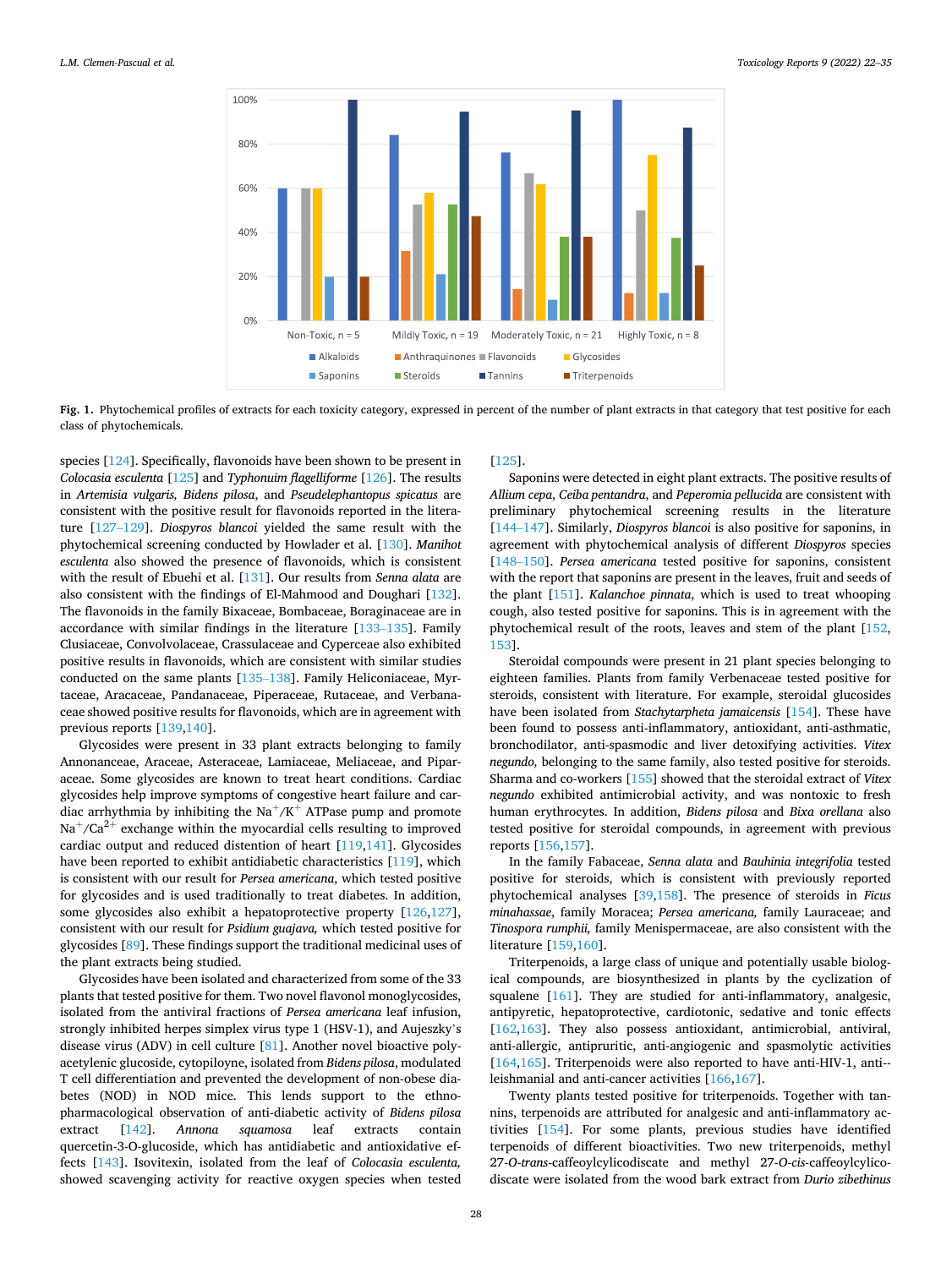[[168](#page-13-0)]. Another study on the ethyl acetate extract of the air-dried leaves of *Diospyros blancoi* identified bioactive triterpenes that exhibited antimicrobial activity against *Escherichia coli*, *Pseudomonas aeruginosa*, *Candida albicans*, *Staphylococcus aureus* and *Trichophyton mentagrophytes*, and were found inactive against *Bacillus subtilis*, *Aspergillus niger*. The study also reported significant analgesic and anti-inflammatory activities [[169](#page-13-0)]. Moreover, two new diterpenes were obtained from the leaves of *Tinospora rumphii*, along with the known compounds tinotufolin D and vitexilactone [\[170\]](#page-13-0). Dolabellane diterpenoids from *Aglaia odorata* showed weak cytotoxicity against the human cancer cell lines [[171](#page-13-0)].

Tannins, which were present in most of the ethanolic plant extracts, are secondary metabolites that have pharmacological importance due to their astringent action. They promote rapid healing and formation of new tissues on wounds and inflamed mucosa [\[172,173](#page-13-0)]. They exhibit antimicrobial, antidiabetic, anti-inflammatory, antibacterial, and anti-tumor activities and reportedly inhibit HIV replication [\[119](#page-13-0), 174–[176\]](#page-13-0). Tannins are also studied for their anti-diarrheal, hemostatic and antihemorrhoidal compounds [\[177\]](#page-14-0).

The positive results in *Artocarpus heterophyllus*, and *Persea americana,*  which are known for their antidiabetic properties, are consistent with the literature. Similarly, *Anona reticulata*, *Carmona retusa*, *Diospyrus blancoi*, and *Typhonium trilobatum*, showed positive for tannins, which may support the anti-diarrheal activity of the plants. The presence of tannins in *Bauhinia purpurea*, *Bixa orellana*, *Momordica charantia*, and *Persea americana* also lend support to the potential wound healing capacity of these plants.

# *3.2. Brine shrimp lethality assay*

The use of *Artemia* as a test organism for bioassays was proposed in 1956 [[178](#page-14-0)]. Many toxicity assay methods using the genus *Artemia* are available [[23,](#page-11-0)[179](#page-14-0)]. The recently published genome of *Artemia franciscana* Kelogg provides some insights to its ability to survive in extreme conditions [\[180](#page-14-0)].

Toxicity testing is often used for two different purposes, and the toxicity classification cut-offs depend on these goals. (1) It is used as a preliminary test for potential bioactivity in screening studies, to identify candidates for more intensive subsequent testing. In these cases, the researcher has to balance where to set the cut-off for moving a candidate to the next round of study: a cut off value that is too stringent, such as a low concentration for LC<sub>50</sub>, could mean missing many promising candidates. On the other hand, setting a cut-off that is too permissive would not narrow down the field sufficiently so that the number of candidates can be efficiently handled in the next round of assays, which are usually more expensive and time consuming.

In most cases, the results of the brine shrimp lethality assay correlate reasonably well with cytotoxicity and anti-tumor properties of terrestrial plant extracts [\[103](#page-12-0)[,181\]](#page-14-0). For example, McLaughlin et al. in 1998 noted that the results from BSLA correlate well with cytotoxicity results in human solid tumor cell lines they tried, with  $ED_{50}$  values in cell lines about one-tenth of the  $LC_{50}$  values in brine shrimp [\[103\]](#page-12-0). BSLA results can also potentially indicate a wide range of pharmacological activities such as antiviral, antimicrobial, insecticidal, pesticidal, and other activities [\[18](#page-11-0)].

(2) Toxicity testing using *Artemia* is also a way for evaluating potential environmental toxins, whether via BSLA or assays using other endpoints [[23,24,](#page-11-0)[182\]](#page-14-0). Nunes and coworkers reviewed some of the key factors in using the genus *Artemia* for ecotoxicity testing [\[24](#page-11-0)]. Although there is an ISO standard method for toxicity assessment of nanomaterials using brine shrimp (ISO/TS 20787:2018) [[183](#page-14-0)], there is no single standard for general brine shrimp toxicity assessment. But a number of efforts have been done to develop standards for reliability and reproducibility of brine shrimp assays for ecotoxicity over the decades, with good results, as shown by intercalibration studies [\[23](#page-11-0)[,182,184](#page-14-0)–186].

toxicity, the relationship is not straightforward. Efforts have been made to model acute toxicity of chemicals in humans based on *Artemia* toxicity tests, often in combination with other assays and compound physicochemical parameters, but these are not yet well-established [\[26,27](#page-11-0), [179](#page-14-0)–182,[189](#page-14-0)]. Nevertheless, the simplicity and accessibility of BSLA make it a useful preliminary screen for estimating general toxicity.

Ideas from these two different purposes for using BSLA—medicinal plant screening for bioactivity, and ecotoxicological testing—were used in this study to provide a rough assessment of possible toxic effects of medicinal plants. Methods for medicinal plant research vary, but are often adapted from the work of Meyer, McLaughlin, and coworkers. These methods look at mortality, rather than detailed physiology or behavioral parameters, as the endpoint [[18,22](#page-11-0)]. The method uses a 48 -h hatching and incubation period of *Artemia,* followed by 24 h of exposure to the test substance or extract. This is in agreement with other studies, mainly from ecotoxicological research, which point to a greater sensitivity of the nauplii to toxins at 48 h [[23,](#page-11-0)[179](#page-14-0)]. For example, a detailed study with *Artemia franciscana* using potassium dichromate as the standard toxicant showed an  $LC_{50}$  of 21  $\mu$ g/mL at Day 1 after hatching, 9.12  $\mu$ g/mL at Day 2, and 15  $\mu$ g/mL at Day 3 [\[190\]](#page-14-0). Greatest sensitivity was at Day 2, when the larvae are expected to be a mixture of instar II and III. This time frame for testing is recommended for brine shrimp assays [\[24](#page-11-0),[182,187,188](#page-14-0)]. This is consistent with our method, in which eggs were incubated and allowed to hatch over 48 h, and exposed to the test substance (control or extract) for another 24 h.

In this study, the results of the BSLA are expressed in  $LC_{50}$  values of the plant extracts. It can be observed that the medicinal plant extracts have a wide range of toxicity values ([Table 2\)](#page-5-0). We expect this variability due to the range of bioactivities and ethnomedical uses associated with our plants ([Table 1](#page-3-0)), and thus, their possible modes of toxicity to brine shrimp. In addition, the multicomponent nature of medicinal plant extracts can lead to the additional complexity of additive, synergistic or antagonistic effects [\[107\]](#page-12-0). Future studies may shed light on the possible mechanisms of toxicity of these medicinal plants.

The toxicity control, potassium dichromate, showed an  $LC_{50}$  of 12.24 μg/mL. This is similar to values found by several other groups using *Artemia,* and within the range of an intercalibration exercise involving 59 laboratories by Persoone and coworkers [[184](#page-14-0),191–[193\]](#page-14-0). Given the results of our potassium dichromate control, we estimate that the *Artemia* nauplii under our experimental conditions are close to or at the recommended stage of high sensitivity to possible toxicants [[184](#page-14-0)].

No toxicity was observed for the solvent controls. Although some solvents may be somewhat toxic to *Artemia* [[194](#page-14-0)], the filter disc method adapted from Meyer and coworkers minimizes solvent interference by drying the solvents and reconstituting the assay solution in artificial sea water.

Despite the growing popularity of the BSLA in studies of plant toxicity [\[195\]](#page-14-0), no single toxicity classification scale is used by workers in the field. In our study, fifty-three Philippine medicinal plants were examined, eight of which appear to be highly toxic against brine shrimp at concentrations which are lower than the control, potassium dichro-mate, as shown in [Table 2](#page-5-0). We rounded this to  $12 \mu g/mL$  and propose a classification scheme, shown in [Table 3,](#page-6-0) which categorizes extracts with  $LC_{50} \le 12$  µg/mL as highly toxic. This cut-off need not be fixed at a particular value, but set at the  $LC_{50}$  of a highly toxic control, such as potassium dichromate. Above the  $LC_{50}$  of potassium dichromate, we propose a classification for moderately toxic, mildly toxic, and essentially non-toxic medicinal plant extracts, similar to classification schemes from the work of other researchers, but also informed by the results from our benchmark plants.

For those using BSLA as a bioactivity screening tool, LC<sub>50</sub> < 100 μg/ mL is often taken as indicative of the presence of potential cytotoxic or insecticidal compounds [[22,](#page-11-0)[196](#page-14-0)], while extracts with  $LC_{50} > 1000$ μg/mL are often considered nontoxic, in part because this is usually the upper limit for sample concentrations used in the experiments. Extracts considered nontoxic were usually not pursued for further study as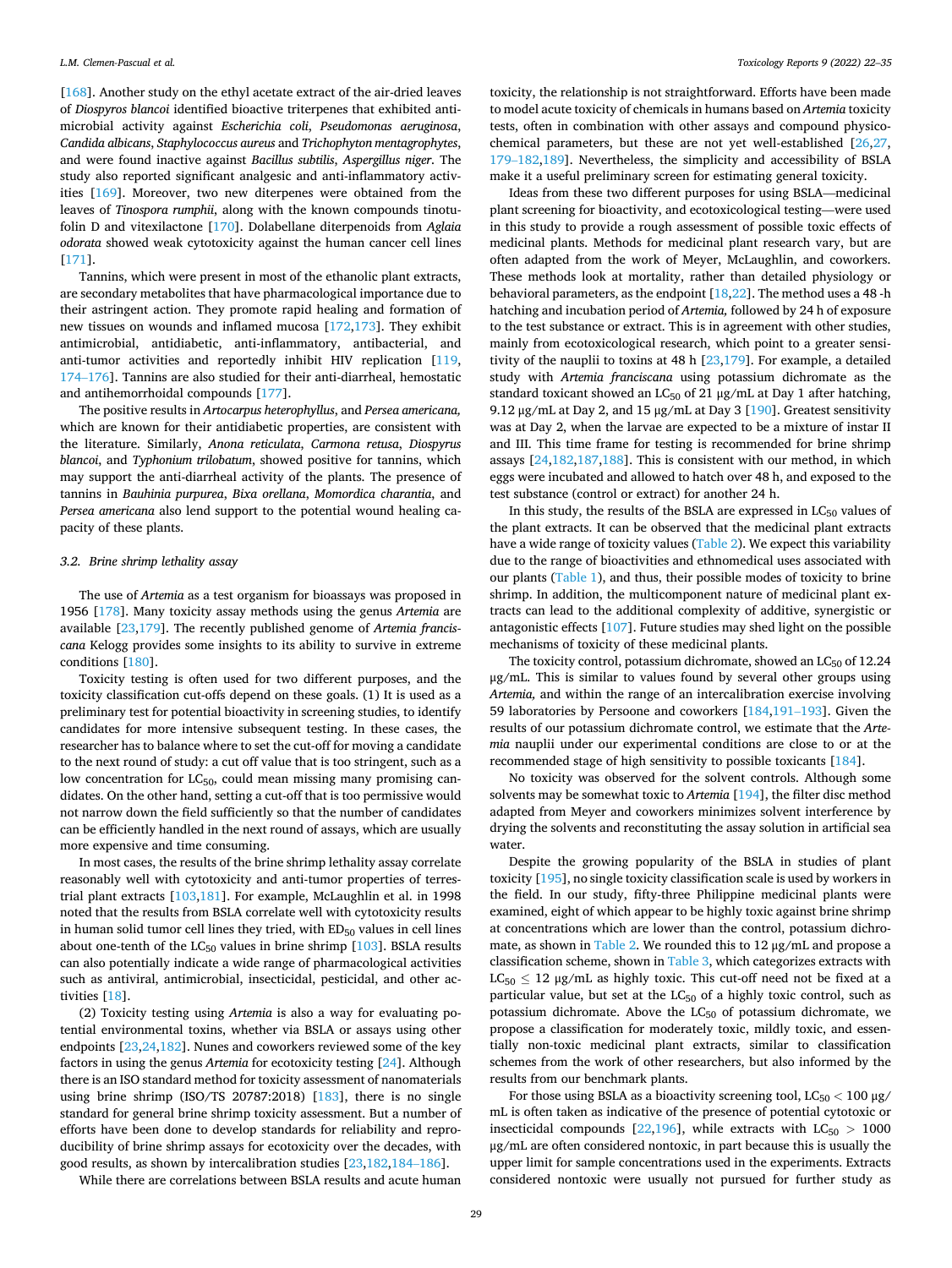potential anticancer compounds [[22\]](#page-11-0).

The range of  $LC_{50}$  values between 100 μg/mL and 1000 μg/mL have been classified in different ways by different researchers. For example, Nguta and coworkers refined the scale while doing a preliminary screen using the BSLA of 45 aqueous extracts of 31 different Kenyan plant species for possible antimalarial activity [[197](#page-14-0)]. They classified those with LC<sub>50</sub> values between 100  $\mu$ g/mL and 500  $\mu$ g/mL as moderately toxic, and those with LC<sub>50</sub> values between 500 μg/mL and 1000 μg/mL as mildly toxic. Karchesy et al. used a similar scale to screen plants from the American Pacific Northwest, choosing those with strong toxicity for further study for insecticidal and antimicrobial candidates [\[198\]](#page-14-0). Moshi and coworkers studied Tanzanian medicinal plants to draw some inferences on their safety, as well as to explore their bioactivity [[199](#page-14-0)]. They categorized extracts with  $LC_{50}$  values above 100  $\mu$ g/mL as nontoxic, and refined their broad classification from previous studies to several categories: highly toxic (LC50 *<* 1.0 μg/mL), toxic (1.0 μg/mL *<* LC<sub>50</sub> < 10.0 μg/mL), moderately toxic (10.0 μg/mL < LC<sub>50</sub> < 30.0 μg/mL), and mildly toxic (30 μg/mL < LC<sub>50</sub> < 100 μg/mL) in comparison to cyclophosphamide ( $LC_{50} = 16.3 \text{ µg/mL}$ ). On the other hand, Mousseux screened for bioactive compounds in extracts from marine sources and classified their toxicity using 4 levels: highly toxic for LC<sub>50</sub>  $<$ 10 μg/mL, moderately toxic for 10 μg/mL  $\lt$  LC<sub>50</sub>  $\lt$  50 μg/mL, mildly toxic for 50 μg/mL  $\leq$  LC<sub>50</sub>  $<$  100 μg/mL, and nontoxic for LC<sub>50</sub>  $\geq$  100 μg/mL [[200](#page-14-0)].

These illustrate that researchers have used different toxicity scales for BSLA, depending on the purpose of the assay. For drug discovery, when toxicity is the desired endpoint, whether for cancer cells, insects, or plasmodium species, focusing on the highly toxic candidates is usually desirable. As the researchers proceed to do more detailed studies on their candidate extracts or compounds, they then have to consider the therapeutic window to avoid toxic effects on humans.

The BSLA results for the highly toxic plant extracts correlate with results from other toxicity studies. The toxicity result of *Croton tiglium*  (Euphorbaceae), whose  $LC_{50} = 1.32 \mu g/mL$ , is consistent with the anticancer activity exhibited by 12-O-tetradecanoylphorbol-13-acetate (TPA), a major active constituent of croton oil [[201](#page-14-0)], although it is lower than the 30 μg/mL reported by Meyer et al. in one of the pioneer studies using BSLA for active plant constituents [[20\]](#page-11-0). The BSLA result of *Arcangelesia flava*, belonging to family Menispermeceae, is similar to the findings of Soonthornchareonnon and co-workers  $[202]$ . The LC<sub>50</sub> of *Annona reticula* and *Arcangelisia flava* are in the highly toxic range due to the presence of phytochemical compounds such as alkaloids, glycosides and tannins that are thought to be responsible for its anticancer, insecticidal property and germicidal property, respectively [[28\]](#page-11-0).

The high toxicity of *Lansium domesticum* leaf extract may be due to the compounds thought to be responsible for its anti-skin cancer activity [[28\]](#page-11-0). The LC<sub>50</sub> of *Nephelium lappaceum* also revealed a high toxicity in BSLA, and is likely to be due to bioactive compounds responsible for its antibacterial and other activities [\[28](#page-11-0)]. No plant parts commonly consumed as vegetables were found in the highly toxic category.

Similar to classification schemes mentioned above [[197,199,200](#page-14-0)] we used a range of 12−100 µg/mL for the next level of toxicity. Twenty-one plant extracts fall in this category, which we classified as moderately toxic. Extracts from some of these plants have also been shown to exhibit cytotoxicity. For example, the toxicity result of *Colocasia esculenta* (taro) leaves agrees with the previously described dose-dependent toxicity on anticancer effects *in vitro* [\[203,204](#page-14-0)]. However, taro leaves, as well as roots, when properly prepared and cooked, are also considered vegetables. Ficus species, specifically *Ficus minahassae* and *Ficus septica,*  showed potential bioactivities. The result of *Ficus septica* is consistent with the studies previously conducted by Nugroho et al. [[205](#page-14-0)]. They reported that the n-hexane insoluble fraction of *Ficus septica* leaves enhanced the action of doxorubicin, increasing growth inhibition and apoptotic induction over doxorubicin alone in breast cancer T47D cell lines.

The brine shrimp toxicity of *Psidium guajava* leaves is consistent with

the BSLA result found by Rana et al. [\[206\]](#page-14-0) and is consistent with the cytotoxicity results on HT-29 human colon cancer cells [[207](#page-14-0)]. The result of the ethanolic extract of *Pandanus amaryllifolius* (pandan) is consistent with the cytotoxic activity of this plant in inducing apoptosis on the hormone independent breast cancer cell line MDA-MB-231 [\[77](#page-12-0)]. Pandan leaves are used across Southeast Asia to add flavor and aroma to during cooking, but are not vegetables consumed in large quantities. *Peperomia pellucida* leaf extract demonstrated a  $LC_{50} = 12.92 \mu g/mL$ , which is consistent with the BSLA result conducted by Khan and co-workers [[208](#page-14-0)]. This is also consistent with the anticancer activity against human breast adenocarcinoma (MCF-7) cell line [[209](#page-14-0)]. The ethanolic leaf extract of *Carmona retusa* showed an  $LC_{50} = 15.9$  µg/mL, which would classify it as moderately toxic in the BSLA. But sufficient safety and efficacy of *Carmona retusa* leaf preparations have allowed product registration as over-the-counter herbal medicine for diarrhea in the Philippines [[210](#page-14-0)].

As with several classification schemes mentioned above [[197](#page-14-0),[198](#page-14-0)], we used a range of 100− 500 μg/mL for the next level of toxicity, which we classified as mildly toxic. We note though that for some researchers, extracts with  $LC_{50}$  in this range would already be considered non-toxic [[199](#page-14-0),[200](#page-14-0)]. Nineteen plant extracts had  $LC_{50}$  values in this range. This group includes the ethanolic extract of *Vitex negundo* leaves. Khan et al. [[211](#page-14-0)] reported that the n-hexane and chloroform extracts from the bark were toxic to brine shrimp. Another study on leaf extracts using different solvents showed toxicity, with the methanolic extract showing a value of 12.5 μg/mL [[212](#page-14-0)]. Nevertheless, our results place *Vitex negundo* leaf ethanolic extracts in the category of mildly toxic. Clinical experience agrees with this classification. *Vitex negundo* leaf is safe enough to be an over-the-counter herbal medicine in the Philippines [\[9,11\]](#page-11-0).

The result in *Cananga odorata* ( $LC_{50} = 370.00 \mu g/mL$ ) can be related to the bioactivity value of the acetone extract ( $LC_{50} \leq 150.00 \text{ }\mu\text{g/mL}$ ) reported by Caloprisco and co-workers [\[213\]](#page-14-0). Our results are also consistent with studies conducted by Zakaria et al. [[214](#page-14-0)] on *Manihot esculenta*, and Krishnaraju et al. [[104](#page-12-0)] on *Hibiscus rosa sinensis*.

Results for *Artocarpus heterophyllus* leaves show that it is mildly toxic, with  $LC_{50}$  of 454  $\mu$ g/mL. Burci and coworkers studied seed extracts for various types of toxicity and the ethanolic extract showed similar results to ours in the BSLA, with a value of 389 μg/mL, with only the hexane extract showing moderate toxicity [\[215](#page-14-0)]. They did not observe any hemolytic activity. When tested against a number of cell lines, some of the extracts showed activity against cancer cell lines but no measurable toxicity against a mouse fibroblast cell line. While their results are from the seed rather than the leaves, these agree with the low toxicity we observe for this plant. The mildly toxic category also includes the ethanolic extracts from common vegetables: *Abelmoschus esculentus*  (okra) fruit or pod, LC50 of 465 μg/mL, and *Momordica charantia* (bitter melon) leaves,  $LC_{50}$  of 111  $\mu$ g/mL. Both these vegetables are generally cooked before being consumed.

At the least toxic end of the spectrum, five ethanolic plant extracts showed  $LC_{50}$  values over 500  $\mu$ g/mL. Traditional use and other studies outlined in [Table 1](#page-3-0) support the potential bioactivity of these extracts. For purposes of assessing medicinal plant safety, we classified this group as essentially non-toxic, since this group includes *Allium cepa* L. leaves and *Ipomoea batatas* L. leaves, which are common vegetables. This group are also shows LC50 values far larger and less toxic than *Vitex negundo*. The low measured toxicity suggests the potential of this set of plants as nutraceuticals or food supplements.

Using the vegetables as a benchmark, the results suggest that plant extracts with low to moderate toxicity may be sufficiently safe for as possible agents for various diseases and health conditions. However, the results also indicate the need for further study. Our method, based on standard practice in medicinal plant research, uses ethanolic extracts of dried plant parts. Since the vegetables are usually cooked rather than eaten raw, our findings may not sufficiently reflect toxicity or safety of the plant material as used in actual ethnomedical practice. For example, traditional healers may use fresh or dried plant material; a single plant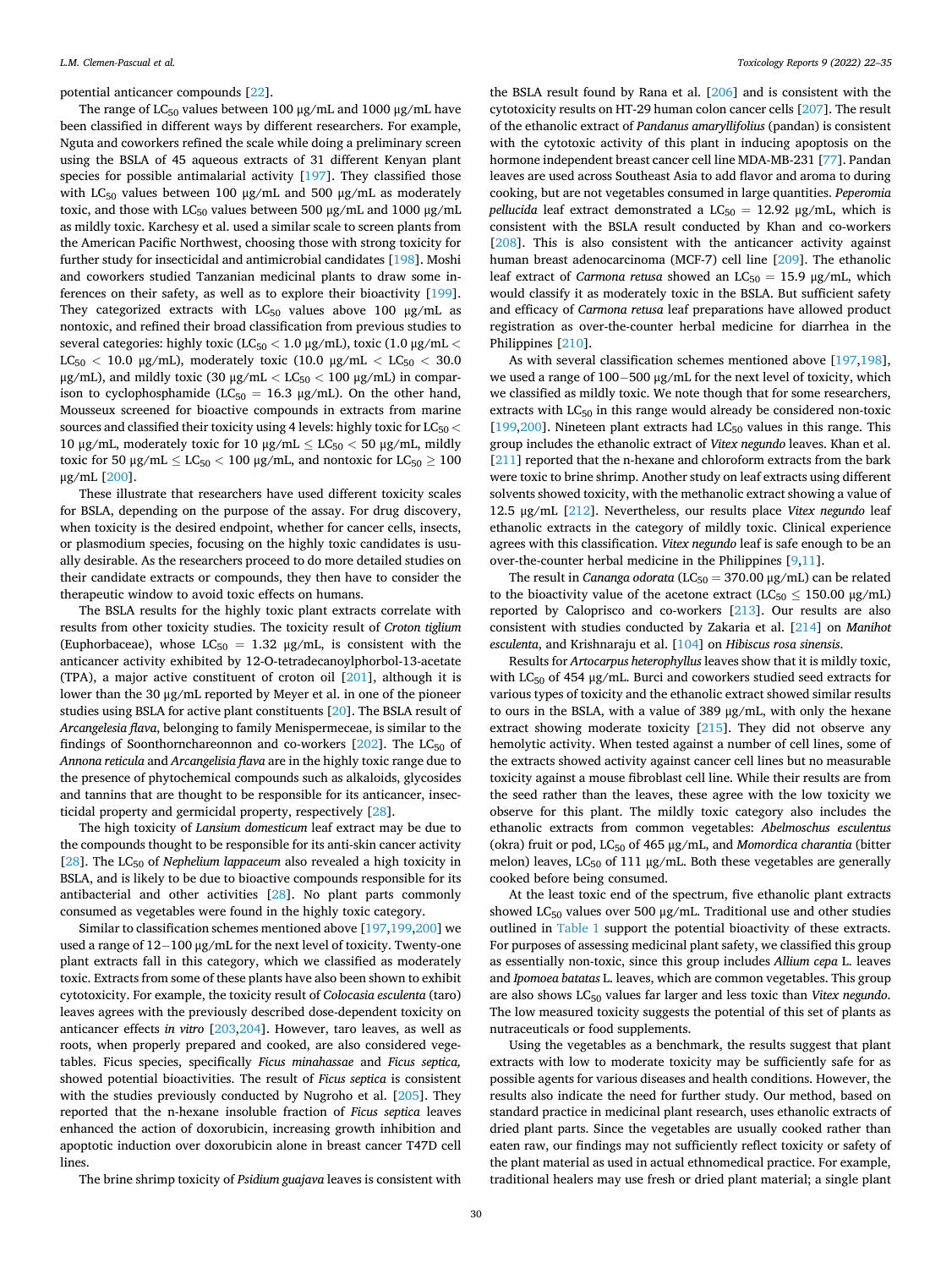<span id="page-10-0"></span>may be used on their own or combined with other medicinal plants or other substances; heating may or may not be part of the process; the plant material itself may be used, or extracted juices, infusions and decoctions in water, or alcoholic tinctures; the material or extract may be applied topically or administered orally [\[28,31](#page-11-0),[36\]](#page-11-0). A more detailed assessment of toxicity of particular medicinal plants should take these preparation methods into account.

Taken together with the result from *Vitex negundo*, plant extracts that exhibit low to even moderate toxicity using BSLA may be good candidates for development as herbal drugs, especially where modulation of cellular processes, rather than cell or pathogen death, is the desired bioactivity. In addition, it is possible that plant extracts with low toxicity in BSLA may have safety profiles amenable even for long term use for the treatment of chronic diseases. However, long term safety will have to be explored using assays designed to study toxic effects during prolonged exposures. These assays, even using brine shrimp, are more challenging to implement than assays for acute exposure [[23\]](#page-11-0).

By comparing a range of medicinal plants for toxicity using BSLA, our results provide a guide to prioritizing which medicinal plants need to be studied in greater detail for assessment for safety. Extensive preclinical and clinical studies, similar to those done for *Vitex negundo*, will be needed to establish these plants as mainstream herbal medicines. Even if particular plants are shown to be effective and safe through such studies, food and drug regulatory agencies and the WHO require rigorous assessment of processing conditions, to ensure that herbal products on the market are standardized, effective and safe [\[216](#page-14-0)–218].

#### **4. Conclusion**

Our study investigated the comparative toxicity of the ethanolic extracts of 53 selected medicinal plants used in the Philippines, with the aim to contribute towards estimating the safety of the plant extracts. To make the results more broadly useful, we used simple methods that are accessible even in relatively resource-limited contexts: chemical profiles and chemical diversity were estimated using standard simple qualitative phytochemical screening tests, and toxicity was estimated using the brine shrimp lethality assay. The collection also includes plants used in other ethnomedical traditions, to allow comparisons across studies even if the precise quantitative findings may differ due to experimental conditions.

Since extrapolating from brine shrimp to humans is not straightforward, we used a benchmarking approach using plants with some level of safety information. A key benchmark in the collection is a plant that passed clinical trials for safety and efficacy: *Vitex negundo*, whose leaf preparations have been approved by the Philippine FDA as over-thecounter medications for cough and asthma. In addition, the collection includes plants that are commonly used vegetables, and regarded as safe to ingest: for example, *Allium cepa* (onion) leaves and *Ipomoea batatas*  (sweet potato) leaves.

The results obtained from this work revealed that most plant extracts were chemically diverse, despite the low resolution of simple qualitative tests. On average, the plants tested positive for four different classes of secondary metabolites. Of the 53 plant extracts profiled, 43 tested positive for alkaloids, 10 for anthraquinones, 31 for flavonoids, 33 for glycosides, eight for saponins, 21 for steroids, 50 for tannins and 20 for triterpenoids.

A broad range of toxicity against brine shrimp was also observed. Based on our findings from our benchmark plants, and informed by classification schemes by a number of other researchers, we propose a modified scheme for classifying toxicity levels. Five plant extracts had  $LC_{50}$  values over 500  $\mu$ g/mL, and these included vegetables that are part of the diet and commonly considered as safe. These findings support the classification of this group as essentially non-toxic to humans despite observable LC50 values in brine shrimp.

Another 19 plant extracts had  $LC_{50}$  values between 100  $\mu$ g/mL and 500 μg/mL, including the clinically-validated benchmark plant *Vitex* 

*negundo*, as well as other common vegetables. This supports the classification of this category as mildly toxic. Our results suggest that plants in this category are likely to be safe, although clinical experience is needed to validate this, as was done for *Vitex negundo*.

Twenty-one plant extracts showed moderate toxicity, with  $LC_{50}$ values between 12 μg/mL and 100 μg/mL. Finally, eight plant extracts had LC<sub>50</sub> values lower than potassium dichromate (less than 12.24  $\mu$ g/ mL, rounded to 12 μg/mL), suggesting potent cytotoxicity, and consistent with anticancer activity observed in other studies of some of the plants. While these plants may have possible pharmacological effects, care must be taken to study the therapeutic index, whether in ethnomedical practice or drug discovery efforts.

No clear trend was found between which classes of chemical compounds correlate with higher levels of toxicity. Nor was chemical diversity correlated with toxicity. The classes of phytochemicals present in the plants are merely starting points for more detailed chemical analysis of the plant extracts. Further studies are needed to confirm the specific bioactivities of the plant components.

Furthermore, other toxicity test methods using vertebrate models, mammalian models or human cell lines are needed to better relate the toxicity information observed in brine shrimp to possible effects on humans. Nevertheless, our findings offer suggestions for which plants to prioritize for safety studies in order to better understand the therapeutic index of these plant extracts, the potential toxic effects in pre-clinical or clinical research, and the possible side effects in ethnomedical practice. In the future, the results of these kinds of detailed studies can help in weighing the risks and benefits of medicinal plants.

#### **Funding**

This work was supported by the Department of Chemistry, Ateneo de Manila University, Department of Chemistry, University of Southern Mindanao and Republic of the Philippines Commission on Higher Education FDP II Program Ph.D. scholarship of LCP. Publication fees were supported by an Ateneo de Manila University Rizal Library Open Access Journal Publication Grant. The funding agencies were not involved in the study design; the collection, analysis, and interpretation of the data; the writing of the manuscript; or the decision to submit this manuscript for publication in this journal.

# **CRediT authorship contribution statement**

**Lydia M. Clemen-Pascual:** Conceptualization, Methodology, Validation, Formal analysis, Investigation, Resources, Data curation, Writing - original draft, Writing - review & editing, Funding acquisition. **Rene Angelo S. Macahig:** Conceptualization, Methodology, Resources, Writing - review & editing, Supervision. **Nina Rosario L. Rojas:**  Conceptualization, Methodology, Formal analysis, Resources, Data curation, Writing - review & editing, Supervision, Project administration, Funding acquisition.

# **Declaration of Competing Interest**

The authors declare no conflict of interest.

#### **Acknowledgements**

We thank P. Callano, B. Barroga and O. Barroga for providing the plant samples; Dr. E. C. Roa from MSU-Naawan for the *Artemia* sp.; and Dr. J.V. LaFrankie of the University of the Philippines Jose Vera Santos Memorial Herbarium (PUH) for the identification of the plant materials.

#### **References**

<sup>[1]</sup> O. Akerele, Nature's medicinal bounty, don'[t throw it away, World Health Forum](http://refhub.elsevier.com/S2214-7500(21)00208-0/sbref0005)  [14 \(1993\) 390](http://refhub.elsevier.com/S2214-7500(21)00208-0/sbref0005)–395.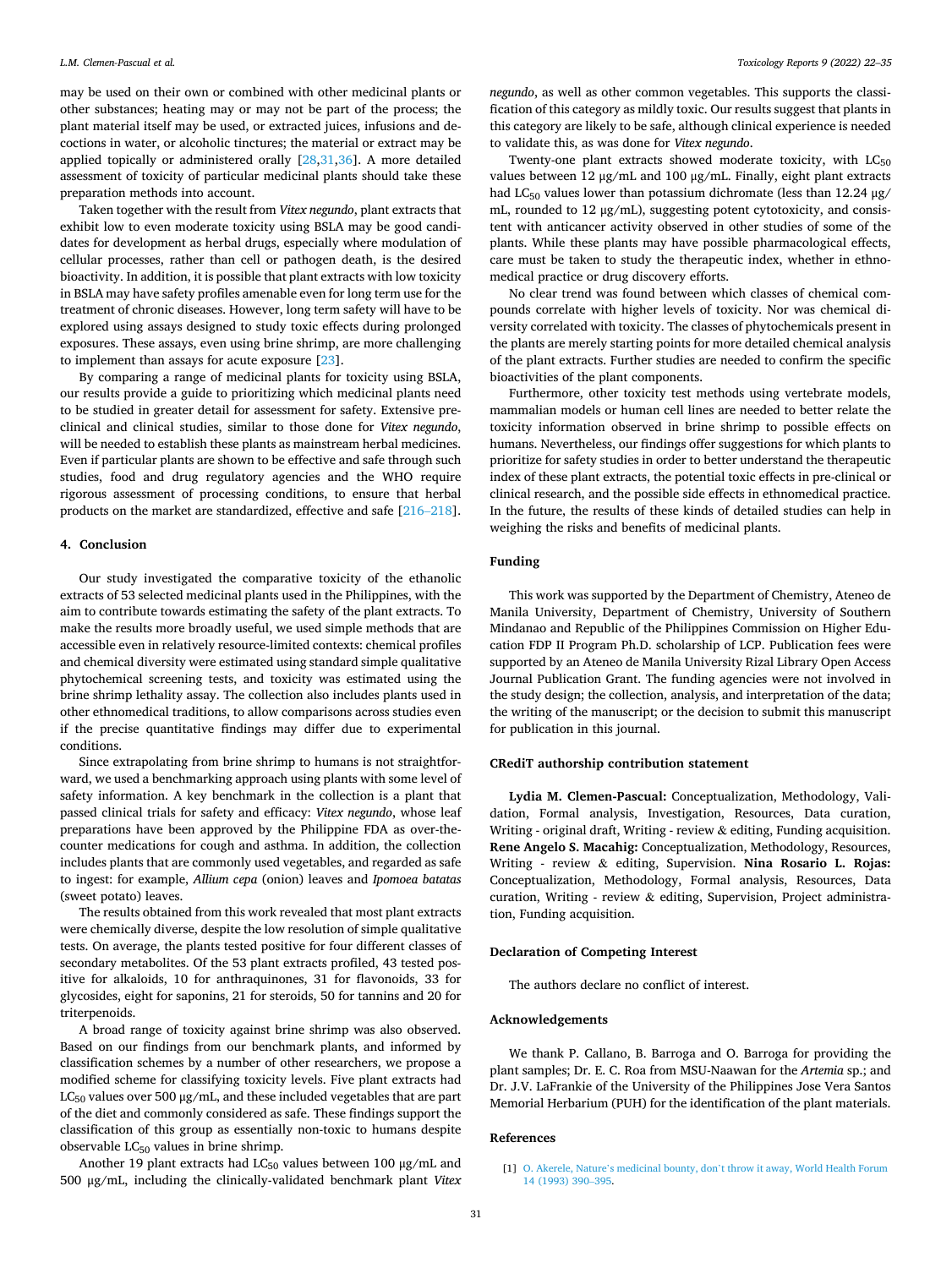#### <span id="page-11-0"></span>*L.M. Clemen-Pascual et al.*

- [2] [T. Efferth, B. Kaina, Toxicities by herbal medicines with emphasis to traditional](http://refhub.elsevier.com/S2214-7500(21)00208-0/sbref0010)  [Chinese medicine, Curr. Drug Metab. 12 \(2011\) 989](http://refhub.elsevier.com/S2214-7500(21)00208-0/sbref0010)–996.
- [3] [T.H. Pardo de Tavera, Plantas Medicinales De Filipinas, Annotated 1907 English](http://refhub.elsevier.com/S2214-7500(21)00208-0/sbref0015)  [Translation and 1892 Original Spanish, Ayala Foundation Inc. Filipinas Heritage](http://refhub.elsevier.com/S2214-7500(21)00208-0/sbref0015)  [Library, Makati City, Philippines, 2000.](http://refhub.elsevier.com/S2214-7500(21)00208-0/sbref0015)
- [4] C.C. Maramba-Lazarte, Benefits of mainstreaming herbal medicine in the Philippine healthcare system, Acta Med. Philipp. 54 (2020), https://doi.org [10.47895/amp.v54i1.1078.](https://doi.org/10.47895/amp.v54i1.1078)
- [5] [DENR \(Department of Environment and Natural Resources\) Philippines, The](http://refhub.elsevier.com/S2214-7500(21)00208-0/sbref0025) [Philippine Environmental Quality Report: 1990-1995, Department of](http://refhub.elsevier.com/S2214-7500(21)00208-0/sbref0025)  [Environment and Natural Resources, Environmental Management Bureau,](http://refhub.elsevier.com/S2214-7500(21)00208-0/sbref0025) [Diliman, Quezon City, 1996](http://refhub.elsevier.com/S2214-7500(21)00208-0/sbref0025).
- [6] [J.Z. Galvez-Tan, I.C. Sia, The Best 100 Philippine Medicinal Plants, Health](http://refhub.elsevier.com/S2214-7500(21)00208-0/sbref0030) [Futures Foundation, Incorporated, 2014](http://refhub.elsevier.com/S2214-7500(21)00208-0/sbref0030).
- [7] [J.Z. Galvez-Tan, The need for national colloquim on medicinal plants research](http://refhub.elsevier.com/S2214-7500(21)00208-0/sbref0035)  [and business opportunities, in: Proc. Semin. State Art Med. Plant Res. Bus.](http://refhub.elsevier.com/S2214-7500(21)00208-0/sbref0035) [Oppor., Manila, Philippines, 2003](http://refhub.elsevier.com/S2214-7500(21)00208-0/sbref0035).
- [8] H.I.A. Boy, A.J.H. Rutilla, K.A. Santos, A.M.T. Ty, A.I. Yu, T. Mahboob, J. Tangpoong, V. Nissapatorn, Recommended medicinal plants as source of natural products: a review, Digit. Chin. Med. 1 (2018) 131–142, [https://doi.org/](https://doi.org/10.1016/S2589-3777(19)30018-7)  [10.1016/S2589-3777\(19\)30018-7.](https://doi.org/10.1016/S2589-3777(19)30018-7)
- [9] W.I.P.O. (World Intellectual Property Organization), From herbal folklore to modern medicine. Resour. Case Stud., 2015. [https://www.wipo.](https://www.wipo.int/ipadvantage/en/details.jsp?id=3661,)  [int/ipadvantage/en/details.jsp?id](https://www.wipo.int/ipadvantage/en/details.jsp?id=3661,)=3661,.
- [10] F. Lacanilao, Public understanding of science II, research on medicinal plants. Philipp. Star., 2006. [http://www.philstar.com/science-and-technology/319654/.](http://www.philstar.com/science-and-technology/319654/)
- [11] FDA (Food and Drug Administration) Philippines, Vitex Negundo L. (Lagundi) Leaf, FDA Verification Portal Drug Prod. Hum. Drugs, 2021. [https://verification.](https://verification.fda.gov.ph/drug_productslist.php)  [fda.gov.ph/drug\\_productslist.php.](https://verification.fda.gov.ph/drug_productslist.php)
- [12] Ma.C. Arayata, Lagundi Helps in Covid Patients Recovery, Study Shows, Lagundi Helps Covid Patients Recovery Study Shows, 2021. [https://www.pna.gov.ph](https://www.pna.gov.ph/articles/1145548) [/articles/1145548.](https://www.pna.gov.ph/articles/1145548)
- [13] DOH (Department of Health) Philippines, Guidelines on the Registration of Herbal Medicines, 2004. [https://www.fda.gov.ph/wp-content/uploads](https://www.fda.gov.ph/wp-content/uploads/2021/04/Administrative-Order-No.-172-s.-2004.pdf)  [/2021/04/Administrative-Order-No.-172-s.-2004.pdf.](https://www.fda.gov.ph/wp-content/uploads/2021/04/Administrative-Order-No.-172-s.-2004.pdf)
- [14] [K. Subramanian, D. Sankaramourthy, M. Gunasekaran, Toxicity studies related to](http://refhub.elsevier.com/S2214-7500(21)00208-0/sbref0070)  [medicinal plants. Nat. Prod. Drug Discov., Elsevier, 2018, pp. 491](http://refhub.elsevier.com/S2214-7500(21)00208-0/sbref0070)–505.
- [15] M.L.K. Mensah, G. Komlaga, A.D. Forkuo, C. Firempong, A.K. Anning, R. A. Dickson, Toxicity and safety implications of herbal medicines used in Africa. Herb. Med., IntechOpen, 2019, [https://doi.org/10.5772/intechopen.72437.](https://doi.org/10.5772/intechopen.72437)
- [16] Priority Chemicals List (PCL) | Chemical Management Section, (n.d.). [http://ch](http://chemical.emb.gov.ph/?page_id=52) [emical.emb.gov.ph/?page\\_id](http://chemical.emb.gov.ph/?page_id=52)=52 (Accessed 9 September 2021).
- [17] P. Wexler, J. van der Kolk, A. Mohapatra, R. Agarwal (Eds.), Inter-Organization Programme for the Sound Management of Chemicals, International Programme on Chemical Safet, Inorganic Chromium(VI) Compounds (Concise International Chemical Assessment Document 78), 0 ed., CRC Press, 2013, pp. 379–382, [https://doi.org/10.1201/b11064-28.](https://doi.org/10.1201/b11064-28)
- [18] [J.L. McLaughlin, C.J. Chang, D.L. Smith, Bench-top bioassays for the discovery of](http://refhub.elsevier.com/S2214-7500(21)00208-0/sbref0090)  [bioactive natural products: an update, Stud Nat Prod Chem. 9 \(1991\) 383](http://refhub.elsevier.com/S2214-7500(21)00208-0/sbref0090)–409.
- [19] [J.L. Carballo, Z.L. Hern](http://refhub.elsevier.com/S2214-7500(21)00208-0/sbref0095)ández-Inda, P. Pérez, M.D. García-Grávalos, A comparison [between two brine shrimp assays to detect in vitro cytotoxicity in marine natural](http://refhub.elsevier.com/S2214-7500(21)00208-0/sbref0095)  [products, BMC Biotechnol. 2 \(2002\) 1](http://refhub.elsevier.com/S2214-7500(21)00208-0/sbref0095)–5.
- [20] A.M. Weli, H.S. Al-Saadi, R.S. Al-Fudhaili, A. Hossain, Z.B. Putit, M.K. Jasim, Cytotoxic and antimicrobial potential of different leaves extracts of R. fruticosus used traditionally to treat diabetes, Toxicol. Rep. 7 (2020) 183–187, [https://doi.](https://doi.org/10.1016/j.toxrep.2020.01.006)  [org/10.1016/j.toxrep.2020.01.006](https://doi.org/10.1016/j.toxrep.2020.01.006).
- [21] L.R.A. Al-Mqbali, M.A. Hossain, Cytotoxic and antimicrobial potential of different varieties of ripe banana used traditionally to treat ulcers, Toxicol. Rep. 6 (2019) 1086–1090, <https://doi.org/10.1016/j.toxrep.2019.10.003>.
- [22] [B.N. Meyer, N.R. Ferrigni, J.E. Putnam, L.B. Jacobsen, D.E. Nichols, J.](http://refhub.elsevier.com/S2214-7500(21)00208-0/sbref0110)  [L. McLaughlin, Brine shrimp, a convenient general bioassay for bioactive plant](http://refhub.elsevier.com/S2214-7500(21)00208-0/sbref0110) [constituents, Planta Med. 45 \(1982\) 31](http://refhub.elsevier.com/S2214-7500(21)00208-0/sbref0110)–34.
- [23] G. Libralato, E. Prato, M. L, A.M. Cicero, L. Manfra, A review of toxicity testing protocols and endpoints with Artermia spp, Ecol. Indic. 69 (2016) 35-49, https: [doi.org/10.1016/j.ecolind.2016.04.017.](https://doi.org/10.1016/j.ecolind.2016.04.017)
- [24] B.S. Nunes, F.D. Carvalho, L.M. Guilhermino, G.V. Stappen, Use of the genus Artemia in ecotoxicity testing, Environ. Pollut. 144 (2006) 453–462, [https://doi.](https://doi.org/10.1016/j.envpol.2005.12.037)  rg/10.1016/j.envpol.2005.12.037.
- [25] M.C. Calleja, G. Persoone, P. Geladi, Human acute toxicity prediction of the first 50 MEIC chemicals by a battery of ecotoxicological tests and physicochemical properties, Food Chem. Toxicol. 32 (1994) 173–187, [https://doi.org/10.1016/](https://doi.org/10.1016/0278-6915(94)90180-5) [0278-6915\(94\)90180-5](https://doi.org/10.1016/0278-6915(94)90180-5).
- [26] M.C. Calleja, P. Geladi, G. Persoone, Modelling of human acute toxicity from physicochemical properties and non-vertebrate acute toxicity of the 38 organic chemicals of the MEIC priority list by PLS regression and neural network, Food Chem. Toxicol. 32 (1994) 923–941, [https://doi.org/10.1016/0278-6915\(94\)](https://doi.org/10.1016/0278-6915(94)90091-4)  [90091-4.](https://doi.org/10.1016/0278-6915(94)90091-4)
- [27] [S.C. Sheu, M.H. Lai, Composition analysis and immuno-modulatory effect of okra](http://refhub.elsevier.com/S2214-7500(21)00208-0/sbref0135)  [\(Abelmoschus esculentus L.\) extract, Food Chem. 134 \(2012\) 1906](http://refhub.elsevier.com/S2214-7500(21)00208-0/sbref0135)–1911.
- [28] G.U. Stuart, Philippine Alternative Medicine, 2021. http://www.stuartxchange. [org](http://www.stuartxchange.org).
- [29] [F. Turati, C. Pelucchi, V. Guercio, C.L. Vecchia, C. Galeone, Allium vegetable](http://refhub.elsevier.com/S2214-7500(21)00208-0/sbref0145) intake and gastric cancer: a case–[control study and meta-analysis, Mol. Nutr.](http://refhub.elsevier.com/S2214-7500(21)00208-0/sbref0145)  [Food Res. 59 \(2015\) 171](http://refhub.elsevier.com/S2214-7500(21)00208-0/sbref0145)–179.
- [30] J. Santas, M.P. Almajano, R. Carbó, Antimicrobial and antioxidant activity of [crude onion \(Allium cepa, L.\) extracts, Int. J. Food Sci. \(2010\) 403](http://refhub.elsevier.com/S2214-7500(21)00208-0/sbref0150)–409.
- [31] [F. Dayrit, A.M. Guidote, I.C. Sia, I. Villasenor, M. Abello, E.M. Agoo, R.G. Alvero,](http://refhub.elsevier.com/S2214-7500(21)00208-0/sbref0155)  [M.M. Calimag, M. Chan, R.A. Macahig, A.M. Paano, M.C. Quiroga, M. Tagle,](http://refhub.elsevier.com/S2214-7500(21)00208-0/sbref0155) [M. Tan, Encyclopedia of Medicinal Plants of the Philippines, Vol. 2, Philippine](http://refhub.elsevier.com/S2214-7500(21)00208-0/sbref0155)  [Institute of Traditional and Alternative Health Care, Quezon City, Philippines,](http://refhub.elsevier.com/S2214-7500(21)00208-0/sbref0155)  [2016](http://refhub.elsevier.com/S2214-7500(21)00208-0/sbref0155).
- [32] [M.J. Chavana, D.R. Kolhe, P.S. Wakte, D.B. Shinde, Analgesic and anti](http://refhub.elsevier.com/S2214-7500(21)00208-0/sbref0160)[inflammatory activity of Kaur-16-en-19-oic acid from Annona reticulata L. bark,](http://refhub.elsevier.com/S2214-7500(21)00208-0/sbref0160)  [Phytother. Res. 26 \(2011\) 273](http://refhub.elsevier.com/S2214-7500(21)00208-0/sbref0160)–276.
- [33] [S.P. Rout, D.M. Kar, S.B. Mohapatra, S.P. Swain, Anti-hyperglycemic effect](http://refhub.elsevier.com/S2214-7500(21)00208-0/sbref0165)  [Annona reticulata L. Leaves on experimental diabetic rat model, Asian J. Pharm.](http://refhub.elsevier.com/S2214-7500(21)00208-0/sbref0165)  [Clin. Res. 6 \(2013\) 56](http://refhub.elsevier.com/S2214-7500(21)00208-0/sbref0165)–60.
- [34] [A.P. Gingine, S.V. Mandge, P.G. Jamkhande, In vitro evaluation of anticancer](http://refhub.elsevier.com/S2214-7500(21)00208-0/sbref0170)  [activity of methanolic extract of Annona reticulata Linn. \(Ramphal\) leaves on](http://refhub.elsevier.com/S2214-7500(21)00208-0/sbref0170)  [different human cancer cell lines, J. Anal. Pharm. Res. 3 \(2016\) 87.](http://refhub.elsevier.com/S2214-7500(21)00208-0/sbref0170)
- [35] [A.-U. Khan, A.H. Gilani, Antispasmodic and bronchodilator activities of Artemisia](http://refhub.elsevier.com/S2214-7500(21)00208-0/sbref0175)  [vulgaris are mediated through dual blockade of muscarinic receptors and calcium](http://refhub.elsevier.com/S2214-7500(21)00208-0/sbref0175)  [influx, J. Ethnopharmacol. 126 \(2009\) 480](http://refhub.elsevier.com/S2214-7500(21)00208-0/sbref0175)–486.
- [36] [F.M. Dayrit, R.A.S. Macahig, D. Madulid, E.M. Agoo, I.C. Sia, M. Abello, R.](http://refhub.elsevier.com/S2214-7500(21)00208-0/sbref0180) G. Alvero, M.M. Calimag, A.J. Quitain, I.M. Villaseñor, M. Nonato, Encyclopedia [of Common Medicinal Plants of the Philippines, 1st ed., Vol. 1, Philippine](http://refhub.elsevier.com/S2214-7500(21)00208-0/sbref0180) [Institute of Traditional and Alternative Health Care, Quezon City, Philippines,](http://refhub.elsevier.com/S2214-7500(21)00208-0/sbref0180)  [2014](http://refhub.elsevier.com/S2214-7500(21)00208-0/sbref0180).
- [37] S. Chackrewarthy, M.I. Thabrew, Hypoglycaemic and hypolipidaemic effects of an ethylacetate fraction of artocarpus heterophyllus leaves. Glucose Tolerance, IntechOpen, 2012, [https://doi.org/10.5772/52538.](https://doi.org/10.5772/52538)
- [38] [L.A. Allado-Ombat, F.G. Teves, Antibacterial and antifungal assays of the stem](http://refhub.elsevier.com/S2214-7500(21)00208-0/sbref0190) [extracts of two Philippine lianas, Bauhinia integrifolia Roxb. and Strongylodon](http://refhub.elsevier.com/S2214-7500(21)00208-0/sbref0190) [paucinervis Merr, Extreme Life Biospeol. Astrobiol. 7 \(2015\) 117](http://refhub.elsevier.com/S2214-7500(21)00208-0/sbref0190)–123.
- [39] [M. Sugumaran, T. Vetrichelvan, Studies on some pharmacognostic profiles of](http://refhub.elsevier.com/S2214-7500(21)00208-0/sbref0195) [Bauhinia purpurea Linn. leaves \(Caesalpinaceae\), Ethnobot Leafl. 12 \(2008\)](http://refhub.elsevier.com/S2214-7500(21)00208-0/sbref0195)  461–[468.](http://refhub.elsevier.com/S2214-7500(21)00208-0/sbref0195)
- [40] [K.V. Ananth, M. Asad, N. Prem Kumar, S.M.B. Asdaq, G.S. Rao, Evaluation of](http://refhub.elsevier.com/S2214-7500(21)00208-0/sbref0200) [wound healing potential of Bauhinia purpurea leaf extracts in rats, Indian J.](http://refhub.elsevier.com/S2214-7500(21)00208-0/sbref0200) [Pharm. Sci. 72 \(2010\) 122](http://refhub.elsevier.com/S2214-7500(21)00208-0/sbref0200)–127.
- [41] [Y.K. Yong, Z.A. Zakaria, A.A. Kadir, M.N. Somchit, G.E.C. Lian, Z. Ahmad,](http://refhub.elsevier.com/S2214-7500(21)00208-0/sbref0205)  [Chemical constituents and antihistamine activity of Bixa orellana leaf extract,](http://refhub.elsevier.com/S2214-7500(21)00208-0/sbref0205) [BMC Complement. Altern. Med. 13 \(2013\) 1](http://refhub.elsevier.com/S2214-7500(21)00208-0/sbref0205)–7.
- [42] [A. Giorgi, P. De Marinis, G. Granelli, L.M. Chiesa, S. Panseri, Secondary](http://refhub.elsevier.com/S2214-7500(21)00208-0/sbref0210) [metabolite profile, antioxidant capacity, and mosquito repellent activity of Bixa](http://refhub.elsevier.com/S2214-7500(21)00208-0/sbref0210)  [orellana from Brazilian Amazon region, J. Chem. 1 \(2013\) 1](http://refhub.elsevier.com/S2214-7500(21)00208-0/sbref0210)–11.
- [43] [G.A. Burdock, I.G. Carabin, Safety assessment of ylang](http://refhub.elsevier.com/S2214-7500(21)00208-0/sbref0215)–ylang (Cananga spp.) as a [food ingredient, Food Chem. Toxicol. 46 \(2008\) 433](http://refhub.elsevier.com/S2214-7500(21)00208-0/sbref0215)–445.
- [44] [N.I. Hulkoti, T.C. Taranath, Effect of various physico-chemical factors on](http://refhub.elsevier.com/S2214-7500(21)00208-0/sbref0220) [synthesis of biogenic silver nanoparticles using leaf extract of Cananga odorata](http://refhub.elsevier.com/S2214-7500(21)00208-0/sbref0220)  (Lam) Hook. f. & [Thomson. and its anti-bacterial effect, Int. J Pharm Sci Rev Res](http://refhub.elsevier.com/S2214-7500(21)00208-0/sbref0220)  [35 \(2015\) 213](http://refhub.elsevier.com/S2214-7500(21)00208-0/sbref0220)–218.
- [45] [J.L. Movillon, R.B. Demafelis, R.P. Bautista, M.C. Lacsa, D.M.C. Viray, K.](http://refhub.elsevier.com/S2214-7500(21)00208-0/sbref0225) [J. Cordova, Effects of antioxidants extracted from leaves of](http://refhub.elsevier.com/S2214-7500(21)00208-0/sbref0225) "Banaba" [\(Lagerstroemia speciosa L.\), Mangosteen \(Garcinia mangostana L.\) and](http://refhub.elsevier.com/S2214-7500(21)00208-0/sbref0225) "Tsaang Gubat" [\(Ehretia microphylla L.\) on the oxidation stability of biodiesel from](http://refhub.elsevier.com/S2214-7500(21)00208-0/sbref0225) [Jatropha curcas L, Philipp J Crop Sci. 37 \(2012\) 8](http://refhub.elsevier.com/S2214-7500(21)00208-0/sbref0225)–14.
- [46] [O. Ladeji, I. Omekarah, M. Solomon, Hypoglycemic properties of aqueous bark](http://refhub.elsevier.com/S2214-7500(21)00208-0/sbref0230)  [extract of Ceiba pentandra in streptozotocin-induced diabetic rats,](http://refhub.elsevier.com/S2214-7500(21)00208-0/sbref0230) [J. Ethnopharmacol. 84 \(2003\) 139](http://refhub.elsevier.com/S2214-7500(21)00208-0/sbref0230)–142.
- [47] [S. Kundusen, M. Gupta, U.K. Mazumder, P.K. Haldar, P. Saha, A. Bala, Antitumor](http://refhub.elsevier.com/S2214-7500(21)00208-0/sbref0235)  [activity of Citrus maxima \(Burm.\) Merr. leaves in Ehrlich](http://refhub.elsevier.com/S2214-7500(21)00208-0/sbref0235)'s Ascites carcinoma cell[treated mice, ISRN Pharmacol. 1 \(2011\) 1](http://refhub.elsevier.com/S2214-7500(21)00208-0/sbref0235)–4.
- [48] [S. Raghavan, J. Gurunathan, Citrus species-a golden treasure box of metabolites](http://refhub.elsevier.com/S2214-7500(21)00208-0/sbref0240)  [that is beneficial against disorders, J. Herb. Med. 28 \(2021\) 100438.](http://refhub.elsevier.com/S2214-7500(21)00208-0/sbref0240)
- [49] [L.M. Guerrero, Medicinal uses of Philippine plants, minor prod, Philipp. For. Bur.](http://refhub.elsevier.com/S2214-7500(21)00208-0/sbref0245)  [For. Manila. 3 \(1921\) 149.](http://refhub.elsevier.com/S2214-7500(21)00208-0/sbref0245)
- [50] [J. Quian, L. Guiping, L. Xiujun, H. Xincai, L. Hongmei, Influence of growth](http://refhub.elsevier.com/S2214-7500(21)00208-0/sbref0250)  [regulators and sucrose concentrations on growth and rosmarinic acid production](http://refhub.elsevier.com/S2214-7500(21)00208-0/sbref0250)  [in calli and suspension cultures of Coleus blumei, Nat. Prod. Res. 23 \(2008\)](http://refhub.elsevier.com/S2214-7500(21)00208-0/sbref0250)  127–[137.](http://refhub.elsevier.com/S2214-7500(21)00208-0/sbref0250)
- [51] P.R. Pereira, A.C.N.T.F. Corrêa, M.A. Vericimo, V.M.F. Paschoalin, Tarin, a [potential immunomodulator and COX-inhibitor lectin found in taro \(Colocasia](http://refhub.elsevier.com/S2214-7500(21)00208-0/sbref0255) [esculenta\), Compr. Rev. Food Sci. Food Saf. 17 \(2018\) 878](http://refhub.elsevier.com/S2214-7500(21)00208-0/sbref0255)–891.
- [52] [O.K. Vasant, B.G. Vijay, S.R. Virbhadrappa, N.T. Dilip, M.V. Ramahari, B.](http://refhub.elsevier.com/S2214-7500(21)00208-0/sbref0260) [S. Laxamanrao, Antihypertensive and diuretic effects of the aqueous extract of](http://refhub.elsevier.com/S2214-7500(21)00208-0/sbref0260)  [Colocasia esculenta Linn. leaves in experimental paradigms, Iran. J. Pharm. Res.](http://refhub.elsevier.com/S2214-7500(21)00208-0/sbref0260)  [11 \(2\) \(2012\) 621](http://refhub.elsevier.com/S2214-7500(21)00208-0/sbref0260)–634.
- [53] [Z.A. Zakaria, G.H. Kumar, R.M. Mohd. Nor, M.R. Sulaiman, C.A. Fatimah, A.](http://refhub.elsevier.com/S2214-7500(21)00208-0/sbref0265) [M. Jais, M.N. Somchit, M.S. Ismail, Antinociceptive, anti-inflammatory and](http://refhub.elsevier.com/S2214-7500(21)00208-0/sbref0265)  [antipyretic properties of an aqueous extract of Corchorus capsularis leaves in](http://refhub.elsevier.com/S2214-7500(21)00208-0/sbref0265)  [experimental animal models, Pharm. Biol. 47 \(2009\) 104](http://refhub.elsevier.com/S2214-7500(21)00208-0/sbref0265)–110.
- [54] [K.R. Mahbub, M. Hoq, M.M. Ahmed, A. Sarker, In vitro antibacterial activity of](http://refhub.elsevier.com/S2214-7500(21)00208-0/sbref0270) [Crescentia cujete and Moringa oleifera, Bangladesh Res. Pub. J. 5 \(2011\)](http://refhub.elsevier.com/S2214-7500(21)00208-0/sbref0270)  337–[343.](http://refhub.elsevier.com/S2214-7500(21)00208-0/sbref0270)
- [55] H.C. Lin, Y.-L. Kuo, W.-J. Lee, H.-Y. Yap, S.-H. Wang, Antidermatophytic activity of ethanolic extract from *Croton tiglium*, Biomed Res. Int. 2016 (2016) 1–6, [https://doi.org/10.1155/2016/3237586.](https://doi.org/10.1155/2016/3237586)
- [56] [J.P. Quanico, E.C. Amor, G.C. Perez, Analgesic and hypoglycemic activities of](http://refhub.elsevier.com/S2214-7500(21)00208-0/sbref0280) [Bixa orellana, Kyllinga monocephala and Luffa acutangula, Philipp. J. Sci. 137](http://refhub.elsevier.com/S2214-7500(21)00208-0/sbref0280)  [\(2008\) 69](http://refhub.elsevier.com/S2214-7500(21)00208-0/sbref0280)–76.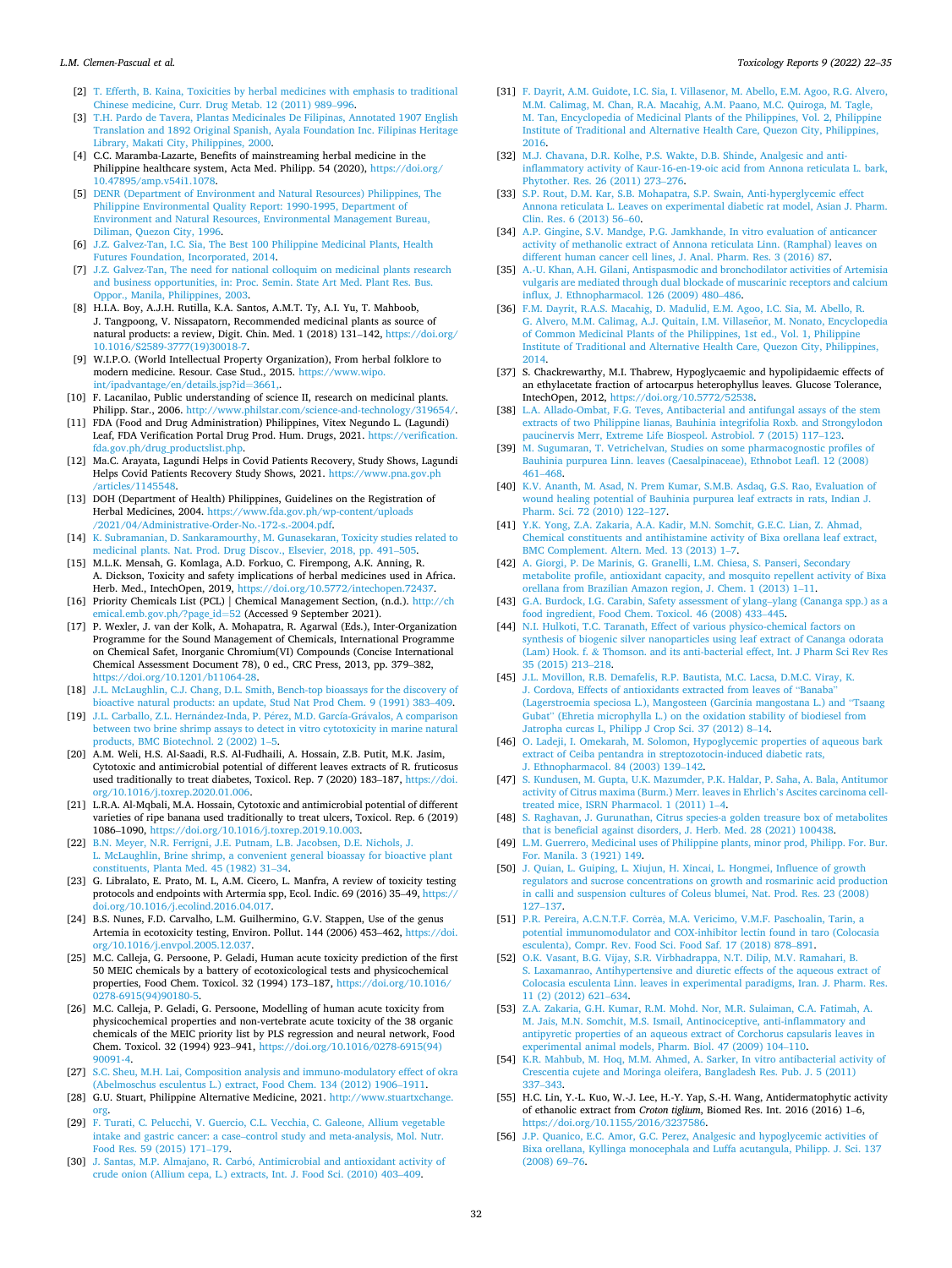- <span id="page-12-0"></span>[57] G.A. Gruyal, R. Rosario, N.D. Palmes, Ethnomedicinal plants used by residents in Northern Surigao del Sur, Philippines, Nat. Prod. Chem. Res. 2 (2014) 140, [https://doi.org/10.4172/2329-6836.1000140.](https://doi.org/10.4172/2329-6836.1000140)
- [58] [B. Sudipta, D.S. Kumar, P. Goutam, D. Monalisha, Evaluation of antidiabetic](http://refhub.elsevier.com/S2214-7500(21)00208-0/sbref0290) [activity and histological study of Cyperus kyllinga Endl. roots, Indian J. Nat.](http://refhub.elsevier.com/S2214-7500(21)00208-0/sbref0290) [Prod. Resour. 3 \(2012\) 343](http://refhub.elsevier.com/S2214-7500(21)00208-0/sbref0290)–346.
- [59] M.T. Demetillo, O.M. Nuñeza, M.M. Uy, W.T.P.S.K. Senarath, Phytochemical screening, antioxidant and antidiabetic evaluation of leaf extracts from Diospyros blancoi A. DC, Int. J. Pharm. Sci. Res. 10 (2019) 3951–3956, [https://doi.org/](https://doi.org/10.13040/IJPSR.0975-8232.10(8).3951-56) [10.13040/IJPSR.0975-8232.10\(8\).3951-56.](https://doi.org/10.13040/IJPSR.0975-8232.10(8).3951-56)
- [60] [P.A. Avila, F. Toledo, Y.S. Park, S.T. Jung, S.G. Kang, B.G. Heo, S.H. Lee,](http://refhub.elsevier.com/S2214-7500(21)00208-0/sbref0300) [M. Sajewicz, T. Kowalska, S. Gorinstein, Antioxidant properties of durian fruit as](http://refhub.elsevier.com/S2214-7500(21)00208-0/sbref0300)  [influenced by ripening, LWT-Food Sci Technol. 41 \(2008\) 2118](http://refhub.elsevier.com/S2214-7500(21)00208-0/sbref0300)–2125.
- [61] [M. Sivananthan, M. Elamaran, In vitro evaluation of antibacterial activity of](http://refhub.elsevier.com/S2214-7500(21)00208-0/sbref0305) [chloroform extract Andrographis paniculata leaves and roots, Durio zibethinus](http://refhub.elsevier.com/S2214-7500(21)00208-0/sbref0305) [wood bark and Psidium guajava leaves against selected bacterial strains, Int J](http://refhub.elsevier.com/S2214-7500(21)00208-0/sbref0305)  [Biomol Biomed. 3 \(2013\) 12](http://refhub.elsevier.com/S2214-7500(21)00208-0/sbref0305)–19.
- [62] [D.T. Septhea, A.P.D. Anindyajati, I. Nurzijah, A.E. Nugroho, Ficus septica Burm.](http://refhub.elsevier.com/S2214-7500(21)00208-0/sbref0310)  [F. leaves ethanolic extract induces apoptosis in 7, 12-dimethylbenz\[](http://refhub.elsevier.com/S2214-7500(21)00208-0/sbref0310)α]nthracen [induced rat liver cancer qualitatively, Indones. J. Cancer Chemoprevention 2](http://refhub.elsevier.com/S2214-7500(21)00208-0/sbref0310) [\(2011\) 254](http://refhub.elsevier.com/S2214-7500(21)00208-0/sbref0310)–260.
- [63] [W. Weecharangsan, P. Opanasopit, M. Sukma, T. Ngawhirunpat, U. Sotanaphun,](http://refhub.elsevier.com/S2214-7500(21)00208-0/sbref0315)  [P. Siripong, Antioxidative and neuroprotective activities of extracts from the fruit](http://refhub.elsevier.com/S2214-7500(21)00208-0/sbref0315)  [hull of mangosteen \(Garcinia mangostana Linn, Med. Princ. Pract. 15 \(2006\)](http://refhub.elsevier.com/S2214-7500(21)00208-0/sbref0315) 281–[287.](http://refhub.elsevier.com/S2214-7500(21)00208-0/sbref0315)
- [64] [J.F. Fagbemi, E. Ugoji, T. Adenipekun, O. Adelowotan, Evaluation of the](http://refhub.elsevier.com/S2214-7500(21)00208-0/sbref0320)  [antimicrobial properties of unripe banana \(Musa sapientum L.\), lemon grass](http://refhub.elsevier.com/S2214-7500(21)00208-0/sbref0320)  [\(Cymbopogon citratus S.\) and turmeric \(Curcuma longa L.\) on pathogens, Afr. J.](http://refhub.elsevier.com/S2214-7500(21)00208-0/sbref0320)  [Biotechnol. 8 \(2009\) 1176](http://refhub.elsevier.com/S2214-7500(21)00208-0/sbref0320)–1182.
- [65] [A. Bhaskar, V.G. Vidhya, Hypoglycemic and hypolipidemic activity of Hibiscus](http://refhub.elsevier.com/S2214-7500(21)00208-0/sbref0325) rosa sinensis L. on streptozotocin–[induced diabetic rats, Int. J. Diabetes Dev. 32](http://refhub.elsevier.com/S2214-7500(21)00208-0/sbref0325) [\(2012\) 214](http://refhub.elsevier.com/S2214-7500(21)00208-0/sbref0325)–218.
- [66] [V. Prakash, N. Jaiswal, M. Srivastava, A review on medicinal properties of](http://refhub.elsevier.com/S2214-7500(21)00208-0/sbref0330)  [Centella asiatica, Asian J. Pharm. Clin. Res. 10 \(2017\) 69](http://refhub.elsevier.com/S2214-7500(21)00208-0/sbref0330)–74.
- [67] [Y.Y. Thoo, F. Abas, O.M. Lai, C.W. Ho, J. Yin, R.V. Hedegaard, L.H. Skibsted, C.](http://refhub.elsevier.com/S2214-7500(21)00208-0/sbref0335)  [P. Tan, Antioxidant synergism between ethanolic Centella asiatica extracts and](http://refhub.elsevier.com/S2214-7500(21)00208-0/sbref0335) α[-tocopherol in model systems, Food Chem. 138 \(2013\) 1215](http://refhub.elsevier.com/S2214-7500(21)00208-0/sbref0335)–1219.
- [68] M.Z. Koncica, R. Petlevskia, Z. Kalođ[eraa, Lam, Antioxidant activity of Ipomoea](http://refhub.elsevier.com/S2214-7500(21)00208-0/sbref0340)  [batatas L, Int J Food Prop. 16 \(2013\) 964](http://refhub.elsevier.com/S2214-7500(21)00208-0/sbref0340)–973.
- [69] [P. Joy, D.P. Raja, Anti-bacterial activity studies of Jasminum grandiflorum and](http://refhub.elsevier.com/S2214-7500(21)00208-0/sbref0345)  [Jasminum sambac, Ethnobot Leafl. 12 \(2008\) 481](http://refhub.elsevier.com/S2214-7500(21)00208-0/sbref0345)–483.
- [70] [A. Mekonnen, T. Sidamo, K. Asres, E. Engidawork, In vivo wound healing activity](http://refhub.elsevier.com/S2214-7500(21)00208-0/sbref0350)  [and phytochemical screening of the crude extract and various fractions of](http://refhub.elsevier.com/S2214-7500(21)00208-0/sbref0350)  [Kalanchoe petitiana A. Rich \(Crassulaceae\) leaves in mice, J. Ethnopharmacol.](http://refhub.elsevier.com/S2214-7500(21)00208-0/sbref0350)  [145 \(2013\) 638](http://refhub.elsevier.com/S2214-7500(21)00208-0/sbref0350)–646.
- [71] [C.Y. Ragasa, P. Labrador, J.A. Rideout, Antimicrobial terpenoids from Lansium](http://refhub.elsevier.com/S2214-7500(21)00208-0/sbref0355)  [domesticum, Philipp. Agric. Sci. 89 \(2006\) 101](http://refhub.elsevier.com/S2214-7500(21)00208-0/sbref0355)–105.
- [72] [A. Manosroi, K. Kumguan, C. Chankhampan, W. Manosroi, J. Manosroi,](http://refhub.elsevier.com/S2214-7500(21)00208-0/sbref0360) [Nanoscale gelatinase A \(MMP-2\) inhibition on human skin fibroblasts of](http://refhub.elsevier.com/S2214-7500(21)00208-0/sbref0360)  [Longkong \(Lansium domesticum Correa\) leaf extracts for anti-aging, J. Nanosci.](http://refhub.elsevier.com/S2214-7500(21)00208-0/sbref0360) [Nanotechnol. 12 \(2012\) 7187](http://refhub.elsevier.com/S2214-7500(21)00208-0/sbref0360)–7197.
- [73] [C.N. Tsumbu, G.D. Dupont, M. Tits, L. Angenot, T. Franck, D. Serteyn, A.](http://refhub.elsevier.com/S2214-7500(21)00208-0/sbref0365) [M. Mickalad, Antioxidant and antiradical activities of Manihot esculenta Crantz](http://refhub.elsevier.com/S2214-7500(21)00208-0/sbref0365)  [\(Euphorbiaceae\) leaves and other selected tropical green vegetables investigated](http://refhub.elsevier.com/S2214-7500(21)00208-0/sbref0365)  [on lipoperoxidation and phorbol-12-myristate-13-acetate \(PMA\) activated](http://refhub.elsevier.com/S2214-7500(21)00208-0/sbref0365) [monocytes, Nutrients 3 \(2011\) 818](http://refhub.elsevier.com/S2214-7500(21)00208-0/sbref0365)–838.
- [74] [B. Yi, L. Hu, W. Mei, K. Zhou, H. Wang, Y. Luo, X. Wei, H. Dai, Antioxidant](http://refhub.elsevier.com/S2214-7500(21)00208-0/sbref0370) [phenolic compounds of Cassava \(Manihot esculenta\) from Hainan, Molecules 16](http://refhub.elsevier.com/S2214-7500(21)00208-0/sbref0370)  [\(2011\) 10157](http://refhub.elsevier.com/S2214-7500(21)00208-0/sbref0370)–10167.
- [75] [Z.A. Zakaria, C.A. Fatimah, A.M. Jais, H. Zaiton, E.F.P. Henie, M.R. Sulaiman, M.](http://refhub.elsevier.com/S2214-7500(21)00208-0/sbref0375)  [N. Somchit, M. Thenamutha, D. Kasthuri, The in vitro antibacterial activity of](http://refhub.elsevier.com/S2214-7500(21)00208-0/sbref0375)  [Muntingia calabura extracts, Int J Pharmacol. 2 \(2006\) 439](http://refhub.elsevier.com/S2214-7500(21)00208-0/sbref0375)–442.
- [76] [N. Thitilertdecha, A. Teerawutgulrag, N. Rakariyatham, Antioxidant and](http://refhub.elsevier.com/S2214-7500(21)00208-0/sbref0380)  [antibacterial activities of Nephelium lappaceum L. extracts, LWT-Food Sci.](http://refhub.elsevier.com/S2214-7500(21)00208-0/sbref0380) [Technol. 41 \(2008\) 2029](http://refhub.elsevier.com/S2214-7500(21)00208-0/sbref0380)–2035.
- [77] [H.Z. Chong, S.K. Yeap, A. Rahmat, A.M. Akim, N.B. Alitheen, F. Othman, C.](http://refhub.elsevier.com/S2214-7500(21)00208-0/sbref0385) [L. Gwendoline-Ee, In vitro evaluation of Pandanus amaryllifolius ethanol extract](http://refhub.elsevier.com/S2214-7500(21)00208-0/sbref0385)  [for induction of cell death on non-hormone dependent human breast](http://refhub.elsevier.com/S2214-7500(21)00208-0/sbref0385)  [adenocarcinoma MDA-MB-231 cell via apoptosis, BMC Complement. Altern. Med.](http://refhub.elsevier.com/S2214-7500(21)00208-0/sbref0385)  [12 \(2012\) 134](http://refhub.elsevier.com/S2214-7500(21)00208-0/sbref0385).
- [78] [A.F. Mutee, S.M. Salhimi, M.F. Yam, C.P. Linn, G.Z. Abdullah, O.Z. Ameer, M.](http://refhub.elsevier.com/S2214-7500(21)00208-0/sbref0390) [F. Abdulkarim, M.Z. Asmawi, In vivo anti-inflammatory and in vitro antioxidant](http://refhub.elsevier.com/S2214-7500(21)00208-0/sbref0390)  [activities of Peperomia pellucida, Int. J. Pharmacol. 6 \(2010\) 686](http://refhub.elsevier.com/S2214-7500(21)00208-0/sbref0390)–690.
- [79] [S. Xu, N. Li, M.M. Ning, C.H. Zhou, Q.R. Yang, M.W. Wang, Bioactive compounds](http://refhub.elsevier.com/S2214-7500(21)00208-0/sbref0395)  [from Peperomia pellucida, J. Nat. Prod. 69 \(2006\) 247](http://refhub.elsevier.com/S2214-7500(21)00208-0/sbref0395)–250.
- [80] [E.A. Quisumbing, Medicinal Plants of the Philippines, Katha Publishing Co,](http://refhub.elsevier.com/S2214-7500(21)00208-0/sbref0400) [Quezon City, Philippines, 1978.](http://refhub.elsevier.com/S2214-7500(21)00208-0/sbref0400)
- [81] [A.P. De Almeida, M.M.F.S. Miranda, I.C. Simoni, M.D. Wigg, M.H.C. Lagrota, S.](http://refhub.elsevier.com/S2214-7500(21)00208-0/sbref0405)  [S. Costa, Flavonol monoglycosides isolated from the antiviral fractions of Persea](http://refhub.elsevier.com/S2214-7500(21)00208-0/sbref0405)  [americana \(Lauraceae\) leaf infusion, Phytother. Res. 12 \(1998\) 562](http://refhub.elsevier.com/S2214-7500(21)00208-0/sbref0405)–567.
- [82] A.P. De Oliveira, E.D.S. Franco, R.R. Barreto, D.P. Cordeiro, R.G. Melo, C.M. F. Aquino, A.A.R. Silva, P.L. Medeiros, T.G. Silva, A.J.S. Góes, M.B.S. Maia, Effect of semisolid formulation of Persea americana Mill (Avocado) oil on wound healing in rats, Evid. Based Complement. Altern. Med. 2013 (2013), 472382, [https://doi.org/10.1155/2013/472382.](https://doi.org/10.1155/2013/472382)
- [83] S. Nayak, S.S. Raju, A.V.C. Rao, Wound healing activity of Persea americana [\(avocado\) fruit, a preclinical study on rats, J. Wound Care 17 \(2008\) 123](http://refhub.elsevier.com/S2214-7500(21)00208-0/sbref0415)–126.
- [84] [R.M.G. Vega, R.R. Rivero, R.G. Moreiro, Study of avocado action on the process](http://refhub.elsevier.com/S2214-7500(21)00208-0/sbref0420)  [healing in burnt rats, Rev. Arch. M](http://refhub.elsevier.com/S2214-7500(21)00208-0/sbref0420)éd Camagüey. 4 (2000) 39-43.
- [85] [C.R. Lima, C.F.B. Vasconcelosa, J.H. Costa-Silvab, C.A. Maranhaoc, J. Costad, T.](http://refhub.elsevier.com/S2214-7500(21)00208-0/sbref0425)  [M. Batista, E.M. Carneiroe, L.A.L. Soaresa, F. Ferreiraf, A.G. Wanderleya, Anti](http://refhub.elsevier.com/S2214-7500(21)00208-0/sbref0425)[diabetic activity of extract from Persea americana Mill. leaf via the activation of](http://refhub.elsevier.com/S2214-7500(21)00208-0/sbref0425)  [protein kinase B \(PKB/Akt\) in streptozotocin-induced diabetic rats,](http://refhub.elsevier.com/S2214-7500(21)00208-0/sbref0425) [J. Ethnopharmacol. 141 \(2012\) 517](http://refhub.elsevier.com/S2214-7500(21)00208-0/sbref0425)–525.
- [86] [R. Nair, S. Chandra, Antimicrobial activity of Terminalia catappa, Manilkara](http://refhub.elsevier.com/S2214-7500(21)00208-0/sbref0430)  [zapota and Piper betel leaf extract, Indian J. Pharm. Sci. 70 \(2008\) 390](http://refhub.elsevier.com/S2214-7500(21)00208-0/sbref0430)–393.
- [87] [G.P. Widodo, A.A. Sukmawanti, Antifungal activity of Piper betle L. Var rubrum](http://refhub.elsevier.com/S2214-7500(21)00208-0/sbref0435)  cream against rabbit'[s vaginal candidiasis, Proc. Third Int. Conf. Math. Nat. Sci.](http://refhub.elsevier.com/S2214-7500(21)00208-0/sbref0435)  [\(2010\) 530](http://refhub.elsevier.com/S2214-7500(21)00208-0/sbref0435)–534.
- [88] R. Kurup, A.N. Sadasivan, U. Kalavathy, S. Baby, Chemical profile and anticancer activity of Polyscias guilfoylei leaf essential oil, Nat. Prod. J. 10 (2020) 372–383, [https://doi.org/10.2174/2210315509666190624103355.](https://doi.org/10.2174/2210315509666190624103355)
- [89] [C.K. Roy, J.V. Kamath, M. Asad, Hepatopotective activity of Psidium guajava](http://refhub.elsevier.com/S2214-7500(21)00208-0/sbref0445)  [Linn. leaf extract, Indian J. Exp. Biol. 44 \(2006\) 305](http://refhub.elsevier.com/S2214-7500(21)00208-0/sbref0445)–311.
- S.B. Mada, A. Mahammed, A. Garba, H.A. Mohammed, I. Gaba, Modulatory effect [of aqueous stem bark extract of Psidium guajava Linn. against CCl4 induced liver](http://refhub.elsevier.com/S2214-7500(21)00208-0/sbref0450)  [damage in rats, Am. J. Biochem. Mol. Biol. 3 \(2013\) 215](http://refhub.elsevier.com/S2214-7500(21)00208-0/sbref0450)–227.
- [91] [M. Gayathri, K. Kannabiran, Antimicrobial activity of Hemidesmus indicus, Ficus](http://refhub.elsevier.com/S2214-7500(21)00208-0/sbref0455)  [bengalensis and Pterocarpus marsupium Roxb, Indian J. Pharm. Sci. 71 \(2009\)](http://refhub.elsevier.com/S2214-7500(21)00208-0/sbref0455) 578–[581.](http://refhub.elsevier.com/S2214-7500(21)00208-0/sbref0455)
- [92] [G.B. Ramos, A.P. Mariano, C.L. Arguelles, M.B. Ples, M.P. De Vera, C.Y. Ragasa, A.](http://refhub.elsevier.com/S2214-7500(21)00208-0/sbref0460)  [A. Herrera, Screening for potential anti-angiogenic property utilizing avian](http://refhub.elsevier.com/S2214-7500(21)00208-0/sbref0460) embryo'[s chorioallantoic membranes \(CAMs\), I. Pterocarpus indicus Willd.](http://refhub.elsevier.com/S2214-7500(21)00208-0/sbref0460)  [\(Papilionaceae\) leaf extract, Asia Life Sci. 19 \(2010\) 115](http://refhub.elsevier.com/S2214-7500(21)00208-0/sbref0460)–125.
- [93] [A.S. Levy, S.K. Carley, Cytotoxic activity of hexane extracts of Psidium guajava L](http://refhub.elsevier.com/S2214-7500(21)00208-0/sbref0465)  [\(Myrtaceae\) and Cassia alata L \(Caesalpineaceae\) in Kasumi-1 and OV2008](http://refhub.elsevier.com/S2214-7500(21)00208-0/sbref0465) [cancer cell lines, Trop. J. Pharm. Res. 11 \(2012\) 201](http://refhub.elsevier.com/S2214-7500(21)00208-0/sbref0465)–207.
- [94] M. Ouédraogo, F.L. Da, A. Fabré, K. Konaté, C.I. Dibala, H. Carreyre, [S. Thibaudeau, J.-M. Coustard, C. Vandebrouck, J. Bescond, R.G. Belemtougri,](http://refhub.elsevier.com/S2214-7500(21)00208-0/sbref0470)  [Evaluation of the bronchorelaxant, genotoxic, and antigenotoxic effects of Cassia](http://refhub.elsevier.com/S2214-7500(21)00208-0/sbref0470)  [alata L, Evid. Based Complement. Altern. Med. 1 \(2013\) 1](http://refhub.elsevier.com/S2214-7500(21)00208-0/sbref0470)–12.
- [95] A.M. Preza, M.E. Jaramillo, A.M. Puebla, J.C. Mateos, R. Hernández, E. Lugo, [Antitumor activity against murine lymphoma l5178y model of proteins from](http://refhub.elsevier.com/S2214-7500(21)00208-0/sbref0475)  [cacao \(Theobroma cacao L.\) seeds in relation with in vitro antioxidant activity,](http://refhub.elsevier.com/S2214-7500(21)00208-0/sbref0475)  [BMC Compl Alt Med. 10 \(2010\) 1](http://refhub.elsevier.com/S2214-7500(21)00208-0/sbref0475)–12.
- [96] [B. Sarmadi, A. Ismail, M. Hamid, Antioxidant and angiotensin converting enzyme](http://refhub.elsevier.com/S2214-7500(21)00208-0/sbref0480)  [\(ACE\) inhibitory activities of cocoa \(Theobroma cacao L.\) autolysates, Food Res.](http://refhub.elsevier.com/S2214-7500(21)00208-0/sbref0480)  [Int. 44 \(2011\) 290](http://refhub.elsevier.com/S2214-7500(21)00208-0/sbref0480)–296.
- [97] [K. Ali, A. Ashraf, N.N. Biswas, Analgesic, anti-inflammatory and anti-diarrheal](http://refhub.elsevier.com/S2214-7500(21)00208-0/sbref0485) [activities of ethanolic leaf extract of Typhonium trilobatum L Schott, Asian Pac. J.](http://refhub.elsevier.com/S2214-7500(21)00208-0/sbref0485)  [Trop. Biomed. 2 \(2012\) 722](http://refhub.elsevier.com/S2214-7500(21)00208-0/sbref0485)–726.
- [98] [F.M. Dayrit, Phytochemical Studies on the Leaves of Vitex negundo L. \(Lagundi,](http://refhub.elsevier.com/S2214-7500(21)00208-0/sbref0490)  [Philippine Council for Health Research and Development \(PCHRD\), Department](http://refhub.elsevier.com/S2214-7500(21)00208-0/sbref0490) [of Science and Technology \(DOST, Manila\), 1989](http://refhub.elsevier.com/S2214-7500(21)00208-0/sbref0490).
- [99] [H. Xin, Y. Kong, Y. Wang, Y.Z. Zhou, L. Y, T. D, W, Lignans extracted from Vitex](http://refhub.elsevier.com/S2214-7500(21)00208-0/sbref0495)  [negundo possess cytotoxic activity by G2/M phase cell cycle arrest and apoptosis](http://refhub.elsevier.com/S2214-7500(21)00208-0/sbref0495)  [induction, Phytomedicine 20 \(2013\) 640](http://refhub.elsevier.com/S2214-7500(21)00208-0/sbref0495)–647.
- [100] [G.E. Trease, W.C. Evans, A Textbook of Pharmacognosy, 12th edn., Bailliere,](http://refhub.elsevier.com/S2214-7500(21)00208-0/sbref0500) [Tindall., London, 1989.](http://refhub.elsevier.com/S2214-7500(21)00208-0/sbref0500)
- [101] [J.B. Harborne, Phytochemical Methods a Guide to Modern Techniques of Plant](http://refhub.elsevier.com/S2214-7500(21)00208-0/sbref0505) [Analysis, 3rd edn., Chapman and Hall Int., Ed, New York, 1998.](http://refhub.elsevier.com/S2214-7500(21)00208-0/sbref0505)
- [102] [C.K. Kokate, Practical Pharmacognosy, Vallabh Prasashan Kakatiya University,](http://refhub.elsevier.com/S2214-7500(21)00208-0/sbref0510)  [Warangal, A.P. India, 1994](http://refhub.elsevier.com/S2214-7500(21)00208-0/sbref0510).
- [103] [J.L. McLaughlin, L.L. Rogers, J.E. Anderson, The use of biological assays to](http://refhub.elsevier.com/S2214-7500(21)00208-0/sbref0515)  [evaluate botanicals, Drug Inf. J. 32 \(1998\) 513](http://refhub.elsevier.com/S2214-7500(21)00208-0/sbref0515)–524.
- [104] [A.V. Krishnaraju, T.V.N. Rao, D. Sundararaju, M. Vanisree, H.-S. Tsay, G.](http://refhub.elsevier.com/S2214-7500(21)00208-0/sbref0520)  [V. Subbaraju, Biological screening of medicinal plants collected from Eastern](http://refhub.elsevier.com/S2214-7500(21)00208-0/sbref0520)  [Ghats of India using Artemia salina \(Brine Shrimp Test, Int. J. Appl. Sci. Eng. 4](http://refhub.elsevier.com/S2214-7500(21)00208-0/sbref0520)  [\(2006\) 115](http://refhub.elsevier.com/S2214-7500(21)00208-0/sbref0520)–125.
- [105] [N.P. Peteros, M.M. Uy, Antioxidant and cytotoxic activities and phytochemical](http://refhub.elsevier.com/S2214-7500(21)00208-0/sbref0525) [screening of four Philippine medicinal plants, J. Med. Plant Res. 4 \(2010\)](http://refhub.elsevier.com/S2214-7500(21)00208-0/sbref0525) [407](http://refhub.elsevier.com/S2214-7500(21)00208-0/sbref0525)–414.
- [106] [F.M. Dayrit, L. Lagurin, Identification of four iridoids in the pharmacologically](http://refhub.elsevier.com/S2214-7500(21)00208-0/sbref0530)  [active fraction of Vitex negundo L, Philipp. J. Sci. 123 \(1994\) 293](http://refhub.elsevier.com/S2214-7500(21)00208-0/sbref0530)–304.
- [107] J. Gertsch, Botanical drugs, synergy, and network pharmacology: forth and back to intelligent mixtures, Planta Med. 77 (2011) 1086-1098, https://doi.org/ [10.1055/s-0030-1270904](https://doi.org/10.1055/s-0030-1270904).
- [108] [H. Wu, X. Zhang, L. Ding, S. Chen, J. Yang, X. Xu, Daphniphyllum alkaloids:](http://refhub.elsevier.com/S2214-7500(21)00208-0/sbref0540)  [recent findings on chemistry and pharmacology, Planta Med. 79 \(2013\)](http://refhub.elsevier.com/S2214-7500(21)00208-0/sbref0540) 1589–[1598.](http://refhub.elsevier.com/S2214-7500(21)00208-0/sbref0540)
- [109] J.D. Phillipson, M.J. O'[Neill, New leads to the treatment of protozoal infections](http://refhub.elsevier.com/S2214-7500(21)00208-0/sbref0545) [based on natural product molecules, Acta Pharm. Nord. 1 \(1987\).](http://refhub.elsevier.com/S2214-7500(21)00208-0/sbref0545)
- [110] [D. Staerk, E. Lemmich, J. Christensen, A. Kharazmi, C.E. Olsen, J.W. Jaroszewski,](http://refhub.elsevier.com/S2214-7500(21)00208-0/sbref0550)  [Leishmanicidal, antiplasmodial and cytotoxic activity of indole alkaloids from](http://refhub.elsevier.com/S2214-7500(21)00208-0/sbref0550) [Corynanthe pachyceras, Planta Med. 66 \(2000\) 531](http://refhub.elsevier.com/S2214-7500(21)00208-0/sbref0550)–536.
- [111] A. Cave, Annonaceae alkaloids, in: J.D. Phillipson, M.F. Roberts, M.H. Zenk (Eds.), Chem. Biol. Isoquinoline Alkaloids Proc. Life Sci., Springer, Berlin, Heidelberg, 1985, [https://doi.org/10.1007/978-3-642-70128-3\\_6](https://doi.org/10.1007/978-3-642-70128-3_6).
- [112] M. Leboeuf, A. Cavé, P.K. Bhaumik, B. Mukherjee, R. Mukherjee, The [phytochemistry of the Annonaceae, Phytochemistry 21 \(1980\) 2783](http://refhub.elsevier.com/S2214-7500(21)00208-0/sbref0560)–2813.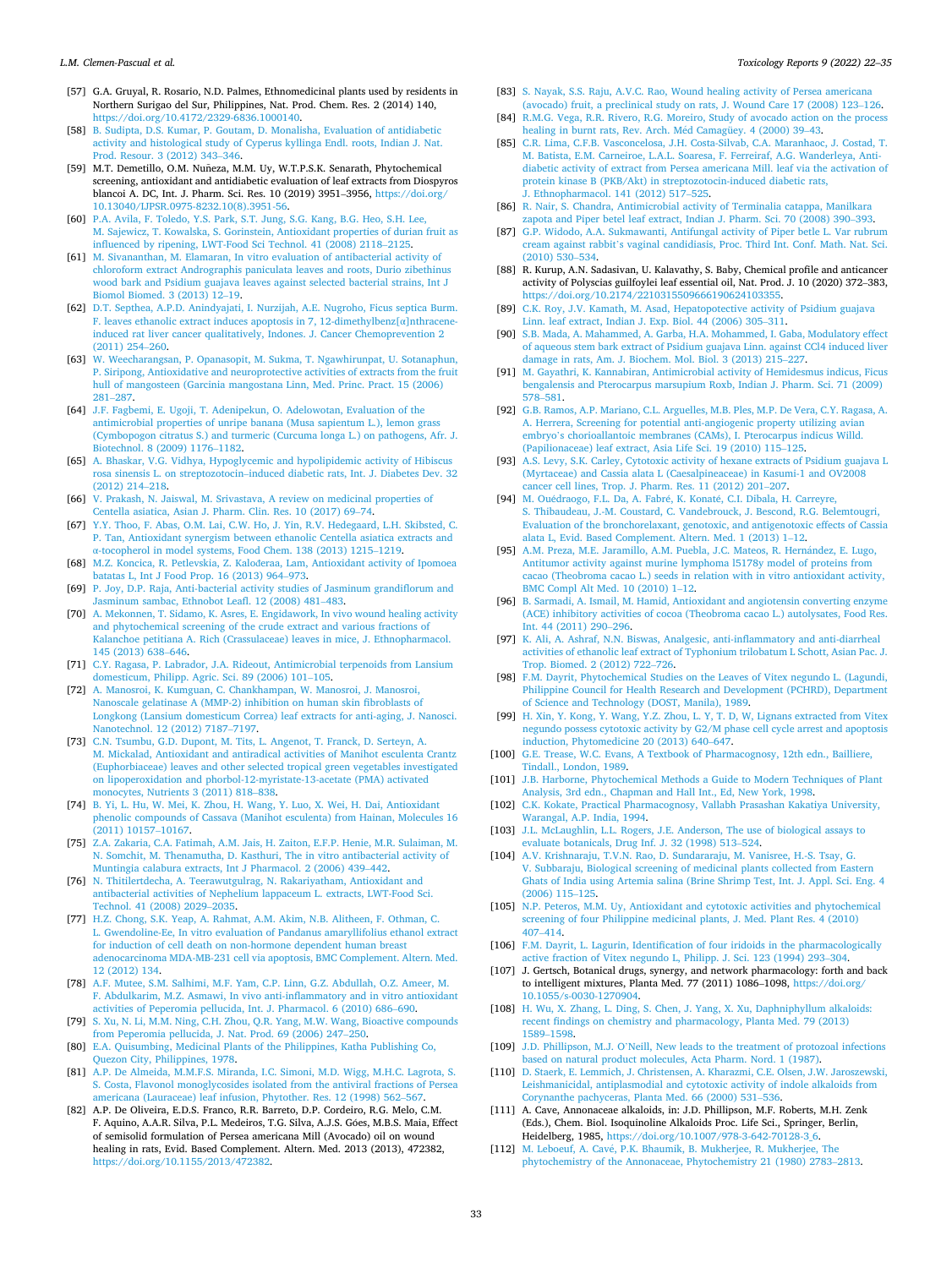- <span id="page-13-0"></span>[113] [D. Koche, R. Shirsat, S. Imran, D.G. Bhadange, Phytochemical screening of eight](http://refhub.elsevier.com/S2214-7500(21)00208-0/sbref0565)  [traditionally used ethnomedicinal plants from Akola District \(MS\) India, Int. J.](http://refhub.elsevier.com/S2214-7500(21)00208-0/sbref0565)  [Pharma Bio Sci. 1 \(2010\) 253](http://refhub.elsevier.com/S2214-7500(21)00208-0/sbref0565)–256.
- [114] C.P. Osman, N.H. Ismail, R. Ahmad, N. Ahmat, K. Awang, F.M. Jaafar [Anthraquinones with antiplasmodial activity from the roots of Rennellia elliptica](http://refhub.elsevier.com/S2214-7500(21)00208-0/sbref0570)  [Korth. \(Rubiaceae\), Molecules 15 \(2010\) 7218](http://refhub.elsevier.com/S2214-7500(21)00208-0/sbref0570)–7226.
- [115] S. Feng, W. Wang, Bioactivities and structure–activity relationships of natural tetrahydroanthraquinone compounds: a review, Front. Pharmacol. 11 (2020) 799, <https://doi.org/10.3389/fphar.2020.00799>.
- [116] [A. Sakulpanich, W. Gritsanapan, Determination of anthraquinone glycoside](http://refhub.elsevier.com/S2214-7500(21)00208-0/sbref0580) [contest in Cassia fistula leaf extracts for alternative source of laxative drug, Int J](http://refhub.elsevier.com/S2214-7500(21)00208-0/sbref0580)  [Biomed Pharm Sci. 3 \(2009\) 42](http://refhub.elsevier.com/S2214-7500(21)00208-0/sbref0580)–45.
- [117] [Z. Wang, P. Ma, L. Xu, C. He, Y. Peng, P. Xiao, Evaluation of the content variation](http://refhub.elsevier.com/S2214-7500(21)00208-0/sbref0585)  [of anthraquinone glycosides in rhubarb by UPLC-PDA, Chem. Cent. J. 7 \(2013\)](http://refhub.elsevier.com/S2214-7500(21)00208-0/sbref0585)  [170.](http://refhub.elsevier.com/S2214-7500(21)00208-0/sbref0585)
- [118] [W.F. Sule, I.O. Okonko, T.A. Joseph, J.C. Nwanze, J.A. Alli, O.G. Adewale, O.](http://refhub.elsevier.com/S2214-7500(21)00208-0/sbref0590)  [J. Ojezele, In vitro antifungal activity of Senna alata Linn. crude leaf extract,](http://refhub.elsevier.com/S2214-7500(21)00208-0/sbref0590)  [J. Biol. Sci. 5 \(2010\) 275](http://refhub.elsevier.com/S2214-7500(21)00208-0/sbref0590)–284.
- [119] [M.A.G. Moabe, E. Gatebe, L. Gitu, H. Rotich, Preliminary phytochemical](http://refhub.elsevier.com/S2214-7500(21)00208-0/sbref0595)  [screening of eight selected medicinal herbs used for the treatment of diabetes,](http://refhub.elsevier.com/S2214-7500(21)00208-0/sbref0595) [malaria, and pneumonia in Kisii Region, Southwest Kenya, Eur. J. Appl. Sci. 5](http://refhub.elsevier.com/S2214-7500(21)00208-0/sbref0595) [\(2013\) 01](http://refhub.elsevier.com/S2214-7500(21)00208-0/sbref0595)–06.
- [120] [J.B. Harborne, C.A. Williams, Advances in flavonoid research since 1992,](http://refhub.elsevier.com/S2214-7500(21)00208-0/sbref0600) [Phytochemistry 55 \(2000\) 481](http://refhub.elsevier.com/S2214-7500(21)00208-0/sbref0600)–504.
- [121] A. Jedinák, J. Faragó, I. Pšenáková, [T. Maliar, Approaches to flavonoid](http://refhub.elsevier.com/S2214-7500(21)00208-0/sbref0605) [production in plant tissue cultures, Biologia \(Bratisl.\). 59 \(2004\) 697](http://refhub.elsevier.com/S2214-7500(21)00208-0/sbref0605)–710. [122] [A. Scalbert, I.T. Johnson, M. Saltmarsh, Polyphenols, antioxidants and beyond,](http://refhub.elsevier.com/S2214-7500(21)00208-0/sbref0610)
- [Am. J. Clin. Nutr. 81 \(2005\) 215](http://refhub.elsevier.com/S2214-7500(21)00208-0/sbref0610)–217. [123] I.C.W. Arts, P.C.H. Hollman, Polyphenols and disease risk in epidemiologic
- [studies, Am. J. Clin. Nutr. 81 \(2005\) 317](http://refhub.elsevier.com/S2214-7500(21)00208-0/sbref0615)–325. [124] [C.A. Williams, J.B. Harborne, S.J. Mayo, Anthocyanin pigments and leaf](http://refhub.elsevier.com/S2214-7500(21)00208-0/sbref0620)
- [flavonoids in the family Araceae, Phytochemistry 20 \(1981\) 217](http://refhub.elsevier.com/S2214-7500(21)00208-0/sbref0620)–234. [125] [A.C.N. Leong, Y. Kinjo, M. Tako, H. Iwasaki, H. Oku, H. Tamaki, Flavonoid](http://refhub.elsevier.com/S2214-7500(21)00208-0/sbref0625) [glycosides in the shoot system of okinawa taumu \(Colocasia esculenta, Food](http://refhub.elsevier.com/S2214-7500(21)00208-0/sbref0625)
- [Chem. 119 \(2010\) 630](http://refhub.elsevier.com/S2214-7500(21)00208-0/sbref0625)–635. [126] [G.M. Nobakht, M.A. Kadir, J. Stanslas, Analysis of preliminary phytochemical](http://refhub.elsevier.com/S2214-7500(21)00208-0/sbref0630)
- [screening of Typhonium flagelliforme, Afr. J. Biotechnol. 9 \(2010\) 1655](http://refhub.elsevier.com/S2214-7500(21)00208-0/sbref0630)–1657. [127] [S.-J. Lee, H.-Y. Chung, G.-A. Maier, A.R. Wood, R.A. Dixon, T.J. Mabry, Estrogenic](http://refhub.elsevier.com/S2214-7500(21)00208-0/sbref0635)
- [flavonoids from Artemisia vulgaris L, J. Agric. Food Chem. 46 \(1998\) 3325](http://refhub.elsevier.com/S2214-7500(21)00208-0/sbref0635)–3329. [128] V.R. Mohan, P. Chenthurpandy, C. Kalidass, Pharmacognostic and phytochemical [investigation of Elephantopus scaber L. \(Asteraceae, J. Pharm. Sci. Technol. 2](http://refhub.elsevier.com/S2214-7500(21)00208-0/sbref0640)  [\(2010\) 191](http://refhub.elsevier.com/S2214-7500(21)00208-0/sbref0640)–197.
- [129] A.P. Bartolome, I.M. Villaseñor, [W. Ya, Bidens pilosa L. \(Asteraceae\), botanical](http://refhub.elsevier.com/S2214-7500(21)00208-0/sbref0645) [properties, traditional uses, phytochemistry, and pharmacology, Evid Based](http://refhub.elsevier.com/S2214-7500(21)00208-0/sbref0645) [Complement, Altern Med. 1 \(2013\) 1](http://refhub.elsevier.com/S2214-7500(21)00208-0/sbref0645)–51.
- [130] [S.I. Howlader, M. Rahman, A.B.R. Khalipa, F. Ahmed, M. Rahman, Antioxidant](http://refhub.elsevier.com/S2214-7500(21)00208-0/sbref0650)  [and antidiarrhoel potentiality of Diospyros blancio, Int J Pharmacol. 8 \(2012\)](http://refhub.elsevier.com/S2214-7500(21)00208-0/sbref0650) [403](http://refhub.elsevier.com/S2214-7500(21)00208-0/sbref0650)–409.
- [131] [O.A.T. Ebuehi, O. Babalola, Z. Ahmed, Phytochemical, nutritive and anti-nutritive](http://refhub.elsevier.com/S2214-7500(21)00208-0/sbref0655)  [composition of cassava \(Manihot esculenta L\) tubers and leaves, Niger. Food J. 23](http://refhub.elsevier.com/S2214-7500(21)00208-0/sbref0655)  [\(2005\) 40](http://refhub.elsevier.com/S2214-7500(21)00208-0/sbref0655)–46.
- [132] A.M. El-Mahmood, J.H. Doughari, Phytochemical screening and antibacterial [evaluation of the leaf and root extracts of Cassia alata Linn, Afr. J. Pharm.](http://refhub.elsevier.com/S2214-7500(21)00208-0/sbref0660)  [Pharmacol. 2 \(2008\) 124](http://refhub.elsevier.com/S2214-7500(21)00208-0/sbref0660)–129.
- [133] M.A. Ashraf, M.J. Maah, I. Yuso, Estimation of antioxidant phytochemicals in four [different varieties of durian \(Durio zibethinus Murray\) fruit, Int. J. Biosci.](http://refhub.elsevier.com/S2214-7500(21)00208-0/sbref0665)  [Biochem. Bioinforma Online 5 \(2011\) 131](http://refhub.elsevier.com/S2214-7500(21)00208-0/sbref0665)–135.
- [134] R.C. Chisté, A.Z. Mercadante, A. Gomes, E. Fernandes, J.L.F. Costa Lima, [N. Bragagnolo, In vitro scavenging capacity of annatto seed extracts against](http://refhub.elsevier.com/S2214-7500(21)00208-0/sbref0670) [reactive oxygen and nitrogen species, Food Chem. 127 \(2011\) 419](http://refhub.elsevier.com/S2214-7500(21)00208-0/sbref0670)–426.
- [135] [C.P. Chandrappa, M. Govindappa, A.N. Kumar, Phytochemical screening and](http://refhub.elsevier.com/S2214-7500(21)00208-0/sbref0675) [antibacterial property of Carmona retusa \(Vahl\), Masam Int. J. Pharma Med. Biol.](http://refhub.elsevier.com/S2214-7500(21)00208-0/sbref0675)  [Sci. 1 \(2012\) 91](http://refhub.elsevier.com/S2214-7500(21)00208-0/sbref0675)–98.
- [136] [M.F. Muzitano, L.W. Tinoco, C. Guette, C.R. Kaiser, B. Rossi-Bergmann, S.S. Costa,](http://refhub.elsevier.com/S2214-7500(21)00208-0/sbref0680)  [The antileishmanial activity assessment of unusual flavonoids from Kalanchoe](http://refhub.elsevier.com/S2214-7500(21)00208-0/sbref0680)  [pinnata, Phytochemistry 67 \(2006\) 2071](http://refhub.elsevier.com/S2214-7500(21)00208-0/sbref0680)–2077.
- [137] M.T. Pochapski, E.C. Fosquiera, L.A. Esmerino, E.B. Santos, P.V. Farago, F. A. Santos, F.C. Groppo, Phytochemical screening, antioxidant, and antimicrobial activities of the crude leaves' extract from Ipomoea batatas (L.) Lam, Pharmacogn. Mag. 7 (2011) 165–170, [https://doi.org/10.4103/0973-](https://doi.org/10.4103/0973-1296.80682)  [1296.80682.](https://doi.org/10.4103/0973-1296.80682)
- [138] [A.S. Zarene, K.U. Sankar, Phenolic acids, flavonoid profile and activity in](http://refhub.elsevier.com/S2214-7500(21)00208-0/sbref0690) [mangosteen \(Garcinia mangostana L.\) pericarp, J. Food Chem. Nanotechnol. 36](http://refhub.elsevier.com/S2214-7500(21)00208-0/sbref0690) [\(2011\) 627](http://refhub.elsevier.com/S2214-7500(21)00208-0/sbref0690)–633.
- [139] [T. Iwashina, The structure and distribution of the flavonoids in plants, J. Plant](http://refhub.elsevier.com/S2214-7500(21)00208-0/sbref0695)  [Res. 113 \(2000\) 287](http://refhub.elsevier.com/S2214-7500(21)00208-0/sbref0695)–289.
- [140] [J.M. Chavasco, P.E. Feliphe, B.H. Muniz, C.D. Cerdeira, F.D. Leandro, L.F.](http://refhub.elsevier.com/S2214-7500(21)00208-0/sbref0700) [L. Coelho, J.J.D. Silva, J.K. Chavasco, A.L.T. Dias, Evaluation of antimicrobial and](http://refhub.elsevier.com/S2214-7500(21)00208-0/sbref0700)  [cytotoxic activities of plant extracts from southern Minas Gerais cerrado, Rev.](http://refhub.elsevier.com/S2214-7500(21)00208-0/sbref0700)  Inst. Med. Trop. São Paulo 56 (2014) 13-20.
- [141] R.F. Felicilda-Reynaldo, Cardiac glycosides, digoxin toxicity, and the antidote, [Nurs. Pharmacol. 22 \(2013\) 258](http://refhub.elsevier.com/S2214-7500(21)00208-0/sbref0705)–261.
- [142] [Y.M. Chiang, C.L.T. Chang, S.L. Chang, W.C. Yang, L.F. Shyur, Cytopiloyne, a](http://refhub.elsevier.com/S2214-7500(21)00208-0/sbref0710) [novel polyacetylenic glucoside from Bidens pilosa, functions as a T helper cell](http://refhub.elsevier.com/S2214-7500(21)00208-0/sbref0710)  [modulator, J. Ethnopharmacol. 110 \(2007\) 532](http://refhub.elsevier.com/S2214-7500(21)00208-0/sbref0710)–538.
- [143] [S. Panda, A. Kar, Antidiabetic and antioxidative effects of Annona squamosa](http://refhub.elsevier.com/S2214-7500(21)00208-0/sbref0715) [leaves are possibly mediated through quercetin-3-O-glucoside, BioFactor 31](http://refhub.elsevier.com/S2214-7500(21)00208-0/sbref0715)  [\(2008\) 201](http://refhub.elsevier.com/S2214-7500(21)00208-0/sbref0715)–210.
- [144] [G. Corea, E. Fattorusso, V. Lanzotti, R. Capasso, A.A. Izzo, Antispasmodic](http://refhub.elsevier.com/S2214-7500(21)00208-0/sbref0720) [saponins from bulbs of red onion, Allium cepa L. var. Tropea, J. Agric. Food](http://refhub.elsevier.com/S2214-7500(21)00208-0/sbref0720) [Chem. 53 \(2005\) 935](http://refhub.elsevier.com/S2214-7500(21)00208-0/sbref0720)–940.
- [145] [R.U. Egwuche, O. A.A, O.L. Erukainure, Preliminary investigation into the](http://refhub.elsevier.com/S2214-7500(21)00208-0/sbref0725) [chemical properties of Peperomia pellucida L, Res J Phytochem. 5 \(2011\) 48](http://refhub.elsevier.com/S2214-7500(21)00208-0/sbref0725)–53.
- [146] [V. Lanzotti, A. Romano, S. Lanzuise, G. Bonanomi, F. Scala, Antifungal saponins](http://refhub.elsevier.com/S2214-7500(21)00208-0/sbref0730)  [from bulbs of white onion, Allium cepa L, Phytochemistry 74 \(2012\) 133](http://refhub.elsevier.com/S2214-7500(21)00208-0/sbref0730)–139.
- [147] [O.C. Enechi, D.P. Chibuike, P.C.U. Okechukwu, M.C.U. Sylvester, S. Omeh, Yusuf,](http://refhub.elsevier.com/S2214-7500(21)00208-0/sbref0735)  [Evaluation of the nutritional potential of Ceiba pentandra leaves, Mintage J.](http://refhub.elsevier.com/S2214-7500(21)00208-0/sbref0735) [Pharm. Med. Sci. 2 \(2013\) 25](http://refhub.elsevier.com/S2214-7500(21)00208-0/sbref0735)–27.
- [148] [M. Maridass, S. Ghanthikumar, G. Raju, Preliminary phytochemical analysis of](http://refhub.elsevier.com/S2214-7500(21)00208-0/sbref0740) [Diospyros species, Ethnobot Leafl. 12 \(2008\) 868](http://refhub.elsevier.com/S2214-7500(21)00208-0/sbref0740)–872.
- [149] [B.B. Oluremi, M.O. Osungunna, O.O. Ogbole, Phytochemical and antimicrobial](http://refhub.elsevier.com/S2214-7500(21)00208-0/sbref0745) [screening of the leaf extract of Diospyros barteri. Gurke, Pharmacogn J. 2 \(2010\)](http://refhub.elsevier.com/S2214-7500(21)00208-0/sbref0745)  [405](http://refhub.elsevier.com/S2214-7500(21)00208-0/sbref0745)–408.
- [150] [R.P. Thomas, A.M. Antony, A.A. Mamen, A comparative phytochemical analysis](http://refhub.elsevier.com/S2214-7500(21)00208-0/sbref0750) [of Diospyros chloroxylon leaves in various extracts, Int. J. Sci. Res. Publ. 3 \(2013\)](http://refhub.elsevier.com/S2214-7500(21)00208-0/sbref0750)  2250–[3153.](http://refhub.elsevier.com/S2214-7500(21)00208-0/sbref0750)
- [151] [U. Arukwe, B.A. Amadi, M.K.C. Duru, E.N. Agomuo, E.A. Adindu, P.C. Odika, K.C.](http://refhub.elsevier.com/S2214-7500(21)00208-0/sbref0755)  [E. Lele, A. L., J, Chemical composition of Persea americana leaf, fruit and seeds,](http://refhub.elsevier.com/S2214-7500(21)00208-0/sbref0755)  [Int. J. Recent Res. Appl. Stud. 11 \(2012\) 346](http://refhub.elsevier.com/S2214-7500(21)00208-0/sbref0755)–349.
- [152] [S.K. Biswas, A. Chowdhury, J. Das, U.K. Karmakar, M.C. Shill, Assessment of](http://refhub.elsevier.com/S2214-7500(21)00208-0/sbref0760) [cytotoxicity and antibacterial activities of ethanolic extracts of Kalanchoe pinnata](http://refhub.elsevier.com/S2214-7500(21)00208-0/sbref0760)  [Linn. \(Family, Crassulacea\) leaves and stem, Int. J. Pharm. Sci. Res. 2 \(2011\)](http://refhub.elsevier.com/S2214-7500(21)00208-0/sbref0760) 2605–[2609.](http://refhub.elsevier.com/S2214-7500(21)00208-0/sbref0760)
- [153] S.V. Pattewar, D.N. Patil, S.B. Dahikar, Antimicrobial potential of extract from [leaves of Kalanchoe pinnata, Int. J. Pharm. Sci. Res. 4 \(2013\) 4577](http://refhub.elsevier.com/S2214-7500(21)00208-0/sbref0765)–4580.
- [154] [D.E. Okwu, O.N. Ohenhen, Isolation and characterization of steroidal glycosides](http://refhub.elsevier.com/S2214-7500(21)00208-0/sbref0770) [from the leaves of Stachytarpheta jamaicensis Linn Vahl, Chin. J. Biochem.](http://refhub.elsevier.com/S2214-7500(21)00208-0/sbref0770)  [Biophys. 1 \(2010\) 6](http://refhub.elsevier.com/S2214-7500(21)00208-0/sbref0770)–14.
- [155] [A. Sharma, S. Tyagi, R. Nag, A. Chaturvedi, T.N. Nag, Antimicrobial activity and](http://refhub.elsevier.com/S2214-7500(21)00208-0/sbref0775)  [cellular toxicity of steroid extracts from Pongamia pinnata and Vitex negundo,](http://refhub.elsevier.com/S2214-7500(21)00208-0/sbref0775) [Rom. Biotechnol. Lett. 16 \(2011\) 6396](http://refhub.elsevier.com/S2214-7500(21)00208-0/sbref0775)–6400.
- [156] [R.I. Okoli, A.A. Turay, J.K. Mensah, A.O. Aigbe, Phytochemical and antimicrobial](http://refhub.elsevier.com/S2214-7500(21)00208-0/sbref0780)  [properties of four herbs from Edo State, Nigeria, Rep. Opin. 1 \(2009\) 67](http://refhub.elsevier.com/S2214-7500(21)00208-0/sbref0780)–73.
- [157] [B. Radhika, N. Begum, K. Srisailam, Pharmacognostic and preliminary](http://refhub.elsevier.com/S2214-7500(21)00208-0/sbref0785) [phytochemical evaluation of the leaves of Bixa orellana, Pharmacogn. J. 2 \(2010\)](http://refhub.elsevier.com/S2214-7500(21)00208-0/sbref0785)  [132](http://refhub.elsevier.com/S2214-7500(21)00208-0/sbref0785)–136.
- [158] Z.U. Faruq, U.A. Rahman, M. Bello, M. Obianke, F.A. Atiku, Antibacterial activity of the active component of Cassia alata (Linn) leaves, Niger. J. Basic Appl. Sci. 18 (2010) 97–100, <https://doi.org/10.4314/njbas.v18i1.56850>.
- [159] [A.A. Ahmadu, A.U. Zezib, A.H. Yaro, Anti-diarrheal activity of the leaf extract of](http://refhub.elsevier.com/S2214-7500(21)00208-0/sbref0795)  [Daniellia oliveri Hutch and Dalz \(Fabaceae\) and Ficus sycomoru Miq \(Moraceae\),](http://refhub.elsevier.com/S2214-7500(21)00208-0/sbref0795)  [Afr. J. Tradit. Complement. Altern. Med. 4 \(2007\) 524](http://refhub.elsevier.com/S2214-7500(21)00208-0/sbref0795)–528.
- [160] [U.H. Danmalam, P.K. Allahmagani, N. Ilyas, E.M. Abdurahman, A.H. Yaro, M.](http://refhub.elsevier.com/S2214-7500(21)00208-0/sbref0800)  [G. Magaji, Phytochemical and anticonvulsant studies on the aqueous ethanol](http://refhub.elsevier.com/S2214-7500(21)00208-0/sbref0800) [extract of the root-back of Ficus abutilifolia \(Miq.\) \(Family: Moracea\), Int. J. Appl.](http://refhub.elsevier.com/S2214-7500(21)00208-0/sbref0800)  [Pharm. Sci. Res. 02 \(2012\) 234](http://refhub.elsevier.com/S2214-7500(21)00208-0/sbref0800)–237.
- [161] [D.R. Phillips, J.M. Rasbery, B. Bartel, S.P. Masuda, Biosynthetic diversity in plant](http://refhub.elsevier.com/S2214-7500(21)00208-0/sbref0805)  [triterpene cyclization, Curr. Opin. Plant Biol. 9 \(2006\) 305](http://refhub.elsevier.com/S2214-7500(21)00208-0/sbref0805)–314.
- [162] [N.I.S.C.A.I.R, The Wealth of India: A Dictionary of Indian Raw Materials and](http://refhub.elsevier.com/S2214-7500(21)00208-0/sbref0810) [Industrial Products, New Delhi, India, 2004](http://refhub.elsevier.com/S2214-7500(21)00208-0/sbref0810).
- [163] [K.C. Huang, The Pharmacology of Chinese Herbs, CRC Press, Tokyo, 1993.](http://refhub.elsevier.com/S2214-7500(21)00208-0/sbref0815)
- [164] [N. Sultana, A. Ata, Oleanolic acid and related derivatives as medicinally](http://refhub.elsevier.com/S2214-7500(21)00208-0/sbref0820) [important compounds, J. Enzyme Inhib. Med. Chem. 23 \(2008\) 739](http://refhub.elsevier.com/S2214-7500(21)00208-0/sbref0820)–756.
- [165] [B.A. Shah, G.N. Qazi, S.C. Taneja, Boswellic acids, a group of medicinally](http://refhub.elsevier.com/S2214-7500(21)00208-0/sbref0825) [important compounds, Nat. Prod. Rep. 26 \(2009\) 72](http://refhub.elsevier.com/S2214-7500(21)00208-0/sbref0825)–89.
- [166] [C.Q. Liang, Y.M. Shi, X.Y. Li, R.H. Luo, Y. Li, Y.T. Zheng, H.B. Zhang, W.L. Xiao,](http://refhub.elsevier.com/S2214-7500(21)00208-0/sbref0830)  H.D. Sun, Kadcotriones A–[C, Tricyclic Triterpenoids from Kadsura coccinea,](http://refhub.elsevier.com/S2214-7500(21)00208-0/sbref0830) [J. Nat. Prod. 76 \(2013\) 2350](http://refhub.elsevier.com/S2214-7500(21)00208-0/sbref0830)–2354.
- [167] [B. Moulisha, G.A. Kumar, H.P. Kanti, Anti-leishmanial and anti-cancer activities](http://refhub.elsevier.com/S2214-7500(21)00208-0/sbref0835)  [of a pentacyclic triterpenoid isolated from the leaves of Terminalia arjuna](http://refhub.elsevier.com/S2214-7500(21)00208-0/sbref0835) [Combretaceae, Trop. J. Pharm. Res. 9 \(2010\) 135](http://refhub.elsevier.com/S2214-7500(21)00208-0/sbref0835)–140.
- [168] Rudiyansyah, M.J. Garson, Secondary metabolites from the wood bark of Durio zibethinus and Durio kutejensis, J. Nat. Prod. 69 (2006) 1218–1221, [https://doi.](https://doi.org/10.1021/np050553t)  [org/10.1021/np050553t.](https://doi.org/10.1021/np050553t)
- [169] [C.Y. Ragasa, M.R.A. Puno, J.M.A.P. Sengson, C.-C. Shen, J.A. Rideout, D.D. Raga,](http://refhub.elsevier.com/S2214-7500(21)00208-0/sbref0845)  [Bioactive triterpenes from Diospyros blancoi, Nat. Prod. Res. 23 \(2009\)](http://refhub.elsevier.com/S2214-7500(21)00208-0/sbref0845)  1252–[1258.](http://refhub.elsevier.com/S2214-7500(21)00208-0/sbref0845)
- [170] C.Y. Ragasa, M.C. Cruz, R. Gula, J.A. Rideout, Clerodane diterpenes from Tinospora rumphii, J. Nat. Prod. 63 (2000) 509–511, [https://doi.org/10.1021/](https://doi.org/10.1021/np9902946)  [np9902946](https://doi.org/10.1021/np9902946).
- [171] [X.-H. Cai, Y.Y. Wang, P.-J. Zhao, Y. Li, X.-D. Luo, Dolabellane diterpenoids from](http://refhub.elsevier.com/S2214-7500(21)00208-0/sbref0855)  [Aglaia odorata, Phytochemistry 71 \(2010\) 1020](http://refhub.elsevier.com/S2214-7500(21)00208-0/sbref0855)–1024.
- [172] C.K. Sen, S. Khanna, G. Gordillo, D. Bagchi, M. Bagchi, S. Roy, Oxygen, oxidants, and antioxidants in wound healing, Ann. N. Y. Acad. Sci. 957 (2002) 239–249, [https://doi.org/10.1111/j.1749-6632.2002.tb02920.x.](https://doi.org/10.1111/j.1749-6632.2002.tb02920.x)
- [173] S. Mal, S. Pal, Tannins and polyphenols extracted from natural plants and their versatile application, Bioact. Nat. Prod. Pharm. Appl. Adv. Struct. Mater. 140 (2021) 715–757, [https://doi.org/10.1007/978-3-030-54027-2\\_21.](https://doi.org/10.1007/978-3-030-54027-2_21)
- [174] [A. Argal, A.K. Pathak, CNS activity of Calotropis gigantea roots,](http://refhub.elsevier.com/S2214-7500(21)00208-0/sbref0870) [J. Ethnopharmacol. 106 \(2006\) 142](http://refhub.elsevier.com/S2214-7500(21)00208-0/sbref0870)–145.